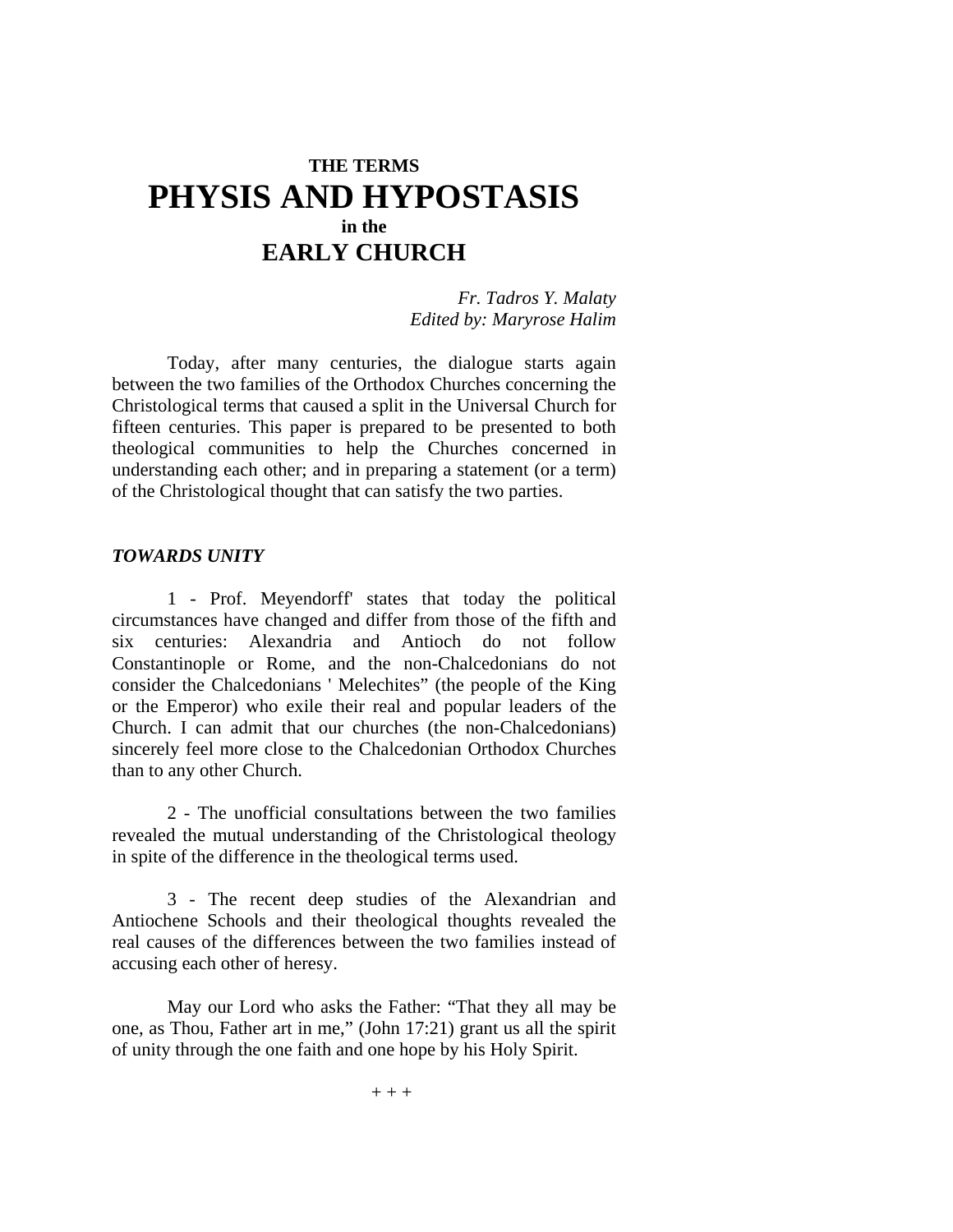### **THEOLOGICAL TERMS IN THE LIFE OF THE CHURCH**

The apostles in preaching the Gospel witnessed to Jesus as the "Messiah" of whom the prophets foretold. They were not engaged in theological disputes but were concerned with men's salvation. Their Christological theology depended on soteriological thought. Jaroslov Pelikan<sup>2</sup> states that early Christians shared the conviction that salvation was the work of no being less than the Lord of heaven and earth.The oldest surviving sermon in the Early Church opened with the words: [Brethren, we ought so, to think of Jesus Christ as of God, as of the Judge of the living and the dead. And we ought not to belittle our salvation, for when we belittle Him, we expect also to receive little<sup>3</sup>.

This attitude was very strong in the Alexandrians, even in their theological disputes. But in facing the philosophers and heretics they set down the theological terms in Greek- as the language of world culture- to explain the Christian faith. Here I would like to mention the following points:

1 - We use theological terms in human language, to understand and teach theology, but in fact they are incapable of explaining divine truths and their deep meanings. St. Gregory of Nyssa states: [Following the instructions of the Holy Scriptures, we have been taught that (the nature of God) is beyond names or human speech ....4]

2 - We do not deny the importance of theological terms, but we have to accept St Athanasius' words that `disputes merely about words must not be suffered to divide those who think alike'.*5* 

3 - Sometimes some terms are misunderstood, like " hypostasis ". St. Gregory Nazianzius<sup>6</sup> observed that the Western theologians avoided speaking of "three hypostaseis **( )".** Dionysius of Rome was confused by his namesake Dionysius of Alexandria, because of his use of the term " three hypostaseis ", believing that this means three gods, The latter sent an explanation to Rome, affirming his belief in one divine essence.

4- Sometimes we attach certain implications or connotations to a term so that when a person uses it we accuse him of conclusions arising from our own concepts. For example, the Nestorians and semi-Nestorians used to accuse St. Cyril as an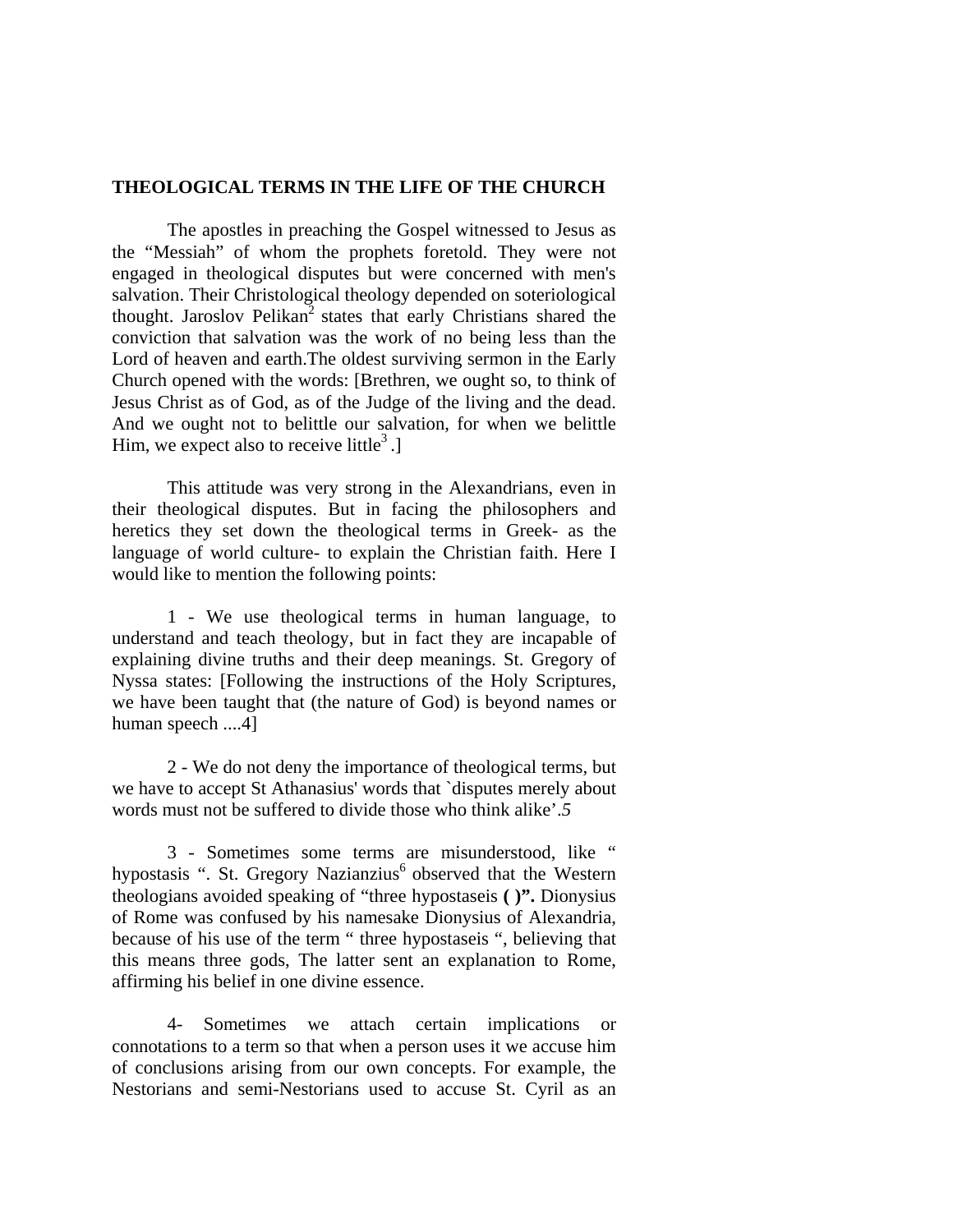Apollinarian because of his use of the term " mia-physis (one nature)" in spite of the complete difference of his theological system from that of Apollinarius.

#### $+ + +$

#### **THE TERM "PHYSIS/ "IN THE NEW TESTAMENT**

The word " " is derived from " ", meaning " to be ", " to become<sup>7"</sup> , " to bring forth " and " to produce<sup>8"</sup>. It has the original sense of "form" or " nature", but it also has the meaning of "budding", " growth" or " development ", first in relation to plants ; then to animals and people/9.

A.P.J. KIim<sup>10</sup> says [the Greek word "", though varying in meaning, always shows a tendency to define the essence of somebody or something He states that the Syriac word "Keian" which is derived from the verb "Kun" (means "to be" or "to exist") is exactly equivalent to the word .........

In the New Testament the term `Physis'is used in various  $s$ enses<sup>11:</sup>

**I** The **nature:** i.e., the natural powers or constitution of a person or a thing. It means a condition acquired or inherited ["by nature Children of wrath," Eph. 2:31].

**2 - The sum of characteristics** of a species, person, or creature, [as in Jas.3:7:" For every kind (nature or beasts)," or Divine [2 Pet 1:4].

**3 - Origin or birth** [Gal *2:15;* Rom 2:27 ].

.

**4 - The forces, regular law or order of nature** [Rom. 1:26;11:21,24; Gal 4:8].

**5 - The inborn sense of propriety or morality [**I Cor 11:14; Rom 2:14 ]

### **THE TERM" PHYSIS/ " IN THE EARLY CllURCH**

Before Nestorius put forward his idea/ belief of Jesus Christ as being two persons and who had

" two natures "' there was no room for discussing the term "physis " and declaring expressions of the unity of Godhood and manhood. In fact the early Fathers were involved in confirming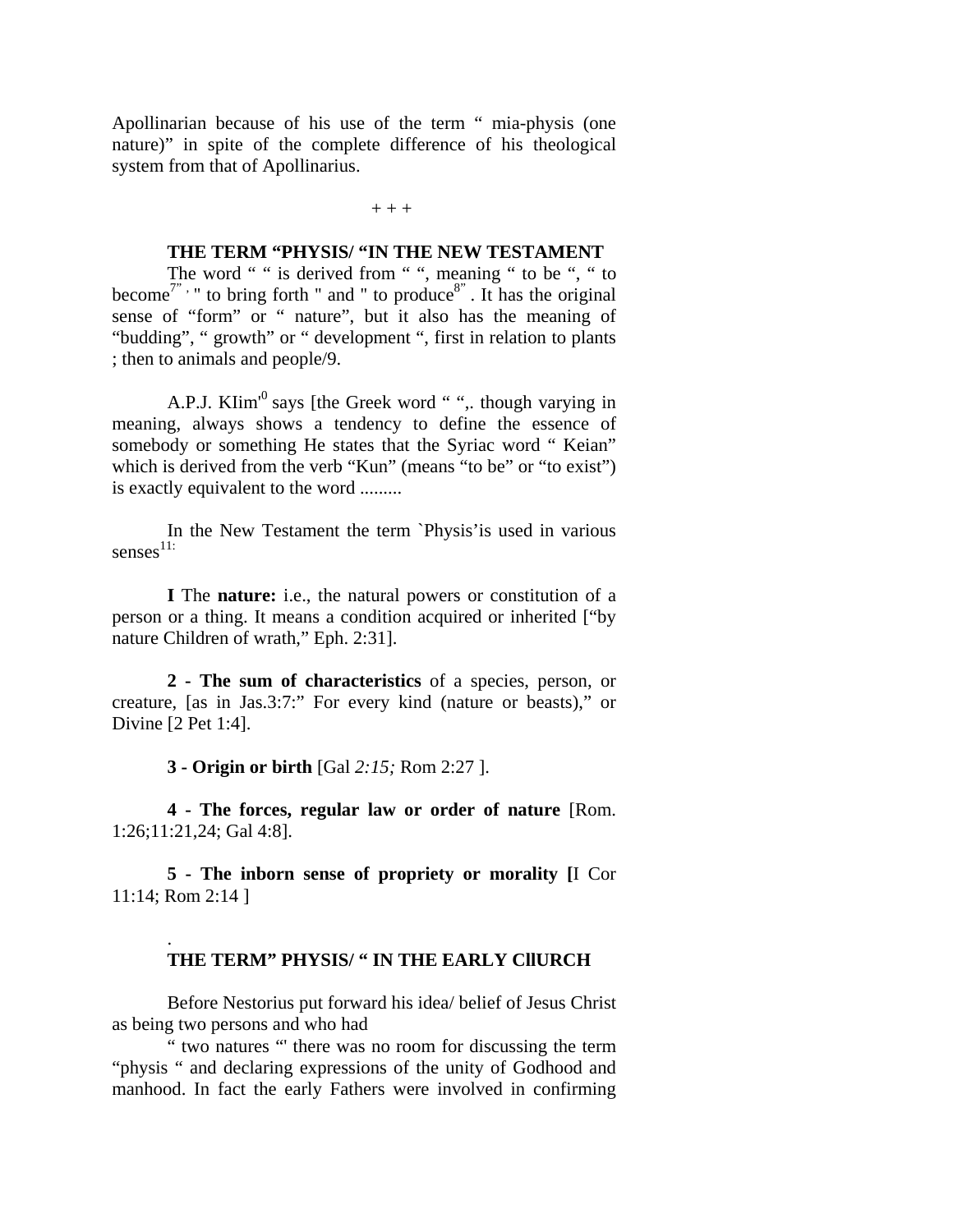that Jesus Christ who is the Son of God was truly Incarnate, and had a real body. They had to reject the gnostic heresies, and to confirm that He who lived among us is truly the Son of God to reject Arianism. Heretics often denied the Manhood of Jesus or His Godhead, whereas Nestorius denied neither of them but divided them.

Many scholars state that besides the political factor, the split that occurred in the Church in the fifth century was a natural result of the controversy between the Alexandrian and Antiochene theology.

Now, I would like to present a brief account of the concept of-" physis" based on the writings of the Early Church and the main lines of thought of the Alexandrian and Antiochene Christology.

Before discussing this problem I would like to quote the brief account that G.W.Bromiley gives concerning the word "physis" in his book " Early Christian Writings".

1 *– Apostolic Fathers:* In Barnabas 10:7 " physis " has the sense of "gender ", while Ignatius *Ephesians* 1:1 refers to the true "nature " of Christians (cf. also *Tralbians* 1:1).

2 – *Apologists:* In Justin *Apology* 10:7, "*physis"is* "human nature" The power to distinguish good and evil is proper to our "nature" in *Apology,* Appendix 7:6. Also in Justin's *DiaLogue*  45:3-4, he equates the law with what is good "by nature",and in *Apology,* Appendix 2:4 Justin says that a dissolute life is " against nature ". Paganism is absurd in its mythology, for there can be no single *physis* of the gods if they are in conflict (Aristides *Apology13: 5-6).* 

3 *– Apocrypha Acts:* Some of these works use *physis*  frequently in such senses as the " natural world ", " nature ", "true essence", (e.g. of humanity or individuals).

4 *– Gnosticism:* The Valentinians divide souls into those that are good and those that are evil

" by nature ". Pneumatics belong to the " divine nature ", the " nature " of the devil is not of the truth. The terms *kata* and *para physin* also play a role <sup>12</sup>.

*+ + +* 

#### **1 - St. Melito of Sardis** (died c. 190)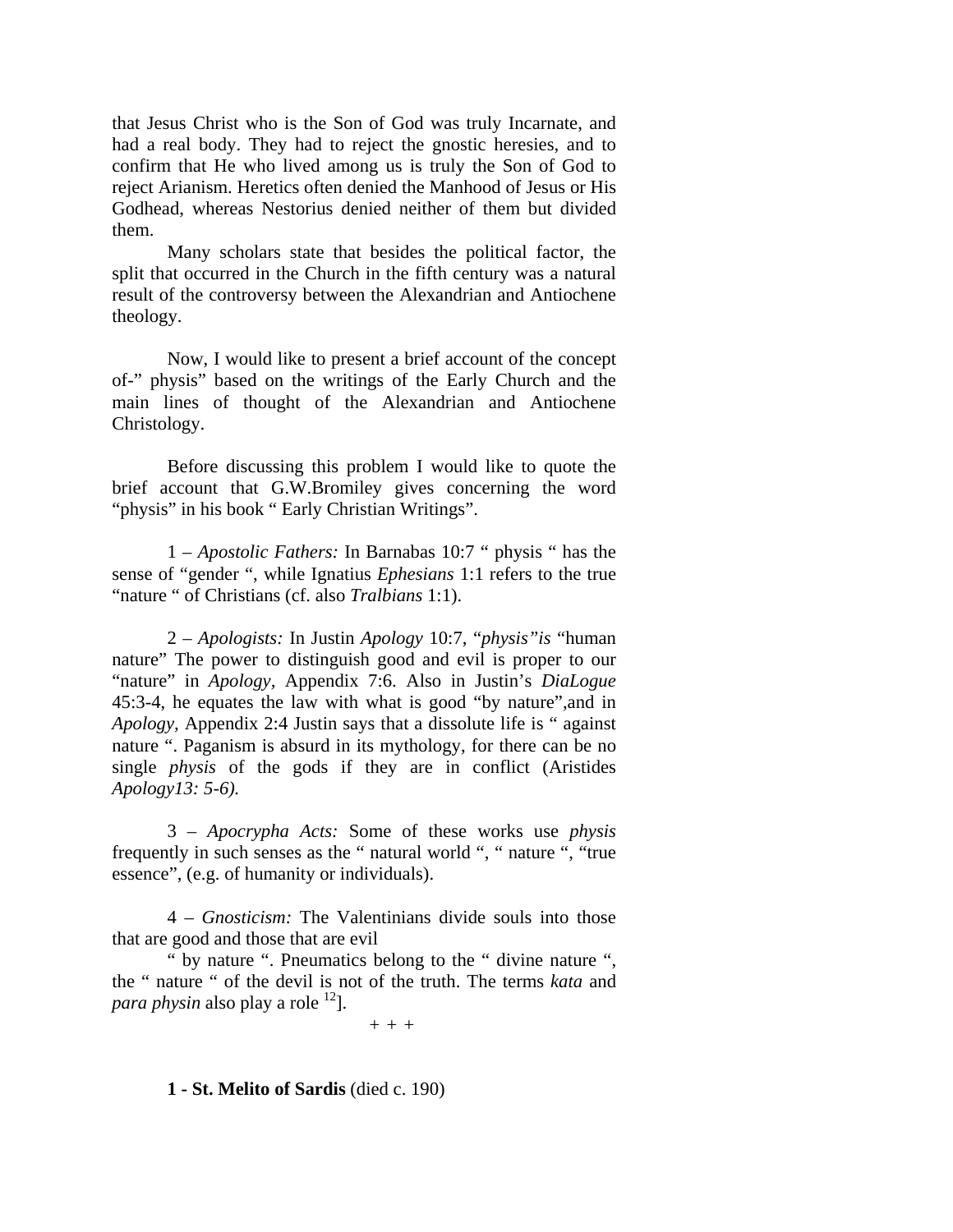The Chalcedonians find in some sentences of the early fathers the roots of their belief in " en duo phesesi "(in twonatures), like St. Melito's saying: [Buried as a man, He rose from the dead as God, being by nature God and man ( *.......................13)* ]

We wish to make the following remarks on this text:

(a )The word "........" had no philosophical sense in the second century. It simply meant " real " or "true", like " alethos"14. St. Melito here would confirm Christ's manhood side by side with His Godhead as a reality against the Gnostics' belief.

(b)- St. Melito was not discussing the " nature " of Christ by saying [being by nature God and man], for even the Alexandrians who maintained the " one incarnate nature of the Word of God ", like St.. Athanasius, Cyril, Dioscorus etc, who used the expression "God and man" but usually confirmed the unity by adding the phrase: "the very Same" or "one incarnate nature of the Word of God", for He was not two persons.

The Chalcedonians and non-Chalcedonians agree in confirming the dynamic presence of Christ's perfect manhood and perfect Godhead.

The difference is in asserting the real unity: "the one incarnate nature of the Word".

St. Athanasius used the term " mia-physis "(one nature) and defended the role of Christ's manhood in his famous book "The Incarnation of the Word".At the same time he devoted all his life defending His divinity against the Arians.

The non-Chalcedonians affirm that Jesus Christ the Logos Incarnate, is "out of two natures<sup>15</sup>"; real Godhead and real manhood are thus to be seen in the One Christ.

### **2 - Origen**

.

Origen, is the first one who gave the Greek Christology the scientific terms (physis, hypostasis, ousia, homousios, theonthropos). He wanted to use the designation *" ",* (God- man), to affirm the humanity of Jesus as opposed to the teachings of the Gnostics 16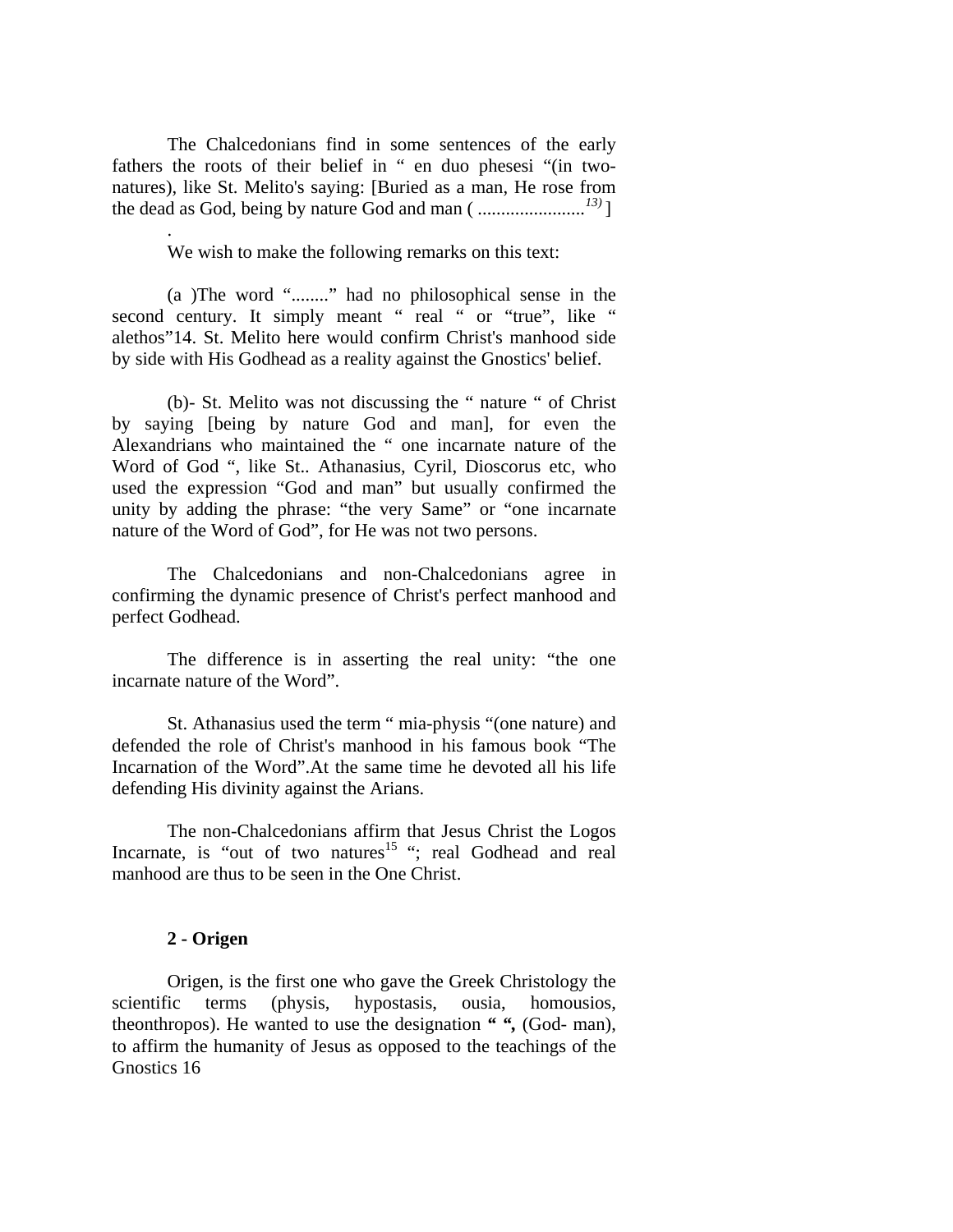Origen, who used this term (God- man) affirms the unity of Christ's nature. He states that "Christ" though He can be designed by a name which connotes His divinity, human attributes can be predicted of Him and vice versa. He says, [The Son of God, through whom all things were created, is named " Jesus Christ ", and" the Son of man ". For the Son of God also is said to have died- in reference, namely to that nature which could admit of death; and He is called the Son of man, who is announced as about to come in the glory of God the Father, with the holy angels. And for this reason, throughout the whole Scripture, not only is the divine nature spoken of in human words, but human nature is adorned by appellations of divine dignity] 16.

It is to be noted that Origen (and Evagrius his disciple) who believed in the pre-existence of the soul of man declared that, in Christ, the Logos dwelt in the soul that pre-exists the body<sup>17</sup>. But the Alexandrians elsewhere outlined the features of the " Incarnate Logos " so powerfully that the idea of the "incarnation of souls" was excluded $18$ 

#### **3 - St. Athanaslus and the" Mia-physis":**

Sellers<sup>19</sup> states that the majority of the bishops who attended the Council of Chalcedon believed that the traditional church formula received by St. Athanasius was:" one incarnate nature of the Word of God ". St. Cyril himself who devoted all his life to defend the orthodox faith against Nestorius used it as an Athanasian formula. Some modern scholars tried to attribute it to Apollinarius the friend of St. Athanasius. I think it is too difficult to believe that St. Cyril in the fourth century and the majority of the bishops of Chalcedon could not discover that it was not Apollinarian. On the contrary, we can say that Apollinarius quoted it from his friend and misinterpreted it using his own theological system-20

## *WHY IS THE FORMULA "MIA – PHYSIS" CORRELATED TO ST. ATHANASIUS?*

St. Severus of Antioch in his works, " Philalethes " and" Liber Contra Impium Grammaticum " quoted the Church Fathers, from St. Ignatius of Antioch and St. lrenaeus of Lyons, to St. Cyril of Alexandria, to maintain the traditional formula " mia-physis". In doing so, he was opposing the Chalcedonians' formula "in two natures". Nevertheless, usually the formula" mia-physis " is correlated to St. Athanasius and St. Cyril. Why?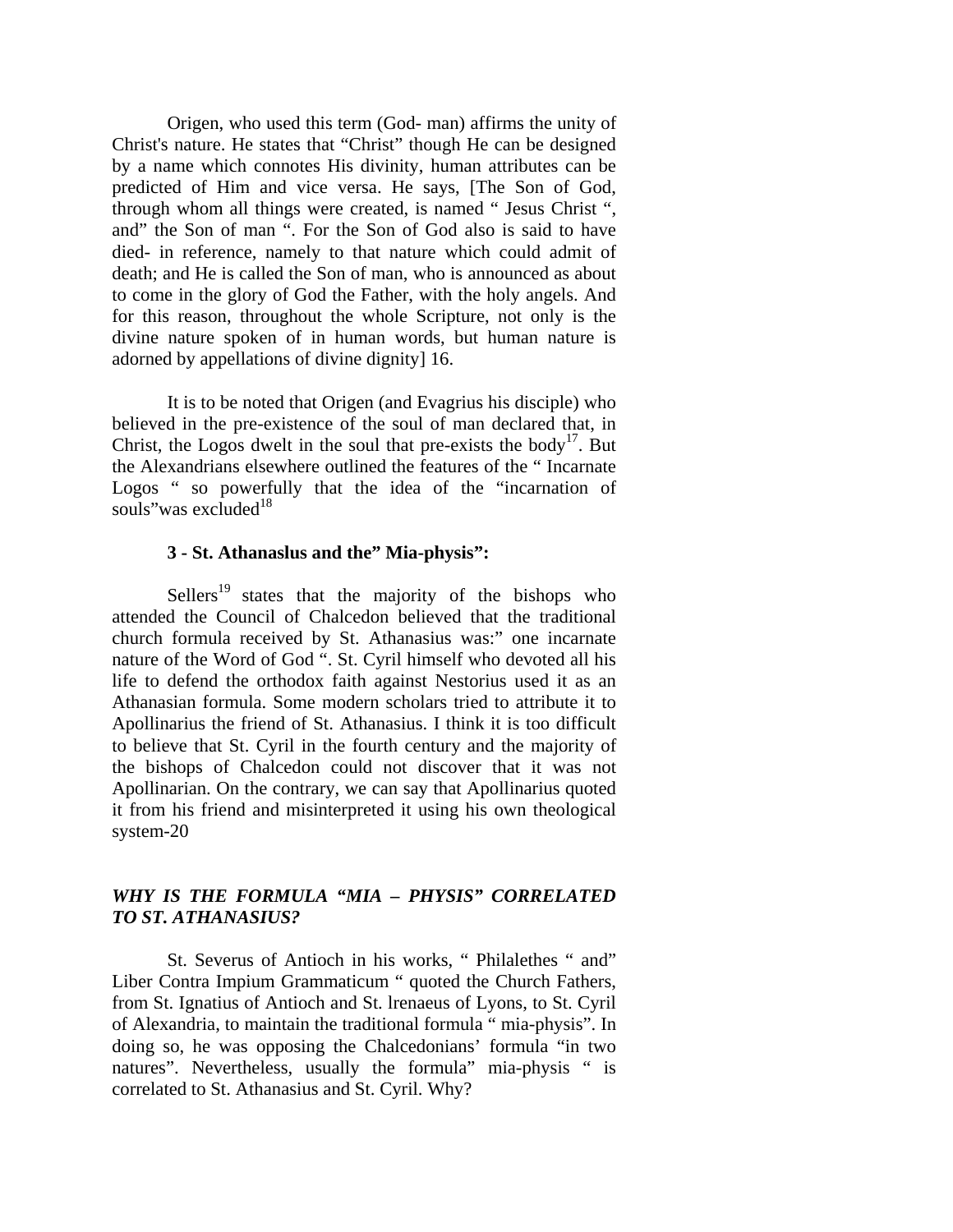St. Cyril repeatedly maintained the formula " mia-physis tou Theou Logou Sesarkomene ("one nature of the Incarnate Word of God "), explaining it in detail, confirming the hypostatic union between the Godhead and manhood as a natural and real union, to defend the faith against Nestorianism. He depended on St. Athanasius who asserted this real unity as a fundamental element in his arguments against Arianism21

1 - In his refutation of Arianism, he presented an integral and dynamic system of theology. Arianism was based on " rationalism", while Athanasius faced it with a theological system based not on " rationalism" but on the holy Scripture, tradition of the Church, asceticism and soteriology. His theology is concentrated in his famous statement which he repeated again and again: [ He was made man that we might be gods<sup>22</sup> ]. He explained it, confirming three kinds of unity23:

(a) The Unity of the Father and the Son: The Saviour is the Only-begotten Son of God, one with Him in the ousia (divine essence), able to regenerate our nature, for He is the Creator.

(b) The Son of God became man in a real unity without dualism. He took our flesh as His own flesh in the incarnation.

(c )He grants us adoption by the Father not as an external gift, but through our deification (our unity with the Saviour or His indwelling in our hearts).

These three kinds of unity are truly unique, but are different from each other. For the first is a unity between two Hypostasies in One Divine essence; the second is a unity between two natures in One Hypostasis without mixing, altering or absorbing one into the other; they form one unseparable nature. The third is called "deification", but does not mean participation in the Divine essence (ousia); it means unity of the believer with His God by the Divine grace, which is unequal to the incarnation of the Son of God.

As we see here, he starts with the unity of the the Father with the Son, then the unity of the Godhead and manhood of the Saviour, at last our unity with Him. It is clear that St. Athanasius maintained the unity of the Person of Christ to conclude with our unity with Him.

In his refutation of Arianism he asserts His unity for our salvation, [For as He, having come in our bodv, was conformed to our condition, so we, receiving Him, partake of the immortality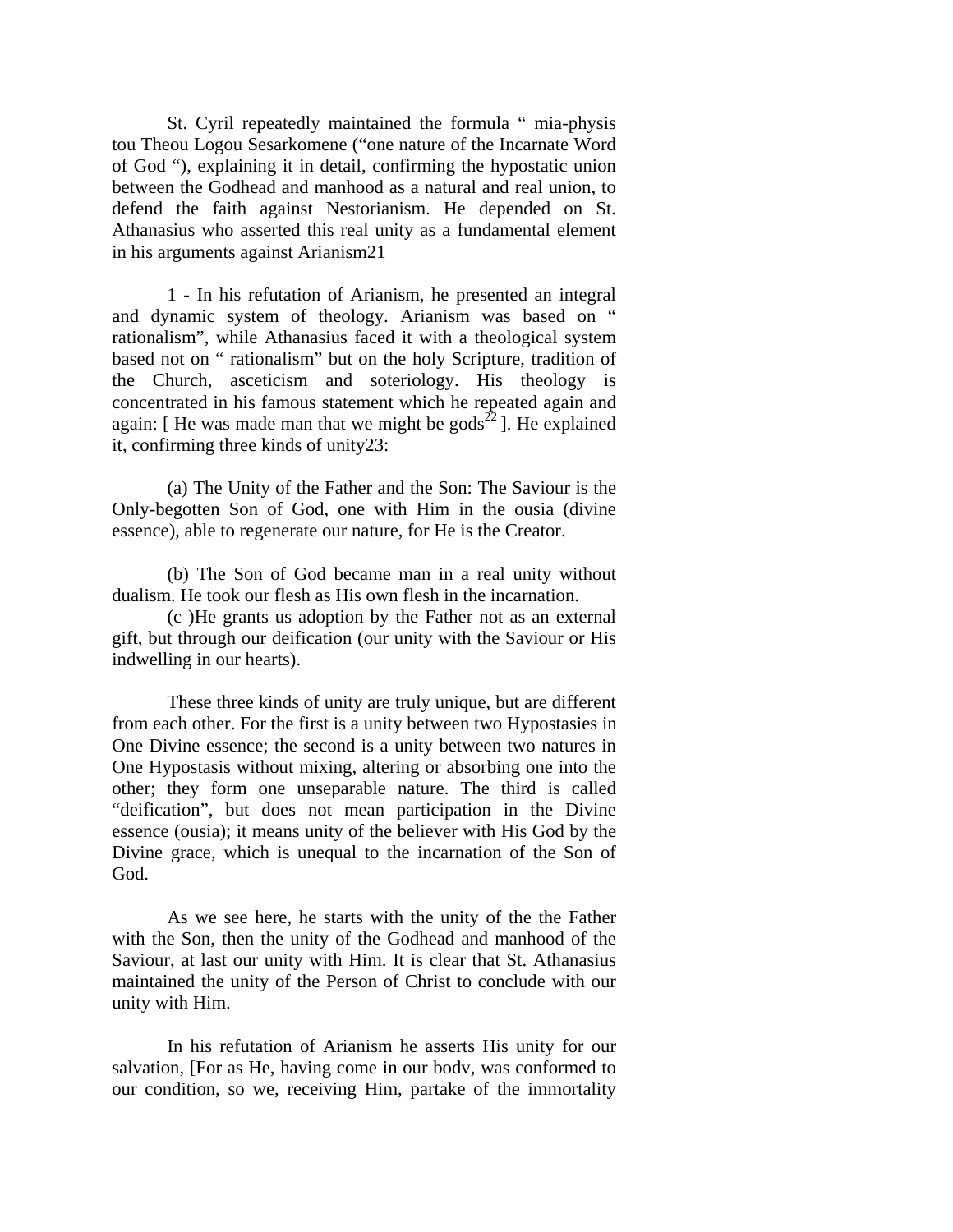that is from Hini<sup>24</sup> ] Again in his letter to Adelphius against the Arians, he confirms the unity of the Word with His own flesh to realize our salvation as he says: [they who divide the Word from the Flesh do not hold that one redemption from sin has taken place, or one destruction of death was realized (by the Word made flesh $)25$ .]

2 - St. Athanasius, whose theology depended on the soteriological Christology and not on

" ratioinalism", found no problem concerning the agony of Christ. Through rationalism the Ebionites and Docetes concluded different results. The former stated that since Christ suffered then He is not God, while the latter stated thatsince Christ is God then His suffering was not real but merely an illusion.

 St. Athanasius- in his soteriological view- sees that Christ's suffering was not shameful to Him, but a glory. We accept Him as the Crucified Lord of glory. The "mia physis" asserts the attribution of suffering to the Incarnate God!

He says: [Wherefore the Word, as I said, being Himself incapable of death, assumed a mortal body, that He might offer it as His own, in place of all, and suffering for the sake of all, through His union with it, "might bring to nought Him that had the power of death, that is, the devil, and might deliver them who, all their lifetime, were enslaved by the fear of death,"Heb. 2:14 f]

#### **4 - Other Church Fathers**

.

Before discussing the very roots of the disputes concerning the "nature " of Christ in the fourth and the fifth centuries, I would like to present a brief account of some of the concepts of the Church Fathers bearing on this matter.

**St. Ephram the Syrian** (373 A.D.), in his hymns26, defined the "one nature " formula to affirm the One Person of Christ. He believed in his complete manhood. $27$ 

Aloys Grillmeier says : [ At the same time he speaks of " two natures"in Christ, the Godhead and the manhood.<sup>28</sup> ]. Here I would mention that not only St. Ephram but all those who believe in " mia-physis " in the orthodox concept maintain the Godhead and the manhood but refuse the formula " in two natures " to confirm the unity of the Person of Christ.

M.A. Orphanos, in his book" Creation and Salvation "according to St.Basil of Caesarea29 , states that St. Basil is not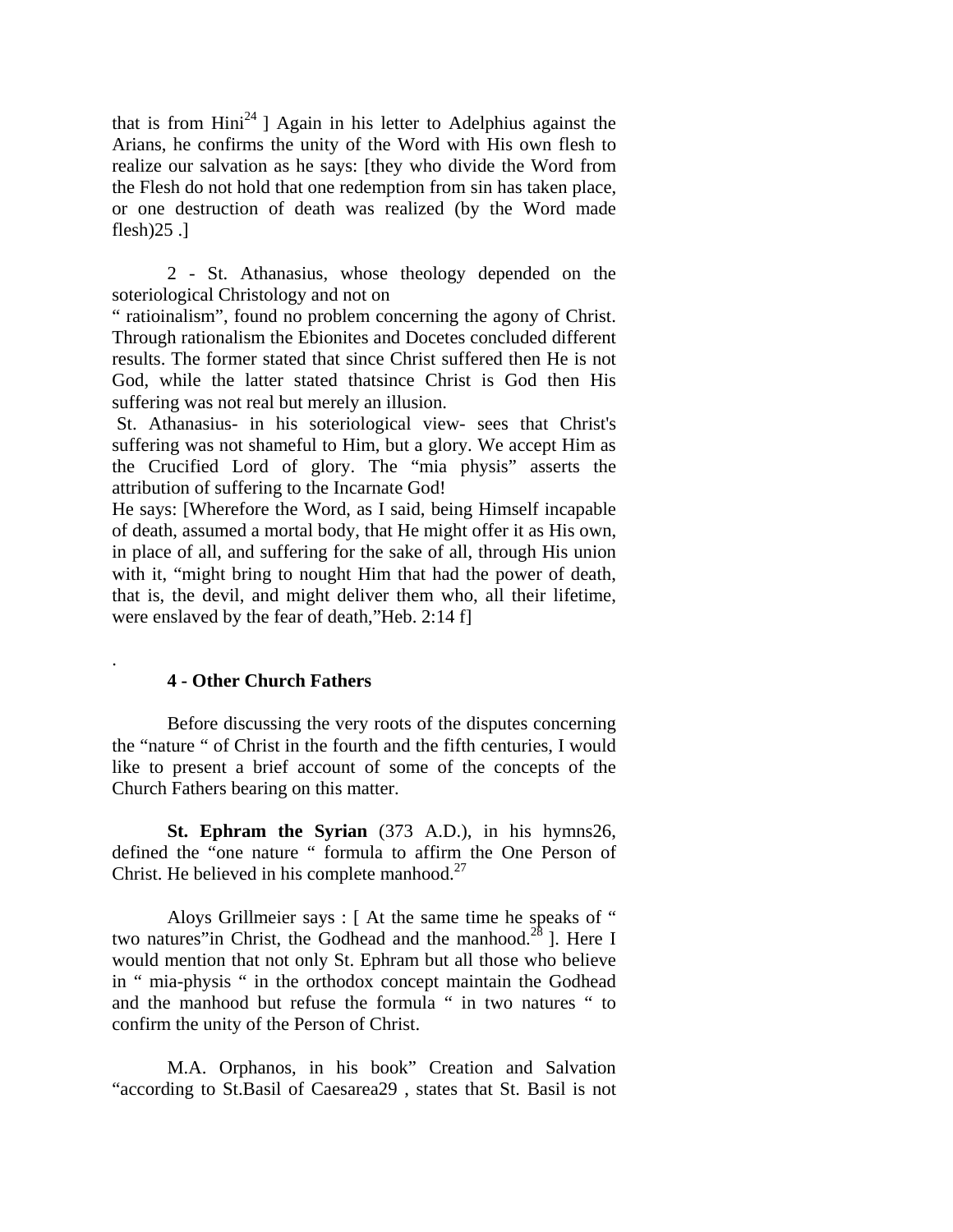clear on " the two natures of Christ ", but he seems to be closer to the Antiochian tradition [in two natures] just because he refers to Christ's humanity or human nature and Christ's divinity, this does not mean "in two natures" for the Alexandrian tradition also maintains the Lord's humanity and divinity.

**St. Gregory the Nazianzium** (329-389A.D.) offers a comparison between the unity of the Three hypostaseis in the same Godhead *(ovu)* and the unity of the two natures in one nature of Christ. He states: [ And if I am to speak concisely, the Savior is made of elements (....................) which are distinct from one another, for the invisible is not the same with the visible, not the timeless with that which is subject to time, yet He is not two persons *( )*. God forbid! For both natures are one by the combination: the deity being made man, and the manhood deified or however one should express it. And I say different elements because it is the reverse of what is the case in the Trinity; for there we acknowledge different Persons so as not to confound the hypostaseis: but not different elements, for the Three are One and the Same in the Godhead<sup>30 ].</sup>

**Hesychius of Jerusalem** (died after *450A.D.),* followed St. Cyril of Alexandria, without adopting his technical vocabulary. His shortest Christological formula is the " Incarnate Logos " 31

**Mark the Hermit:**According to J. Quasten (Patrology. vol 3, p *508)* Photius finds Mark the Hermit (died after 430 A.D)[ guilty of no small error] because of his speech on one nature (out of two) while many scholars confirm that he does not betray any leaning towards error.

## **THE ALEXANDRIAN & ANTIOCHENE CHRISTOLOGICAL THOUGHTS**

Many scholars attribute the problem of the Christological formula concerning the nature of Christ to the controversy between the Alexandrian and the Antiochene theology. While the Alexandrian School adopted the formula of a"hypostatic union" or " natural union " of the Godhead and manhood to assert the oneness of Jesus Christ; the Antiochian School accepted the "indwelling theolgy ", that is the Godhead dwelt in manhood, as if Jesus Christ were two persons in one. The Antiochenes wanted to assert that no confusion had occurred between the Godhead and manhood and to avoid attributing human weakness to His divinity. The starting point of the Alexandrian School was John 1:14" And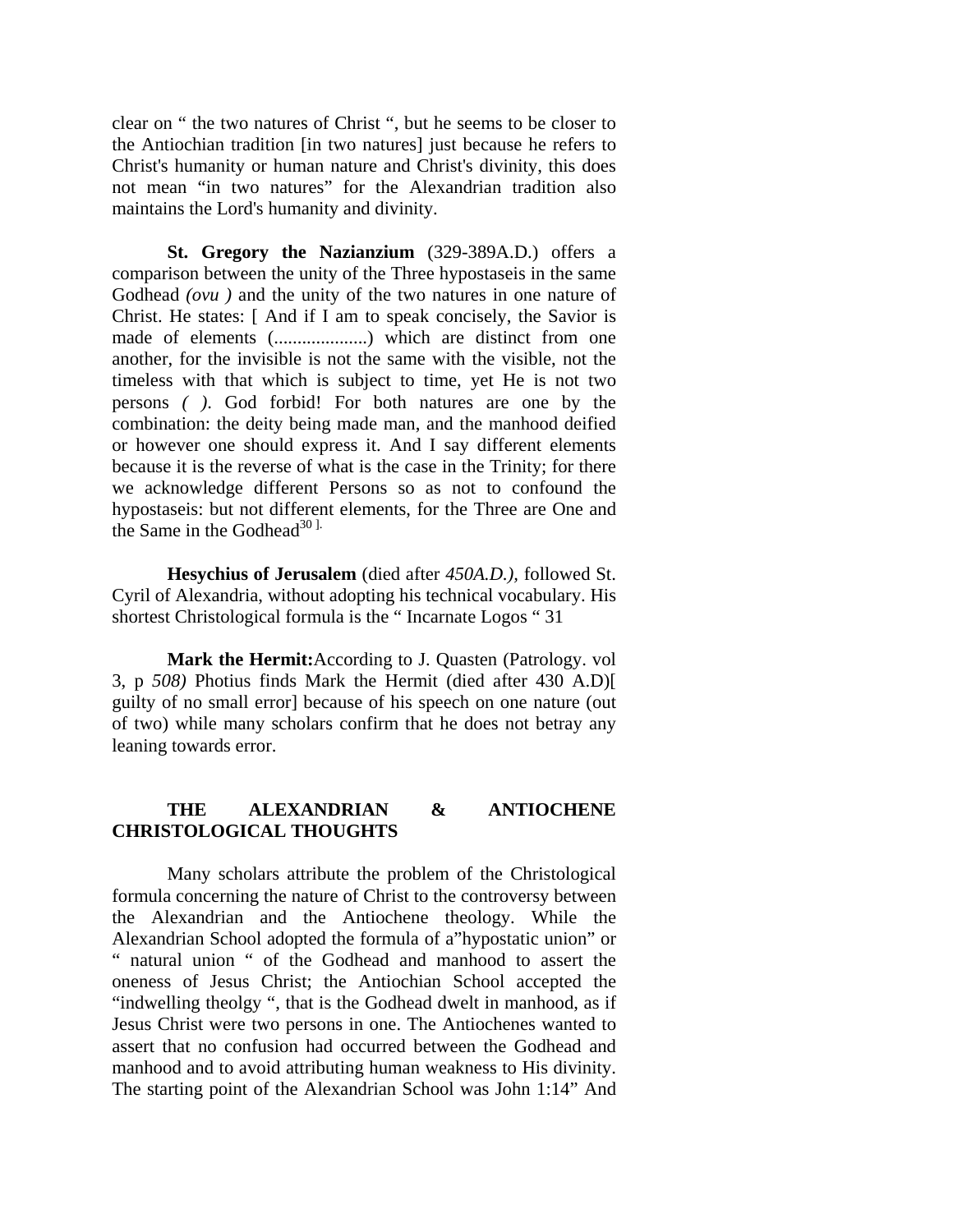the Word became flesh ", while that of the Antiochenes was Colossians 2:9 " For in Him dwelleth the fullness of the Godhead bodily".

Before discussing the differences between the two Schools I wish to refer to the following remarks:

1 - Usually scholars speak of the controversy between the two schools, ignoring that they agreed on many points. Every School had its own views, yet they were not isolated from each other.

2 - The problem issued not from the two Schools but from those who misinterpreted these Schools' concepts like Apollinarius, Eutyches, Diodore, Nestorius, Theodore of Mospuestia and Ibas of Edessa. It is noteworthy that Apollinarius of Laodicea and Eutyches of Constantinople, who accepted the Alexandrian formula were not Alexandrians, nor did they adopt the Alexandrian system of theology.

3 - Imperial and church politics played their role in this controversy to create a huge gap between the leaders of these schools, which ended by the serious split that occurred within the Church since the fifth century.

#### **THE ALEXANDRIAN HYPOSTATIC UNION**

St. Cyril, in his struggle against Nestorius explained the "hypostatic union as a " personal union", " natural union " and " real unification ". The Son of God united our nature to Himself and made it His own, that in Him is effected a real unification ( ) of Godhead and manhood. In other words this theory does not ignore the differences of natures, but it insisted on the oneness of Christ by declaring His one incarnate nature of two, without confusion of natures or separation It conserves at least two ideas 32:

1-The Logos, an eternal hypostasis, united to Himself manhood, which did not have its existence before the incarnation and is not separate from the Godhead. It became individuated, thereby receiving its hypostatic status in union with the Logos. Manhood was not an independent hypostasis over and against the Logos, it is hypostatic in the union.

2 - The union of the natures was inward and real. For hypostasis is the entire " ousia " which has come into concrete existence, while "prosopon "signifies the external aspect of the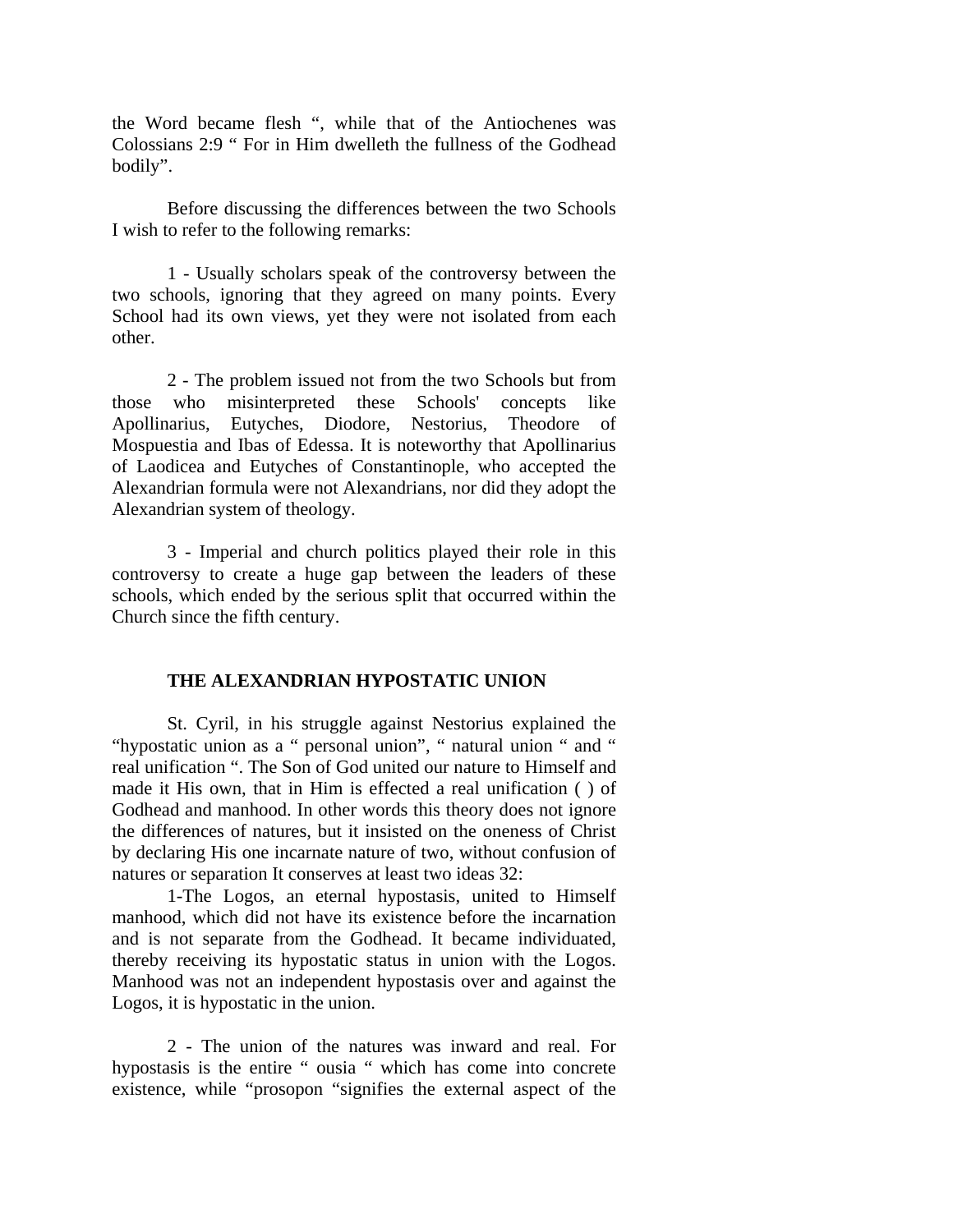object or person, whereby one hypostasis of a class is distinguished from another

St. Cyril rejected the Antiochene theory of " indwelling ", that is the Godhead of Christ dwelt in His manhood, or the theory of "conjunction" or "close participation" as insufficient to reveal the real unification but permits the division of natures of Christ as Nestorius taught.

St. Cyril explained the Alexandrian theory in these words:

[For we do not affirm that the nature of the Word underwent a change and became flesh, or that it was transformed into a whole or perfect man consisting of soul and body; but we say that the Word, having, in an ineffable and inconceivable manner, personally united to Himself flesh instinct with a living soul, became man and was called the son of Man; yet not of mere will or favor, nor again by the simple taking to Himself of a person, (i.e. of a human person to His divine person); and that while the natures which were brought together into this true unity were diverse, there was of both one Christ and one Son, not as though the diversity of the natures were done away with this union, but rather that the Godhead and Manhood completed for us the one Lord and Christ and Son by their inutterable and unspeakable concurrence and unity<sup>33</sup>].

[Even when He became man by taking upon Him flesh and blood, still continuing what He was God in nature and truth. Neither do we say that the flesh was converted into the divine nature, nor surely that the ineffable nature of God the Word was debased and changed into the nature of flesh, for it is unchangeable and unalterable, ever continuing altogether the same according to the Scripture34].

[If any one in the one Christ divides the subsistences( )after the union,. connecting them only by a conjunction of dignity or authority or rule and not rather by a union of natures ( ), be he anathema $^{35}$ ].

[If any one distributes to two Persons or Subsistences *( )* the expressions used both in the Gospels and in the Epistles, or used of Christ by the Saints, or by Him of Himself, attributing some to a man, conceived of separately, apart from the Word, which is of God, and attributing others, as befitting God, exclusively to the Word which is of God the Father, be he anathema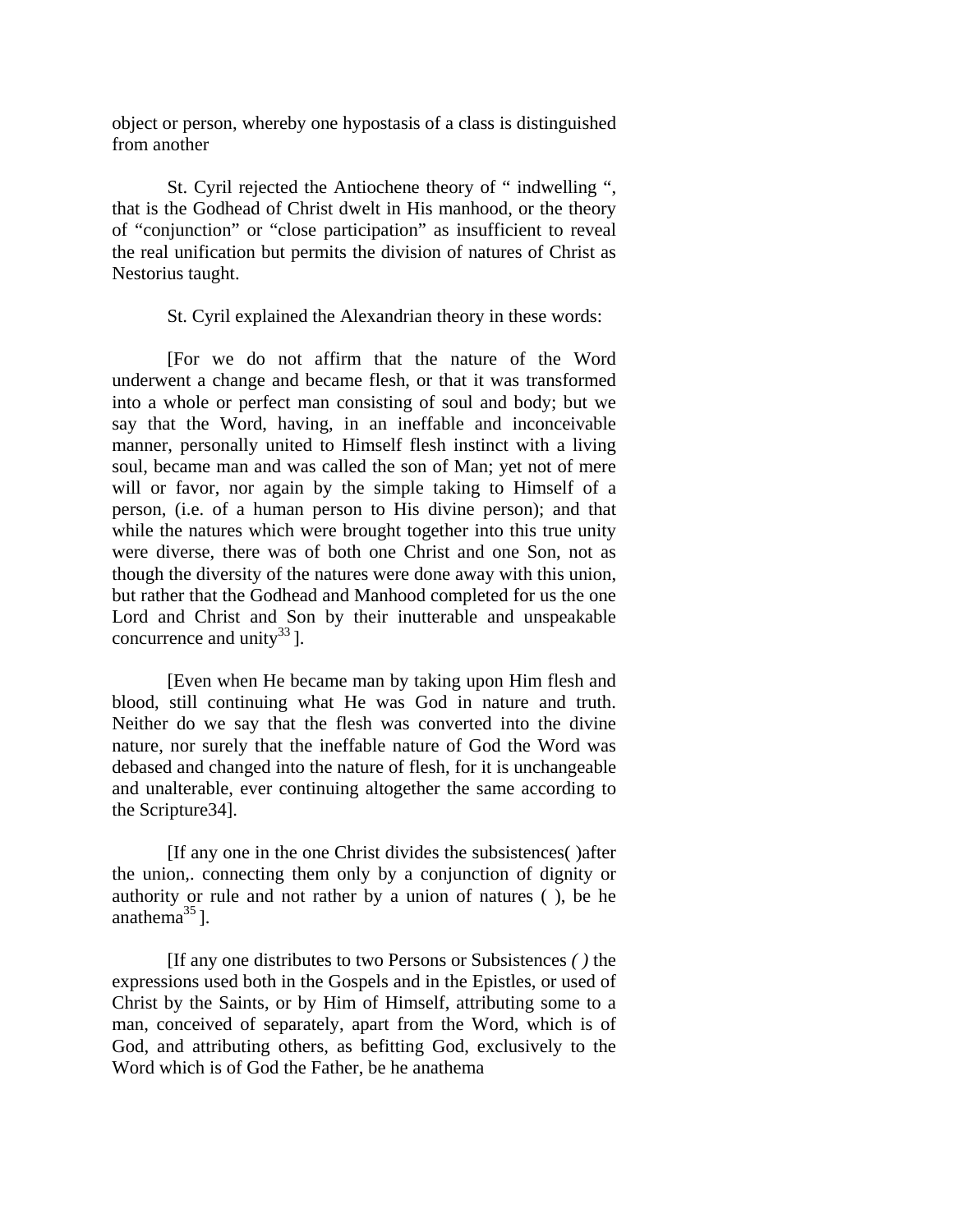To one Person, therefore, must be attributed all the expressions used in the Gospels, the one incarnate nature of the  $Word^{36}$ .

#### **THE ALEXANDRIAN" MIA~PHYSIS"**

As I have said, Sellers<sup>37</sup> states that the majority of the bishops who atttended the Council of Chalcedon believed that the traditional church formula received by St. Athanasius was the "one incarnate nature of the Word of God ". Surely this belief was not rootless, but it was the church formula which the Nestorians tried to deform by giving it Apollinarian and Eutychian interpretations; attributing it to Apollinarius. Until today, some scholars confuse between this formula in its orthodox concept and the Apollinarian and Eutychian misuse, which was really far removed from the Alexandrian systematic theology.

## **What do we mean by the 'mia~physis" or "the one incarnate nature "?**

I shall quote brief statements of the non-Chalcedonian leaders, especially stated in the fifth and sixth centuries to give a clear and accurate interpretation of the " mia-physis " formula. [Here I will be quoting the English translation of Severus and Philoxenus from V.C. Samuel.]

1 - We mean by " mia "one, but not" single one "or" simple one"as some scholars believe 38. St Dioscorus declared in the Council of Chalcedon that he accepted the one nature " out of two natures ". Not only do we believe in the presence of the perfect Godhead and the perfect manhood of Christ but in a dynamic presence without confusion or separation.

We are not " monophysites " as the Chaledonian churches called us recently, for this inaccurate term draws us closely to Eutychianism which we deny39.

St Severus quoted the Cyrillian terms that explain the " mia physis" not as a " single nature " but as a composite one, giving " man " as an example. He says [It is not merely with reference to those that are simple by nature that the word "one " is employed, but it is also with reference to those that have come into being in composition, for which man is a good example.40].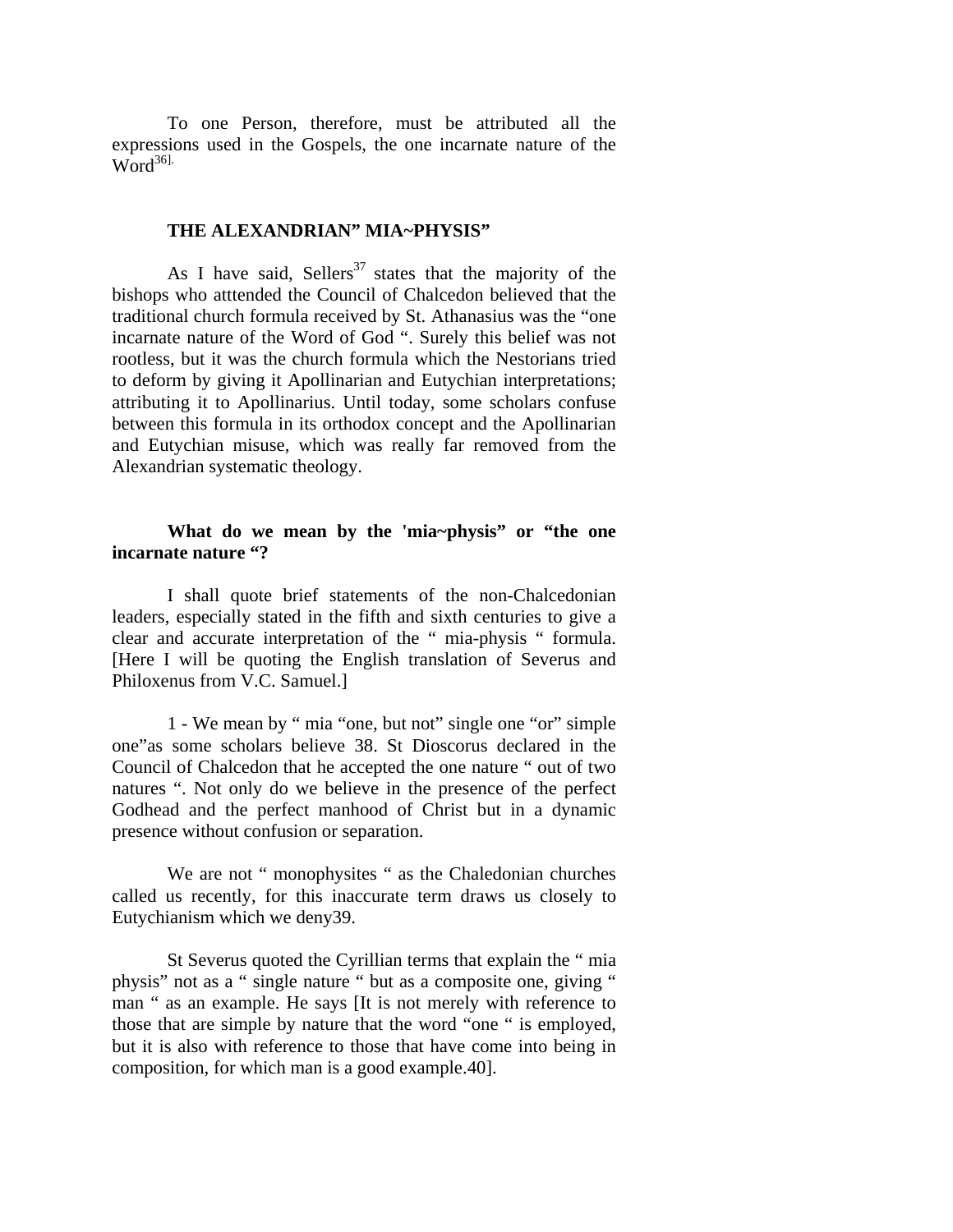St. Severus states: [The natures and the hypostaseis of which He is composed are perceived irreducibly and unchangeably in the union. But it is not possible to recognize a prosopon for each of them, because they did not come into being dividedly either in specific concretion or in duality. For He is one hypostasis from both, and one prosopon conjointly, and one nature of God the Word incarnate $41$ .]

2 - St. Cyril insisted on " the one nature" of Christ to assert His oneness. He accepted the human nature not as another being joined to Him, but to be really His own. Meyendorff states : [ He (Cyril) maintained that the relationship between the divine and the human in Christ does not consist of a simple cooperation, or even interpenetration, but of a union; the incarnate Word is one, and there could be no duplication of the personality of the one redeemer God and man (incarnate  $God)^{42}I$ 

St. Cyril used the term " one nature of God the Logos Incarnate " as a tool to defend the Church faith against Nestorianism.

3 - According to the Nestorians " one nature" of Christ meant only one of two probabilities: the natures had been absorbed or a confusion between the divine and human natures happened to produce one confused nature. They could not accept that " one '' in the "incarnate Logos" means real union without absorption of manhood or confusion. St. Cyril gives some examples to explain this unity. We are created of soul and body, and these are different natures and with their union we become a man with one human nature. The soul and the flesh together become one nature and one man, without any confusion or absorption43.

St. Cyril confirms repeatedly that the " one incarnate nature does not mean a confusion of natures, but it means that all the words and deeds of Jesus Christ are attributed to the One Incarnate God, and represent a "single operation" without confusion.

For example, St. Cyril insisted that in Christ's miracles, as the raising from the dead of Jairus's daughter or of the widow's son at Nain, both the divine and the human were involved; the hand of Christ touched the person to demonstrate the " single operation " of Logos and flesh. For if Christ had performed His miracles by virtue of an " indwelling " of the divine Logos, He would have been no different from the prophets, who did the same. Therefore it is meet to say that the "Source of life was hungry", that the "All Powerful grew tired 44"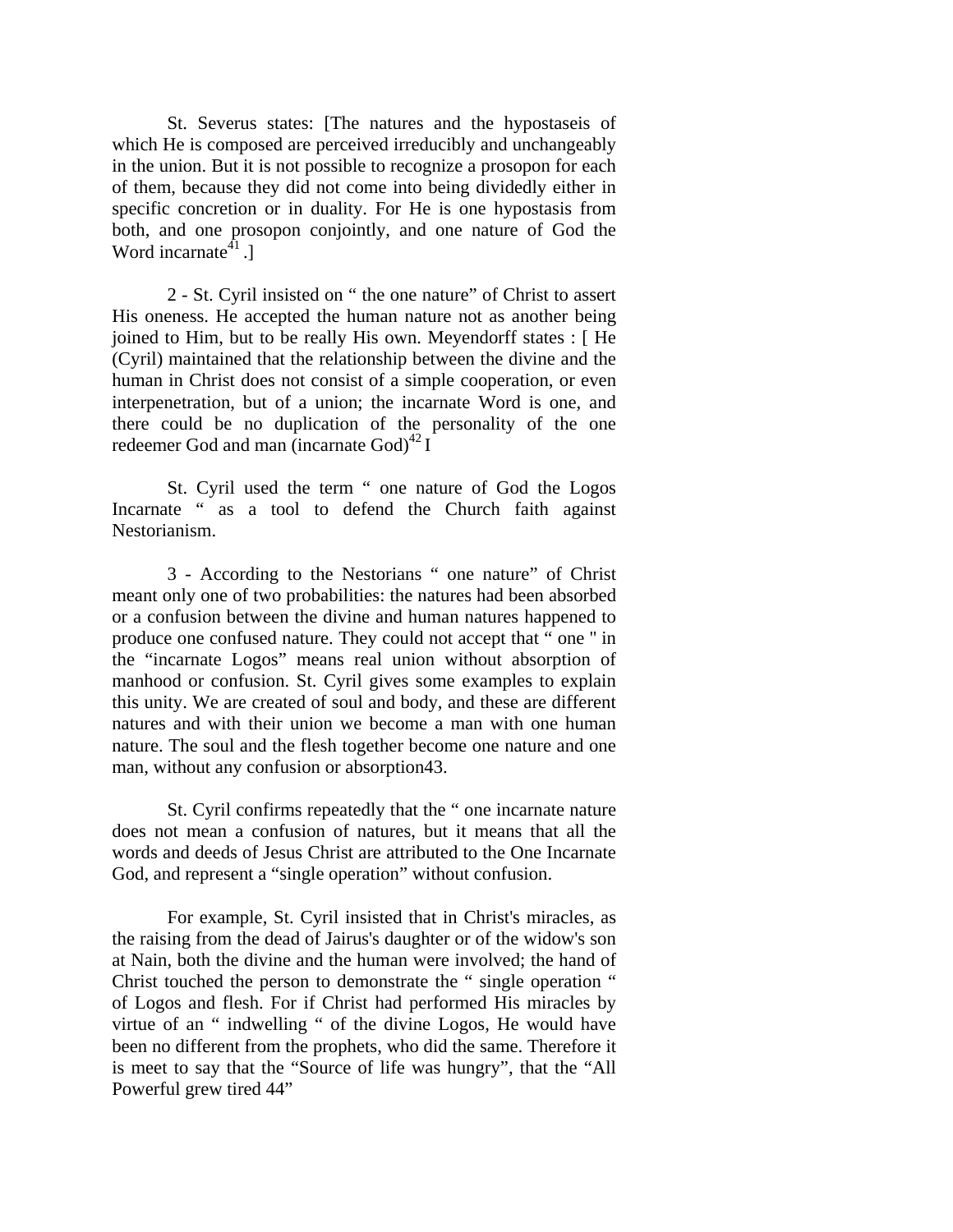J. Pelikan says,[ Reviewing the life of Jesus, his temption.and hunger, his suffering and death.Cyril insisted that all these had to be attributed to the one incarnate Logos who used his flesh as an instrument for His miracles and for His suferings. The prayers and supplications with loud cries and tears of Christ in his temptation were ascribed to " the natural and true Son.possessing the glories of deity",who had humbled Himself to save those who were tempted The voice from the cloud identified the one incarnate Logos, divine and human, as my " beloved Son".And so through all the various concrete scenes of the life of Jesus, the theology of the hypostatic union found substantiation for its insistenc upon the one Lord Jesus Christ as its subject 45].

+The flesh did not abandon its nature as flesh, although it became the flesh of God

# **St.Severus of Antitich<sup>46</sup>**

+We believe that the Word became flesh. The Word was not changed into the flesh; neither was the flesh changed into the Word.

## **Philoxenos of Mabbogh<sup>47</sup>**

+The flesh remained flesh even after the God-befitting resurrection and ascension. It shines in glory that becomes Him whose it is. As the body of God it is divine, but has not been changed into the

> " ousia " of Godhead. **St. Severus of Antioeh<sup>48</sup>**

4 Jesus Christ is, at once**, consubstantial with God the Father and con-substantial with us men:** 

+I am fully aware that He was born of the Father as God, and the same was born of Mary as man

# **St. Dioscorus<sup>49</sup>**

+ He who is consubstantial with the Father, the Same became consubstantial with us through the incarnation **PhiIoxenos50** 

+ The Only Son of God became consubstantial with us by being united "hypostatically " to one flesh animated with a rational soul. By reason of this, the entire human " ousia "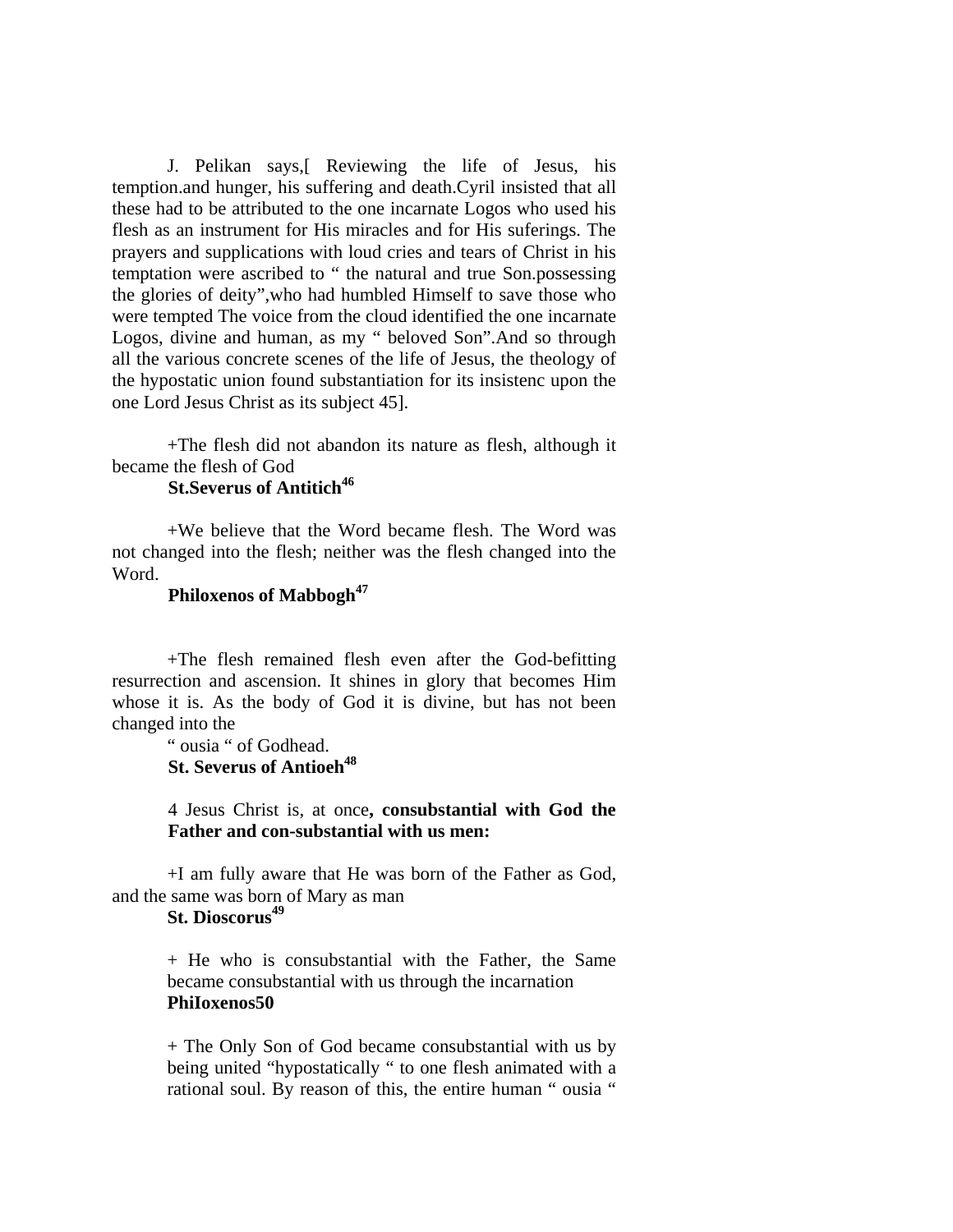and the whole race became united in love to the divine nature, from which it had formerly been estranged. Hence, as it is written, we, being made worthy of the original harmony, have become partakers of the divine nature. By participation we have received divine gifts and immortality, which had been lost to us on account of the trespass of Adam.

## **St. Severus of Antioch<sup>51</sup>**

### 5 **He is at once God and man (Incarnate God):**

The Alexandrians used the expression "God and Man" to confirm "His Godhead and manhood", but often added "One Hypostasis", "one nature" or "at the same time"

+Men saw Him walking on the earth, and they saw Him as God, the Creator of the heavenly hosts

**St.** 

# **Dioscorus<sup>52</sup>**

+To walk on earth and to move from place to place is indeed human. But to enable those who are lame and cannot use their feet to walk is God-befitting. However, it is the same God the Word incarnate whoworks in both. **St. Severus of Antloch**<sup>53</sup>

6 - St. Severus states that in the incarnation " the divine nature of the Word was not changed into what it was not ",but He remained what He was. Since the Word became flesh, the selfsame is both perfect God and perfect man. The Word who is invisible became visible. That what He is and that which He became are not two, because He is one.54

+God the Word who, without a beginning and in eternity, had been born from the Father without passion and without a body, became Incarnate

**S**

**t**

**S e**

**v**

**e**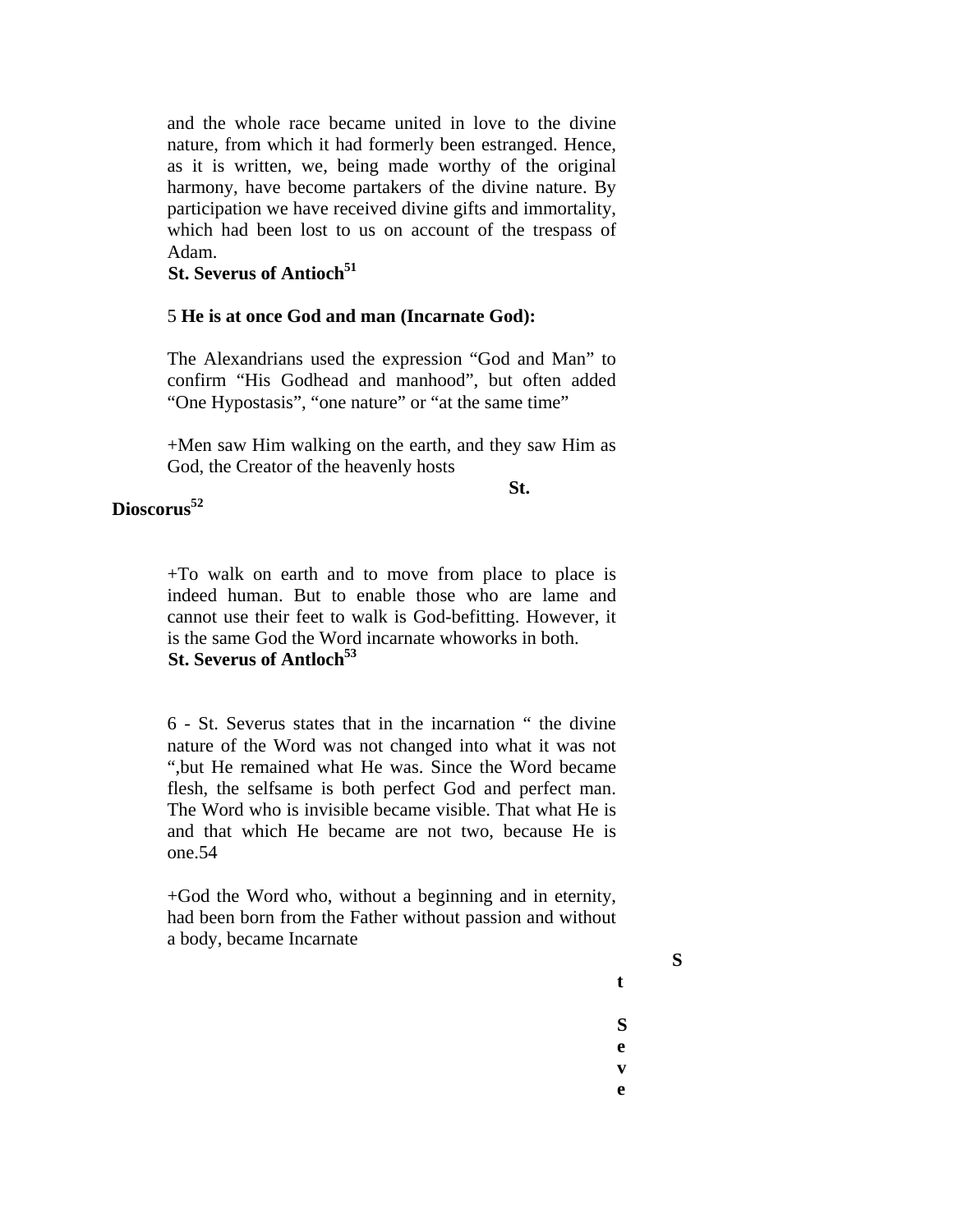## 7 -**He became truly man**

The Word of God assumed true manhood consisting of everything human in the truest sense, with the single exception of sin. So He was conceived and was born as a babe and grew as a child; he was subject to all the laws of nature and he endured suffering. Mocked, humiliated and tortured, He died and rose again.56.

St. Severus asserts that the conception was from a virgin without male co-operation, a real conception, real development of the babe in the mother's womb. He wrote a letter to Antonino of Aleppo in which he emphasized that "the Virgin" gave birth feeling, and that" the birth was not in phantasy"

 He who willed to come trulv in everything that pertains to us and identify Himself with us, His brethren, in all things except sin, was most certainly born in the flesh bv a manifest and real birth,causing her who bore (Him) to feel ( the reality of birth), though she was free from all pain and suffering.

## **Severus of Antioch**

St Severus affirms that the manhood had its selfconsciousness and creaturely freedom without any reduction, but because the manhood was inseparably united with the Godhead, in actual fact, these faculties were never misused to disobey God.<sup>57</sup>

+Had He not become man to begin with, there would he no possibility for Him to die, for God is Spirit and He does not undergo death

## **Philoxenos of Mabbogh58**

[It should be remembered here that for Philoxenos death was the central purpose of the incarnation. Therefore if the manhood was not real and dynamic, Jesus Christ would not have fulfilled the mission of His earthly life. This admission cannot come from monophysisim59]

 $\hat{\mathbf{v}}$  In the flesh He really suffered passion for us. Like us,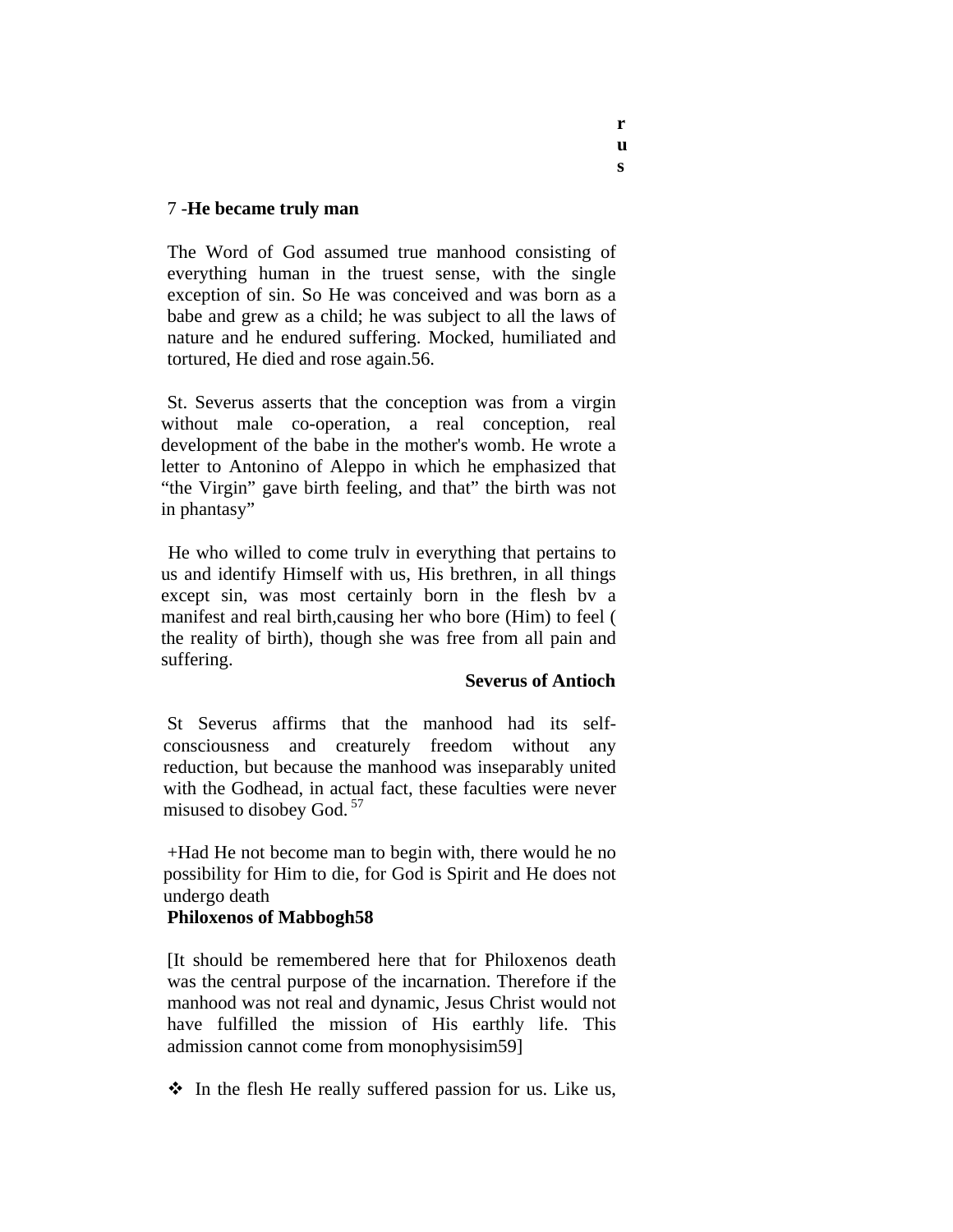He was fatigued of travelling- it was not an illusion. Like us, He slept. He felt the pain of the wounds, inflicted on Him by Pilate..... We also conless that He had the rational soul which endured for us suffering like this. He endured the reality of the passions of' the soul, namely sorrow, anguish and grief.

## **Timothy Aeiurus<sup>61</sup>**

#### **8 –The manhood of Jesus was perfect:**

+For it is written that the Word became flesh, which means perfect man.

#### **Philoxenos**

**61** 

+... neither do we say that God the Word was changed over to a man, made up of body and soul. We confess, on the contrary, that while remaining what He was, He united to Himself hypostatically flesh possessing a rational soul. **Severus of Antloch<sup>62</sup>**

+The complete man was redeemed in God. Since the whole of Adam had come under the curse and been depraved,. the whole of him was taken by God and renewed. The Lord who became incarnate gave His body unto death for the sake of everybody. Moreover, He gave His soul for the salvation of all souls. In this way the whole of our nature was recreated in Him into a new man.

#### **Philoxenos63**

It is clear that through the incarnation, the Word of God became truly a perfect manand a human individual: in Him all men are represented individually and the entire human race collectively.

### **9 - The Manhood of Christ was not formed before the Incarnation**

St. Severus of Antioch in refuting the formula : " two natures after the union ", repeatedly argues with those who maintain that the human child was formed in the womb by himself first and God the Word was assumed later. He quoted the following passage from Diodore of Tarsus:

[ While the flesh of Mary and before it was assumed, it was of the earth and was not different in any way from any other flesh. Like Levi who received tithes while he was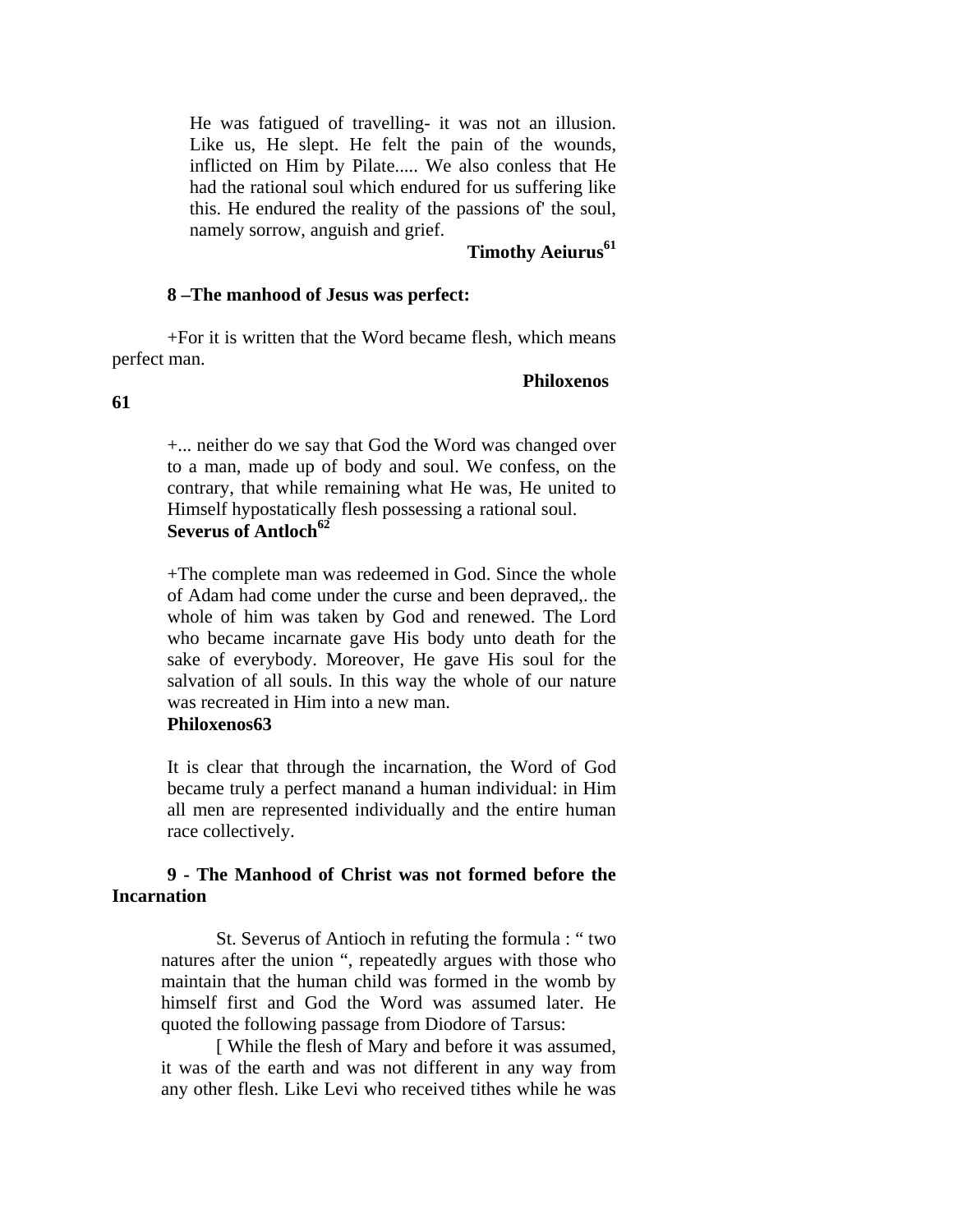still in the loins and received honour when he was born, the Lord also, when he was in the womb of the Virgin, was of her ousia and he did not have the honour of Sonship. But when he was formed and became the temple of God the Word and received the Only-begotten, He was bestowed with the honour of the name and subsequently received also from Him glory 64]. Severus states that this passage was opposed by Cyril in the following words: [ You are giving expression to unlearned words which are very unhealthy. That holy body was indeed from Mary. But from the first beginning of its formation, that is its existence in the womb, it was holy as the body of Christ, and nobody sees a single moment in which it was not his. All the same, as you say, it was common (flesh) like any other flesh<sup>65].</sup>

+ The "two natures after the union " signifies that for those who maintain it the man by himself was formed in the womb first and he was later indwelt by the Word. This indwelling they describe by means of the word " union ". Accordingly, they predicate two natures of the Emmanuel and employ the expression " two natures after the union ".

#### **Severus of Antioch<sup>66</sup>**

The mia-physis prevents us from believing that the manhood of Christ was formed in the womb before the incarnation, then accepted the Godhead dwelling in Him. For this reason Philoxenos insisted on refusing the "two natures". This does not mean that he refuses to accept the manhood of our Lord as a particular<sup>67</sup>

Timothy Aelurus of Alexandria states that Christ's manhood does not exist by itself in separation from the Godhead. He says [If then, He who is born of the Virgin is named Jesus, He is the same by whom all things came into being. One is the nature, because, one is the person, who cannot be separated into two; for, in the incarnation, the nature of the body does not exist by itself and the nature of the Godhead separately 68].

**10 St. Severus affirms that the manhood of Christ had all the limitations of our manhood** with the only exception that it was sinless. Therefore He could be subject to the limitations of a finite existence: hunger, thirst and be physical fatigue. He could be rejected by His people and be handed over to the political authority of His day as a criminal; and suffer torture, pain and death. Everyone of these experiences was most intensely real, not phantasmal or illusory; in fact their reality was indispensable for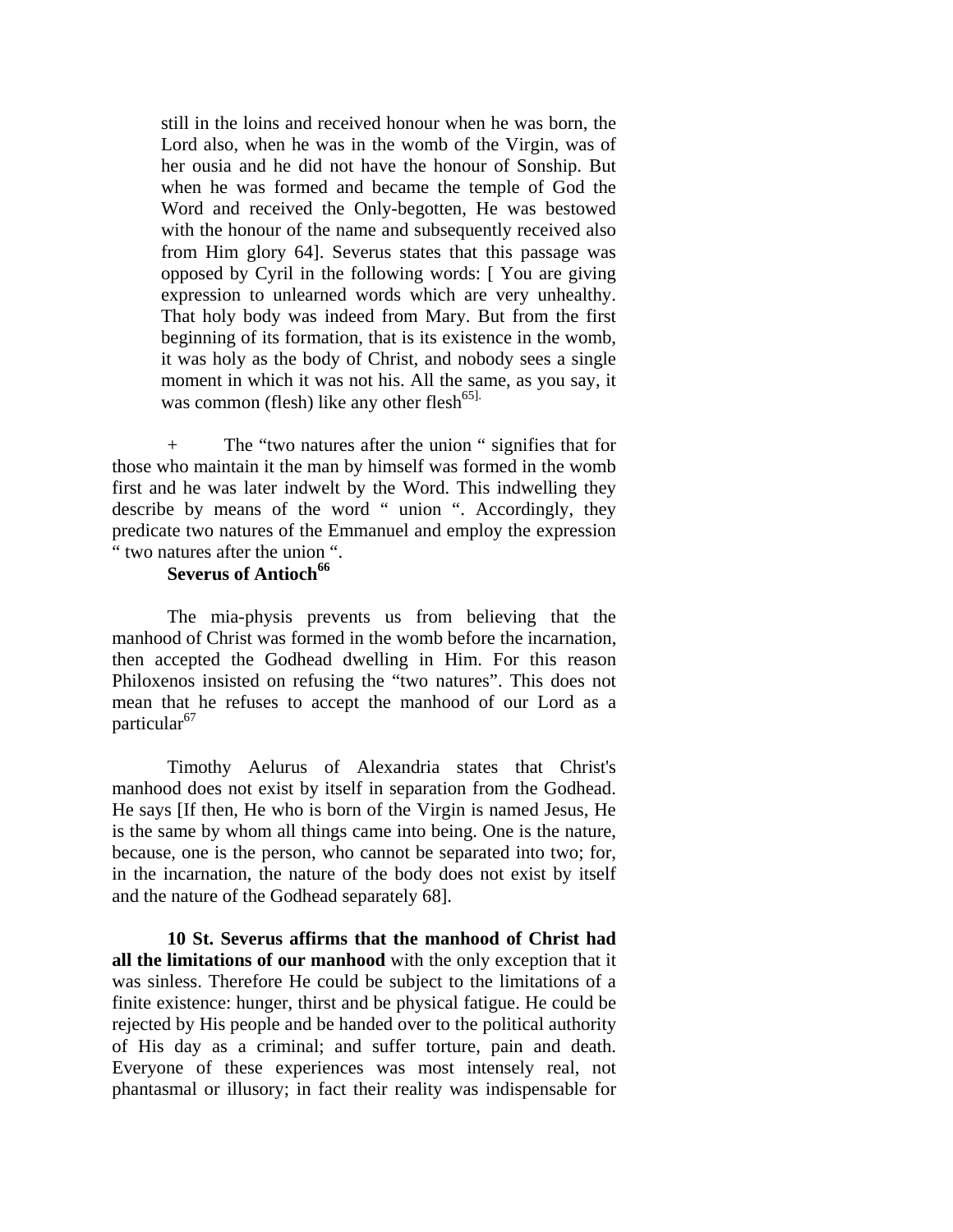our salvation which He came to accomplish 69

## **REMARKS ON THE ALEXANDRIAN "MIA – PIIYSIS"**

I - Some scholars, in criticizing the formula : " mia-physis ... " state that the main base for the Alexandrian theological system was ascetical. Egyptian church leaders practised severe asceticism, renouncing their own body with the aim of " deification " or " divinization ". The core of the Alexandrian theology could be revealed through St. Athanasius' statement that the Word of God became man (enethropesen) so that we might be made gods (theopiethomen). They ignored actual life on earth to participate in divine life. In other words, they abolished the boundaries between God and man, concentrating on what is divine even in their daily life. This attitude had its effect on theology in the following ways:

a - The Alexandrians adopted the " mia-physis " and the " hypostatic union ' between the Godhead and manhood of Christ to attribute all the actions and words of Christ to His divinity, ignoring what is human in Him.

b - They accepted Christ as " God-flesh " and not as " Godman ", denying the role of the human soul of Jesus Christ

Now, I would like to give an explanatory reply to this remark:

a - Truly, the early Alexandrian theologians and clergymen were ascetics and asceticism still has its strong effect in our theology, not by despising our own bodies nor by denying our Lord's manhood, but in insisting on the soterological aspect. The early Coptic ascetics were involved not in theoretical discussions but in enjoying the redeeming deeds of the HolyTrinity, i.e., in enjoying the sanctification of the souls, minds, bodies, gifts etc ... through communion with the Father in His Son through His Holy Spirit. The Alexandrian theology was in fact soteriological, as it appeared in the writings of St. Athanasius in his defence against the Arians.

Sellers states: [The teaching of Athanasius and the later representatives of the School of Alexandria comes before us as a striking example of the dependence of Christological on soteriological thought.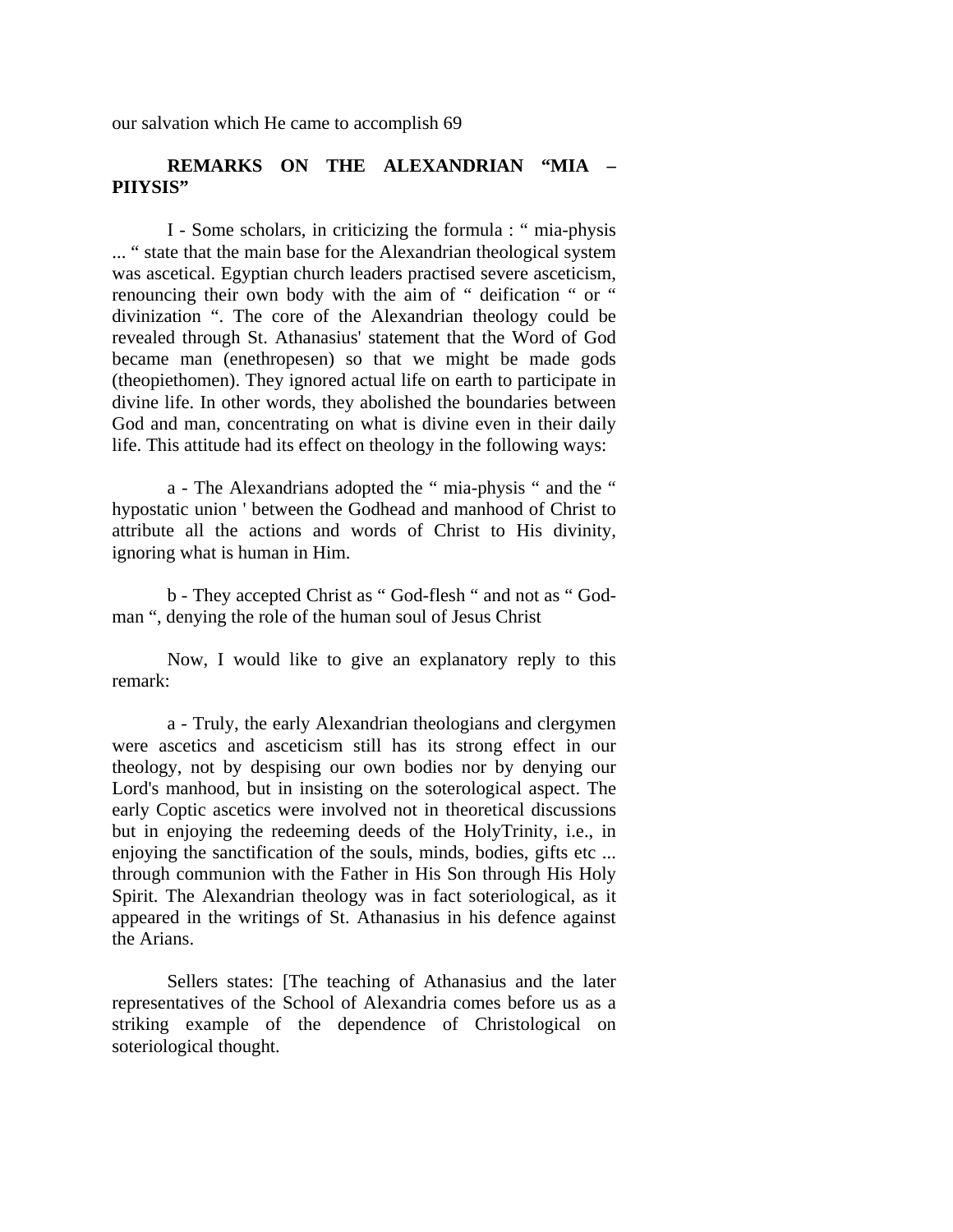Consequently if we are to appreciate their doctrine of the Person of Jesus Christ, we must first briefly consider their doctrine of his Work as Saviour<sup>70</sup>.

b - Asceticism was not the only base for our theology, but it was just one factor which was not separated from others, like: studying the scriptures and philosophy, practising traditional worship, preaching etc ... All these factors represented one integral " life in Christ ".

c - The Early Egyptian asceticism was biblical; it did not hate the body with its senses and capacities, nor denied human free-will, nor despised earthly life with its properties. We hear St. Jerome stating that hand-work was obligatory in the Egyptian monasteries not for the satisfaction of these institutions but for realizing spiritual growth-71. St. Clement of Alexandria wrote a book to the rich of Alexandria declaring that riches are not evil in themselves.

It is clear that the early ascetic writings recorded what was supernatural which may be understood to mean that the early ascetics despised their bodies ...

It is noteworthy that even the hermits considered extreme ascetic practices evil, in the same degree as luxury....

d - Concerning the " deification as a main base of our theology, that gave way to the" one divine nature "of Christ as Rowan Greer and others believe72, I would explain that we do not believe in one divine nature of Christ, but one united nature out of two. Moreover " deification according to the Alexandrian theology means the return of man to his origin as an image of God, by participation in the divine nature. It is not a restoration of man's soul, but of his whole human nature, i.e., of his soul, mind, body, will etc

For example, Pseudo-Macarius the Great states: " If **human nature** had remained alone in its nakedness and had not profited by a mingling and a communion with the supra-celestial nature, it would have resulted in nothing good. 73..

"Deification " does not mean destroying human freedom to enjoy God's will as Greer suggests, but on the contrary it means its sanctification. St. Cyril writes: [Man, from the origin of creation, received control over his desires and could freely follow the inclinations of his choice, for the Deity, whose image he is, is free.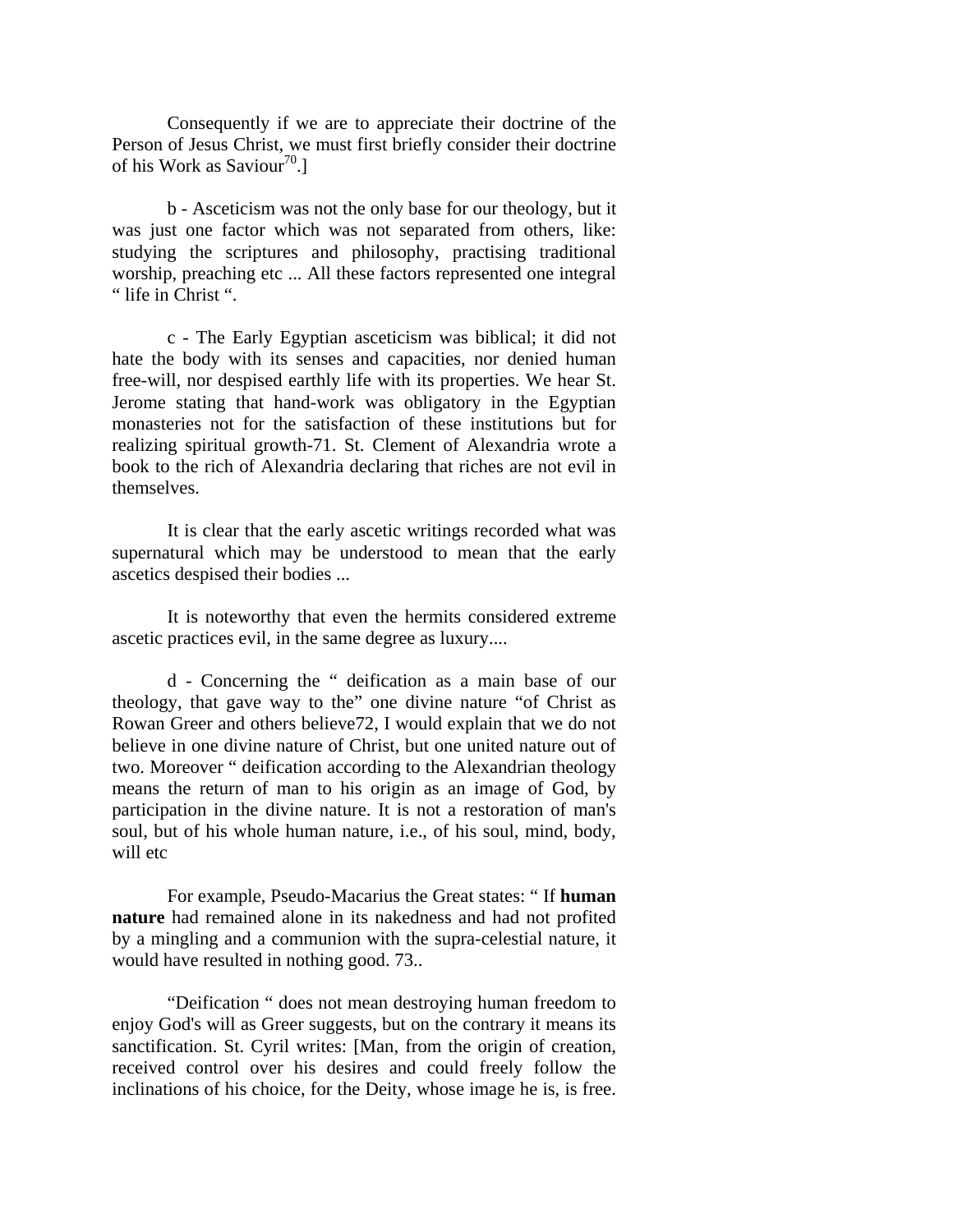In other words, we can summarize our Alexandrian theology in the following statement: [We are in need of communion with God to cure our whole human nature from the illness of corruption and to return to our original state as an image of God. The Word of God realized this salvation by taking our human nature]. St. Cyril of Alexandria writes:

[Adam was created for incorruptibility and life, in paradise, he had a holy life; his intellect was wholly and always devoted to the contemplation of God, his body was in security and calm ...

As in Adam, man's nature contracted the illness of corruption through disobedience, because through disobedience passions entered man's nature, in the same way in Christ it recovered health, for it became obedient to the God and Father, and committed no sin (1 Pet 2:22; Is.53:9) 75].

2 - Scholars add another factor that had its own effect on the Alexandrians, i.e., their very close connection with the educated Greeks<sup>76</sup>. This is in contrast to the Antiochenes who were in very close connection with Judaism<sup>77</sup> These different circumstances had their effect not only in interpreting the holy scriptures, for while the Alexandrians adopted the allegorical method, the others adopted the literal method. And this also had its effect on their Christological thought. For while the Antiochenes were in-terested in the ethical terms and in confirming the " human nature " and its sharp distinction from the deity, the Alexandrians used the ontological terms to win over their neighbors on behalf of the kingdom of God. If the philosophers sought enjoyment of "the life of gods and all godlike and blessed men " through knowledge (gnosis), and the contemplation of the Divine; the Alexandrians declared that this had to be realized not through man's efforts, but through the condescension of God Himself who by His own loving act assumed the human form to " regenerate our nature"(deify it) as He would bring salvation to the world<sup>78.</sup>

3 The Antiochenes never accepted St. Cyril's expression " God died " on the Cross. This would have meant for them not a union of the natures but a confusion of the one within the other, human nature transformed into the divine and that the divine was subjected to the temporality of the human.

In the sixth century, those who defended the formula "One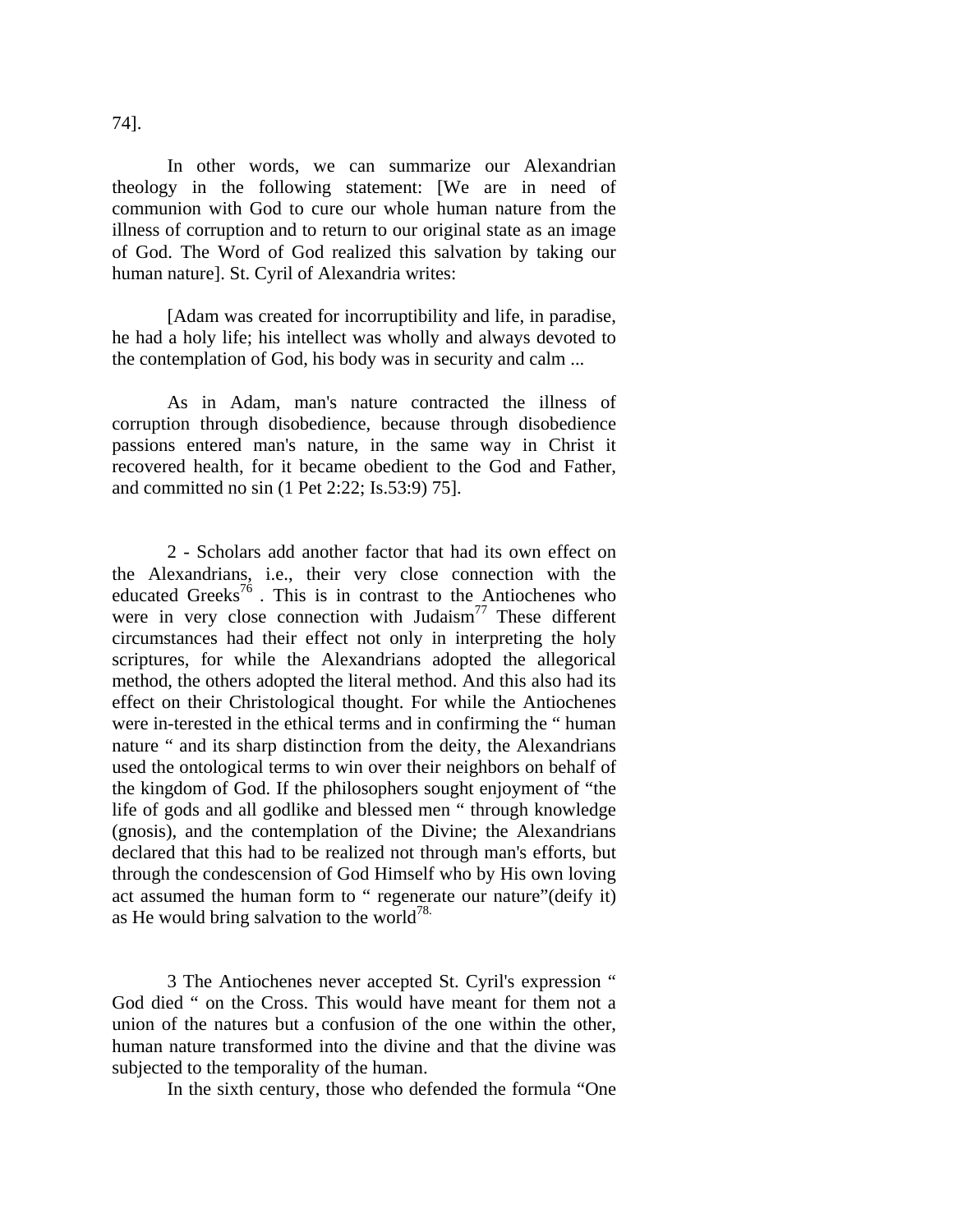of the Trinity was crucified" were called " Theopaschites " (those who hold that God suffered). Their orthodoxy was upheld by the Emperor Justinian and Leontius of Byzantium. The formula was rejected by the Patriarch of Constantinople and with some hesitation by Hormisdas of Rome80

Meyendorff states that the Antiochenes rejected the "theopaschism" of Cyril, for it was for them the surest sign of monophysitism and implied in Christ the absence of a genuine human nature, for only a man, never God, can die. <sup>81</sup>

Meyendorff elaborates a good deal on this problem, saying:

[As we have seen, the text of this hymn (Trisagion) in the form proposed by the (Monophysite) patriarch of Antioch, Peter the Fuller (" Holy God, Holy Mighty, Holy Immortal, *crucified for us*, have mercy on us ") was not formally heretical, since it was addressed to Christ, not to the Trinity

The problem was undeniably the same one that had been debated during the years preceding Ephesus and concerned the term *Theot6kos,* could the Word really "be born of the Virgin", or was it only the man Jesus who was "Son of Mary"? Consequently, Cyril of Alexandria, asserting against Nestorius the full theological validity of the term *Theot6kos,* was also led to declare, in his twelfth anathematism, that "the Word had suffered in the flesh". Conversely the Acoemetae monks, who were the main adherents of Chalcedon in Constantinople, not only objected to the theopaschite formulas but interpreted the *Theot6kos as a* pious periphrasis, that is, in a sense that Nestorius himself had accepted

Not only does St. Paul himself speak of the "princes of this world" who "crucified the Lord of Glory", 1 Cor 2: 8; but theopaschite expressions can be found in pre-Nicene theology as well/82, and

St. Gregory Nazianzen already makes it the essential element of his doctrine of salvation: "We needed a God made' *flesh and put to death (edeethemen Theou sarkoumenou kai nekroumenou)83 in*  order

 that we could live again";and there is no problem for him about using such terms as " blood of God"**(halma Theou)** and "cruicified God" *(Theos stauroumenos)84.* Does not the Niciene Constantinoplitan Creed itself explicity proclaim the faith of the Church in " the *Son of God ...* incarnate of the Holy Ghost and the Virgin Mary, *crucified* for us under Pontuis Pilate"? St Cyril's major preoccupation in his struggle against Nestorius consisted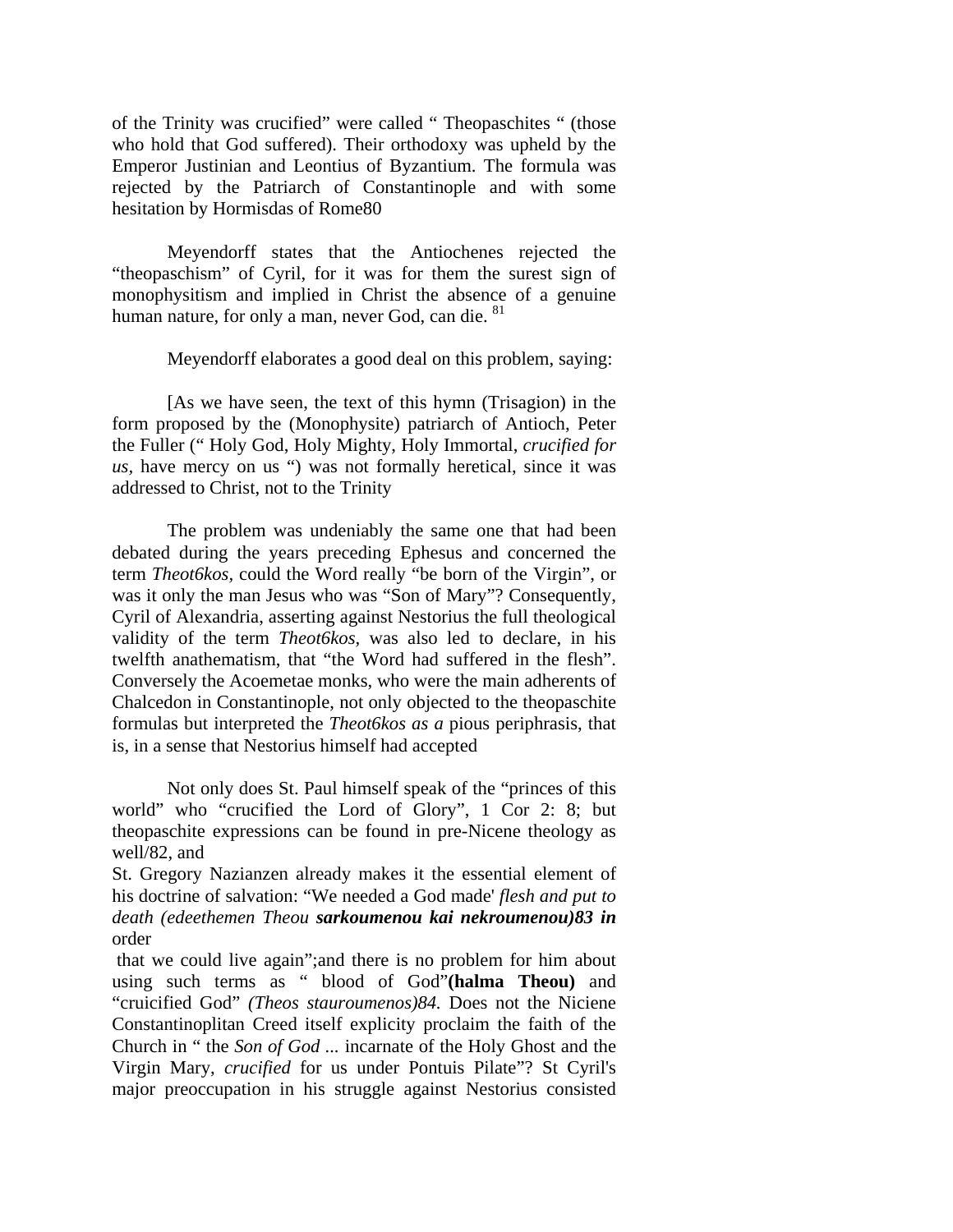precisely in preserving the faith of Nicaea, which seemed to him to be endangered as one ceased to say that Mary was " Mother of God " or that the Word "suffered in the flesh"85]

## **MIA-PHYSIS IN THE NEW-TESTAMENT**<sup>86</sup>

H.H. Pope Shenouda III, in his book on " The Nature of Christ " explains the "One Nature" of Christ in the New Testament in detail. In the following section, I will try to give a brief account of this point.

#### **A** - **Mia-physis and the birth of Christ**

Let us ask ourselves Who was born by the Virgin Mary ? Was He mere God? mere man? God and man? or Incarnate God? It is impossible to say that He was mere God, for she brought forth a child, who was witnessed by all attendants. He was not mere man, otherwise we fall into the Nestorian heresy. Why is it mentioned in the Scriptures : " The Holy Ghost shall come upon thee, and the power of the Highest shall overshadow thee : therefore also that holy thing which shall be born of thee shall be called "**the Son of God"** Luke 1:35 ? What is the meaning of calling her Son "**Emmanue**l", which being interpreted,is **"God with us**", Matt. 1:23 ? What is the meaning of the prophet Isiah's words: "For unto us a child is born, unto us a son is given, and the government shall be upon his shoulder, and his name shall be called Wonderful, Counselor, The Mighty God, The Everlasting Father, The Prince of Peace ", Is. 9:6 ? Therefore, He was not just a man but He was the Son of God, Emmanuel and the mighty God!

The Virgin did not conceive a man and a God, otherwise she would have had two sons. But she had One only: the Incarnate God. We worship Him, as the Incarnate God, without separating His divinity from His humanity. When St. Mary visited Elisabeth; this old saint, said "Whence is this to me that the Mother of my Lord should come to me ?" Luke 1:43. Even before bringing forth the Child, while she was pregnant, she was called " mother of the **Lord".** 

Jesus Christ spoke to the Jews and said: "Before Abraham was, I Am", John:8:58. He did not say: " My Godhead existed even before Abraham", but said: "I Am", as an argument of the unity of His nature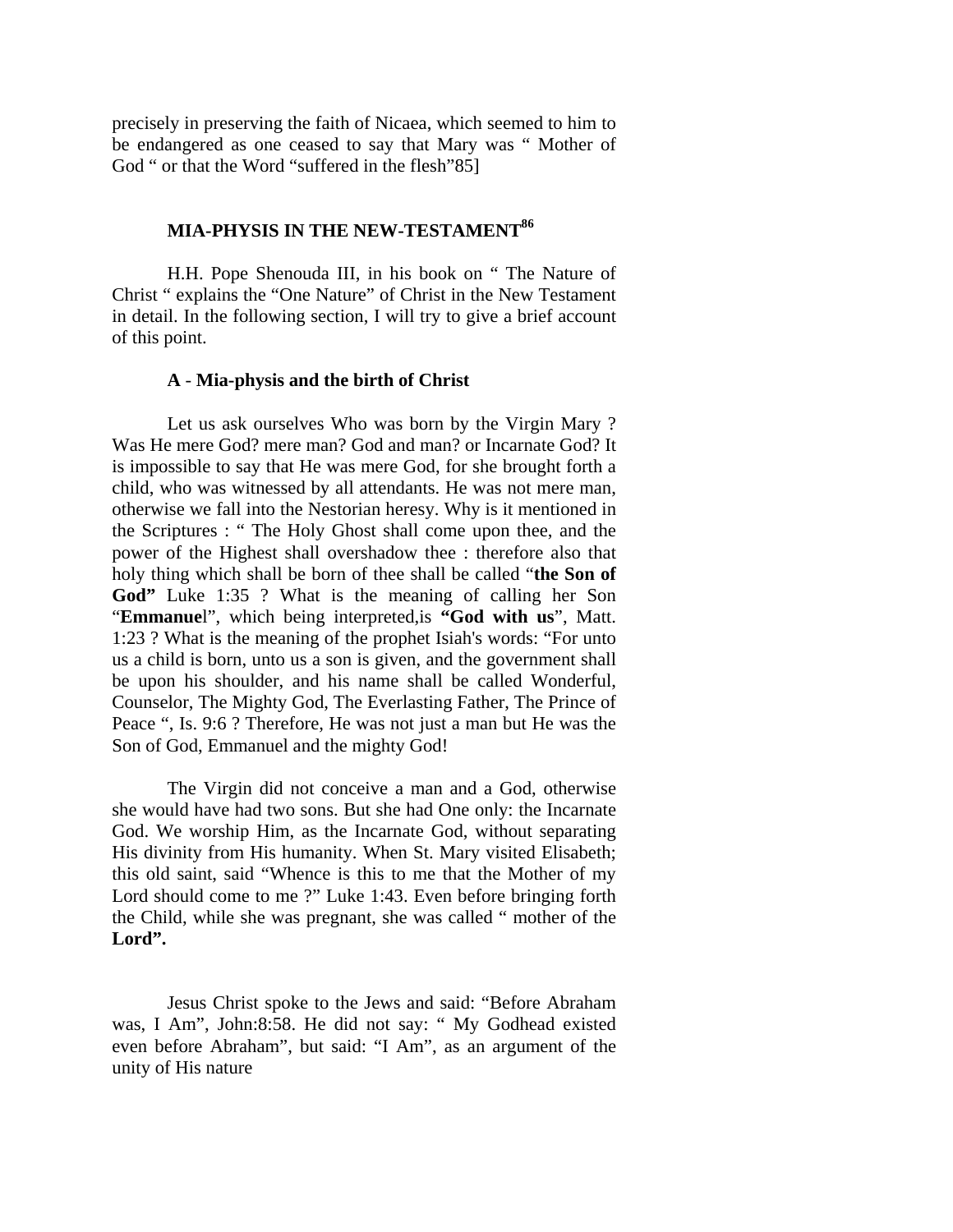Finally, the famous teaching of the Evangelist John that " the Logos became flesh", John 1:14, signifies the divine mystery of the unity of Christ's Person and nature.

B- Using the term " Son of Man " expresses His manhood while He was speaking about properties of His divinity, although neither of the two natures was changed. He asserts His unity in these words:

\* " And no man hath ascended up to heaven, but he that came down from heaven, even the **Son of Man,** which is in heaven", John:3:13. Who is the Son of Man that descended from heaven ?! Surely the Godhead, who attributes this to Himself as " the Son of man " as a sign of the unity of His nature

\* In the same way He says that " the Son of man " is the Lord of the Sabbath (Matt. 12:8), the Forgiver of sins (Matt. 9:6), the Judge (Matt. 16:27, Matt. *25:31-34,* John 5:22) etc

Besides this we find that some properties of His manhood are attributed to Him as the Lord without saying" the manhood of Christ "as St. Paul says: " For had they known it, they would not have crucified the **Lord of glory",** I Cor. 2:8. He did not say " the body was crucified " but " the Lord of glory ".

St. Gregory of Nyssa states, [On account of the union achieved between the flesh which is taken and Godhead which takes, names are communicated and given to each mutually in such a way that the divinity is spoken of in human terms and the humanity in divine terms. Thus Paul calls the Crucified One the Lord of glory  $(1 \text{ Cor. } 2.8)$ ; and He who is adored by the whole creation, above, below and upon the earth, is called Jesus87].

#### **Mia-physis and Our Salvation**

The " mia-physis " or the " one nature of Christ " is very necessary and essential for our salvation. Some modern theologians ask:How can the limited body of Christ forgive unlimited sins committed against God ? Is the body of Christ unlimited ? or was the Godhead of Christ crucified ? We find the answer in our belief of the " mia-physis ". For the Lord is crucified (I Cor. 2:8) even if His divinity did not suffer, but His manhood, and the sacrifice of the Cross is attribtited to the Incaruate Son of God; and this has the power to forgive the unlimited sins committed against God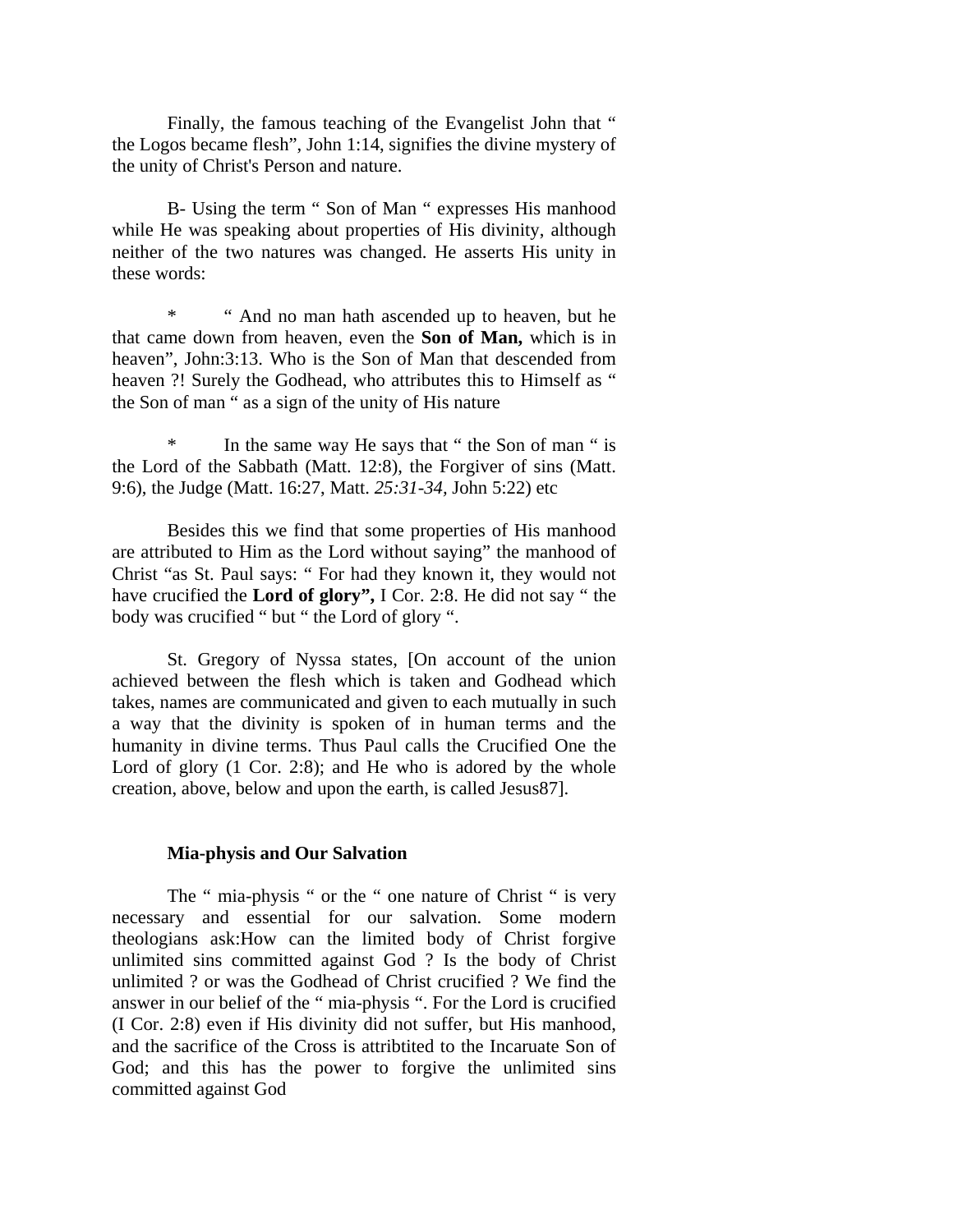Although the divinity of Jesus Christ could not be made to suffer, yet all the events of our salvation through the Cross were attributed to the Son of God Himself, and not to His body as if it were separated from His Godhead.

#### **Examples:**

\* " For God so loved the world that He gave His Only-Begotten Son ...", John 3:16.

\* " ... to feed the church of God, which He hath purchased with His own blood," Acts 20:28.

\* " He that spared not His own Son, but delivered him up for us all ... ", Rom. 8:32

\* " He loved us and sent His Son to be the propitiation for our sins ", 1 John 4:10.

" In whom we have redemption through His blood, even the forgiveness of sins, who is the image of the invisible God, the firstborn of every creature ", Col. 1:14, 15

(See also Acts 3:14, 15; Heb. 2:10; Rev. 1: 17 , 18 etc.)

## **TilE ANTIOCHENF~" DIOPHYSES "(TWO NATURES)**

To understand the Antiochene formula: " two natures after the union", we must know its position in the " one nature-two natures"dispute:

I - The Arians could not accept the Godhead of Christ because it made of Him two persons: God and man

2 - St. Athanasius confirmed the unity of Godhead and manhood repeating the church's belief in the "Flesh " of Jesus Christ as His own flesh and not a strange element (of Christ). Thus Jesus Christ is one Person and not two, had one nature without rejecting the dynamic presence of His Godhead and manhood.

3 Apollinarius of Loadicea used the Alexandrian formula " one nature " in his own theological system. In his eagerness to defend the Church's faith against Arianism, he believed that the Logos was united only with the corporeality of man and replaced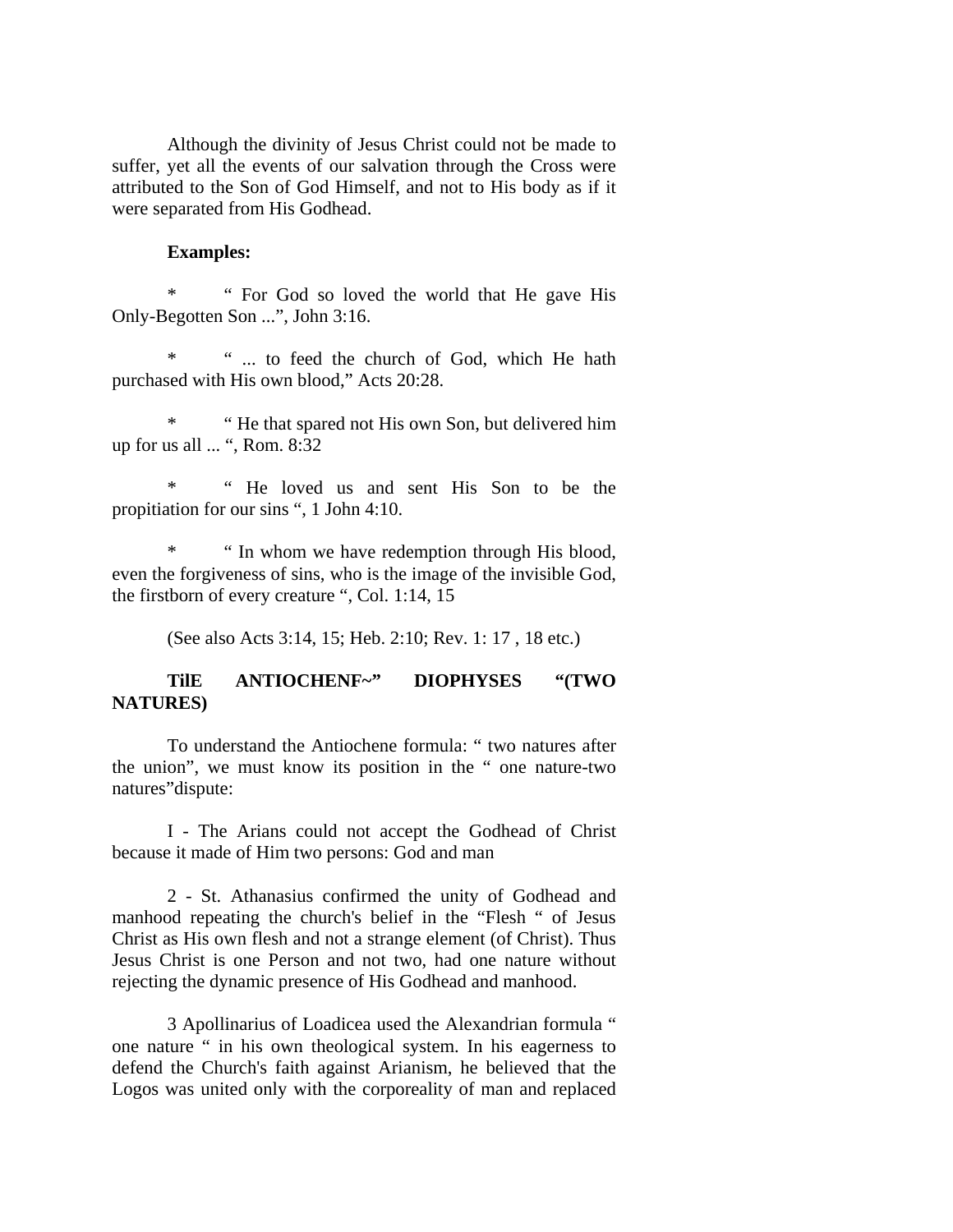the soul that was united to the body received from the Virgin Mary. In other words to realize the hypostatic union he believed that the manhood of Christ is incomplete (body without soul).

4 - The Antiochene leaders treated the " hypostatic union " of Cyril with suspicion as if it were Apollinarian. They adopted the theory of. the indwelling " of the Logos in the manhood, to assert Christ's man hood and to confirm Him as a real and perfect man. Nestorius declared this theory when he refused to call St. Mary "Theotokos" and rejected the Alexandrian statement : " the Son of God died ". In fact the Antiochenes desired to assert three facts about the incarnation:

a - The manhood of Christ was real and perfect

b - There was no confusion between the natures of Christ

c - The Godhead is impassible/ immortal , God did not suffer, nor did He die

But at the same time they speak of Christ as two persons, two sons [ Son of God and Son of Man]. Here I quote some statements of Nestorius

**[**Let us confess the God in man, let us adore the man who is to be worshipped together with God because of the divine conjunction with God the Creator<sup>88</sup>].

[Who is it that walked on the water ? It was the feet that walked, and the concrete body through the power that dwelt in him. That is a miracle. For if God walks on the water, that is not amazing 89 ]

[Am I, then, the only one who calls Christ " double "? Does he not designate himself both as a temple that can be destroyed and as a God that raises up ?90].

[The temple created by the Holy Spirit is one and the God who hallows the temple is another 91].

R.P.C. Hanson states: [Antiochene theology... preferred in Christology a separation of the natures of Christ verging towards Nestorianims/92]. Frances Young says: [The principal representatives of Antiochene theology were Theodore of Tarsus, the teacher of John Chrysostom; Theodore of Mopsuestia and Theodoret of Cyrrhus, the friend and defender of Nestorius. The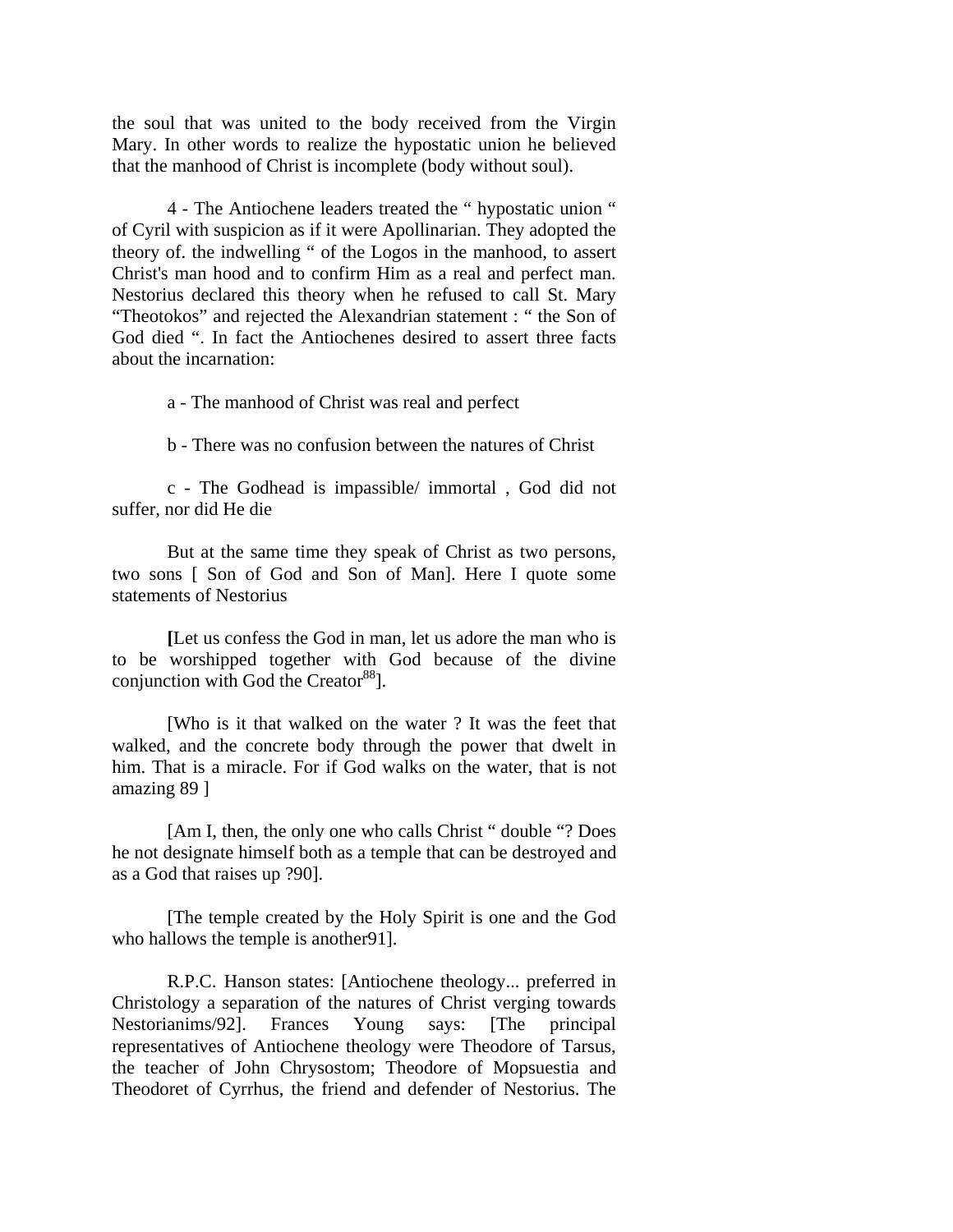reputation of all three has suffered through association with Nestorianism, but there has been a reassessment in modern times, not least of the theology of Nestorius himself $^{93}$ 

Sellers who defends the Antiochene Christology saying that they speak of a " complete union ", and insist that it is one which is altogether indivisible $94$  states<sup>95</sup> that they refer to the Godhead and manhood not only as " natures and " ousiai"(essences) but also as hypostases (substantiae) and that there is no hypostasis without its prosopon, [ both the Godhead and the manhood in Christ are seen each with its prosopon, -each that is, as possessing its " appearance ", its ' individuality " and its person ]

Jaroslav Pelikan spoke of Theodore of Mopsuestia, the great representative of the Antiochene school/96, saying: [Theodore was quoted as teaching that " the deity was separated from him who suffered according to the experience of death, for it was not possible for it (the deity) to undergo the experience of death./97 But he also asserted that "He (the Son of God) was not separated from him (the assumed man) in his crucifixion, nor did He leave him at death, but He remained with him until He helped him to loose the pains of death/98 99]

It is clear in asserting that there was no division even on the death of Jesus Christ, he spoke of Jesus Christ not only ''in two natures" but as two persons or two beings joined to each other. This idea is clear when he explains the meaning of" the Son of his love " (Col. 1:13) as he states that it is " the Man " who is thus called by St. Paul, not He who is Son by nature 100

## **REMARKS ON THE ANTIOCHENE CHRISTOLOGY**

I The Antiochenes adopted the theory of " indwelling " not just to oppose the Alexandrian theology of the hypostatic union but it was a product of many factors:

a Through their close connection with Judaism, the Antiochenes were interested in the Old Testament, especially in its **literal interpretation.** This had its effect on their theology as Meyendorff says: [ The rigorist critical approach of men like Diodore of Tarsus, Theodore of Mopsuestia, and Theodoret led them to study the Gospel text literally in order to describe the history of our salvation rather than to explain it. Since they maintained a literal interpretation of the Old Testament, the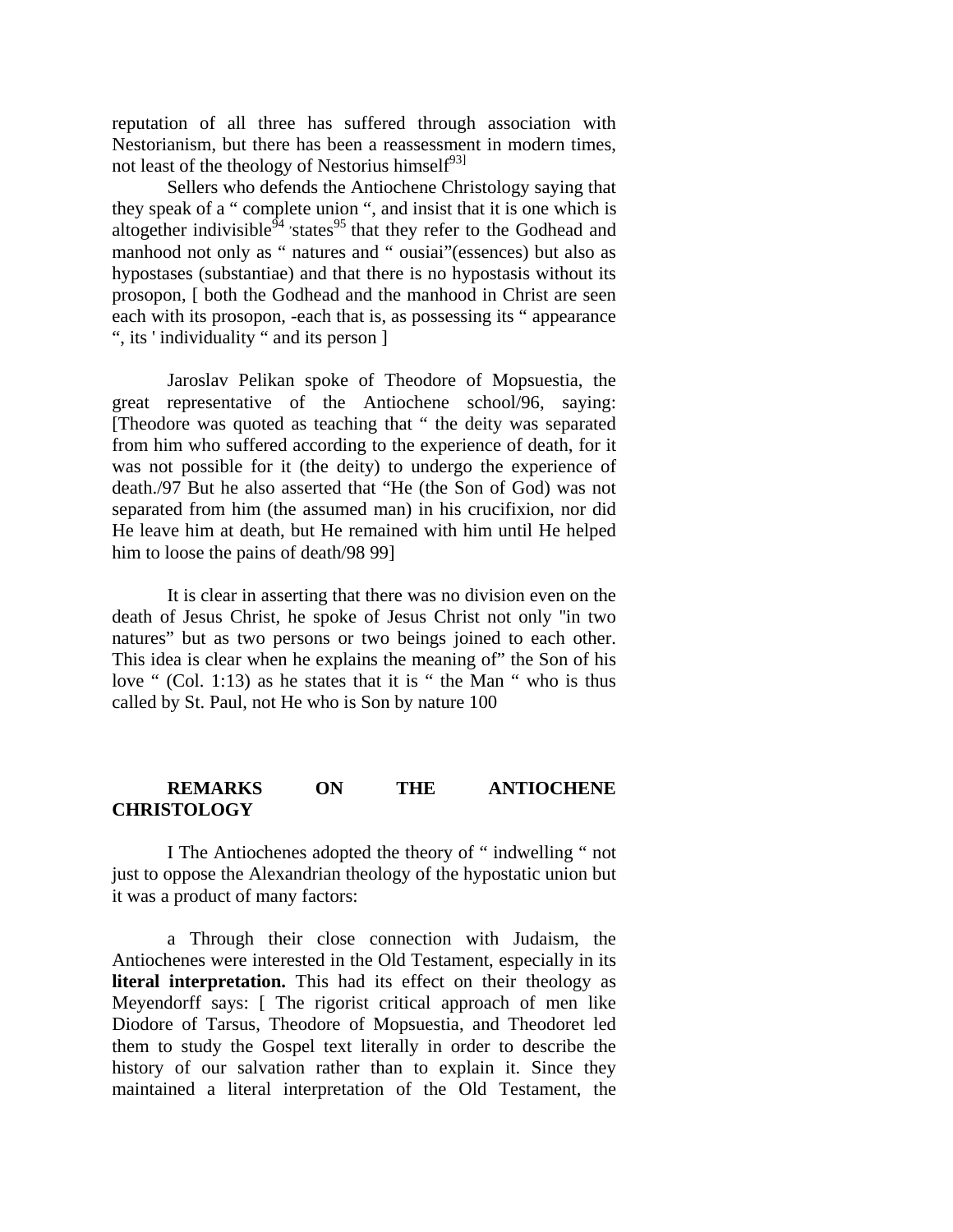Antiochenes tended- in their exegesis of the Gospels and Epistlesto take into consideration, chiefly, the historical Jesus; the aim and the end of the history of Israel, in the full reality of his human nature/101], In other words, their interest in the literal interpretation of the holy scriptures incited them to assert the reality of the historical Jesus in his " human nature " independent of the Divine Logos who dwelt in him (according to their expression).

b - Sellers states : [ We must notice that, fundamental to the thought of the Antiochenes, is **the doctrine of the essential difference between God the Creator** and **man the Creature**  When they refer to the divine and human **ousia**i (essences), they seem to set God in his eternity and man in his transience as complete opposites... All that exists can be divided into what is uncreated and what is created ... This thought,as should be understood, lies at the very heart of the teaching of the Antiochenes, and is the ultimate ground of their insistence on the " two natures " in Jesus Christ, and the necessity of "dividing " and separating them /I02]. He also says: [they may be called anthropologists, but their anthropology is intimately associated with their ethical and soteriological ideas /103].

Rowan A. Greer deals with this idea in more detail in his book "Theodore of Mopsuestia"<sup>104</sup> [Theodore everywhere emphasizes man's creatureliess. Man, including his soul, is " genetos ", while only Cod Himself is agenetos ... Not only is man related to God (in this intimate way) by virtue of creation, but also by means of the redemption effected in Christ. Christ is **the man,**  and as such is the perfect expression of the image of God/105].

c - Sellers states: [These teachers are supremely interested in man **the moral being,** and in particular concentrated on his power of self-determination/106]. They adopted the formula: " two natures after the union " to assert the perfect manhood especially the human freedom, or his human will

Greer also deals with this idea in more detail. He says that Theodore adopted: [the notion of man as a creature with a free, rational and mutable soul. Salvation was still thought of in terms of immortality and immutability, but this destiny was only possible provided man exercised his freedom of choice ... The natural (hypostatic) union, first of all, meant a loss of human freedom. The divinity, according to Nestorius' rendering of Cyril's views, acted as a " Deus ex machina" in Christ. There was no experience of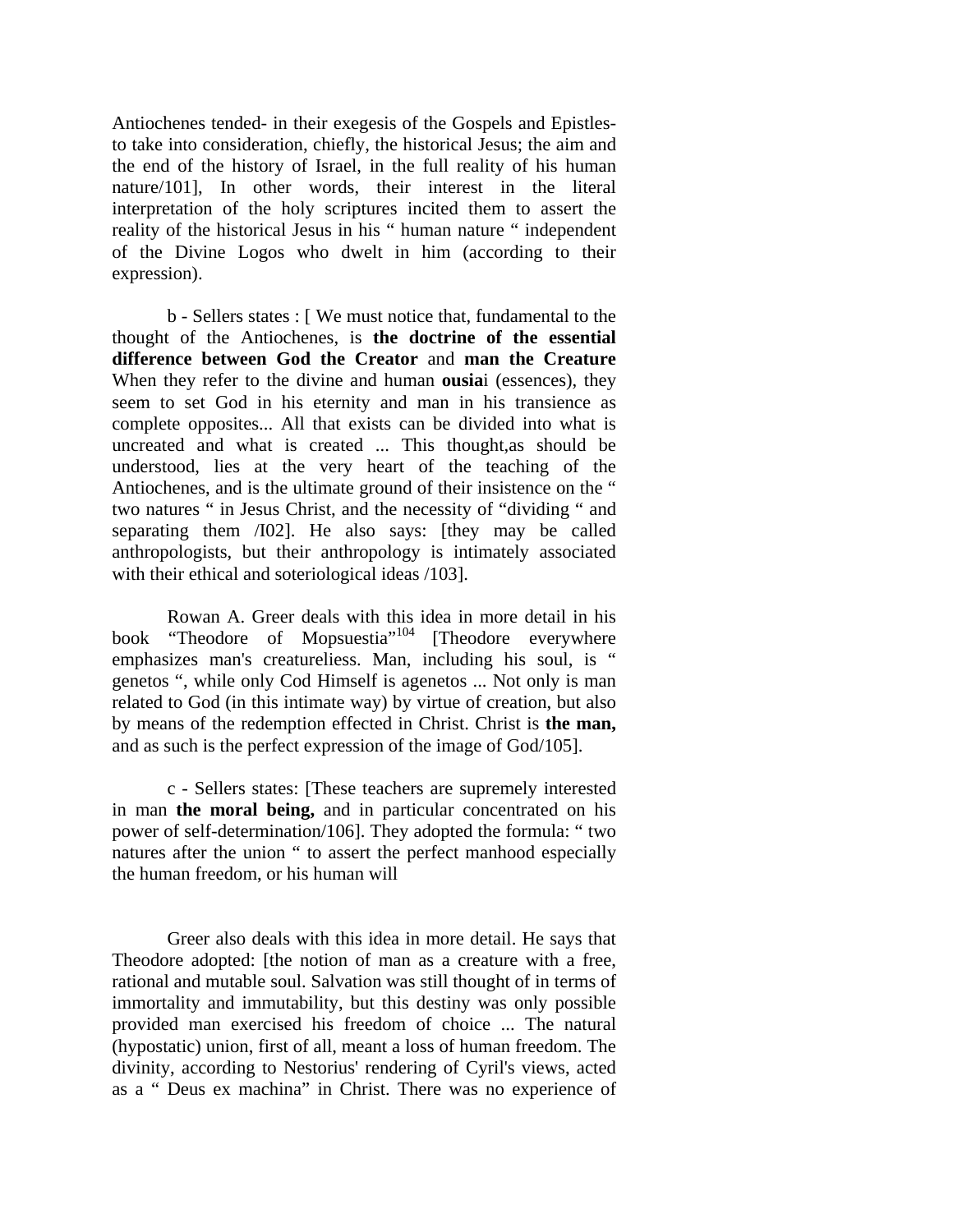freedom in the life of our Lord, God manipulated it all ... If the union were described as natural, then it has nothing to do with Christ's human will and freedom. Nestorius claims that the tendency of this Alex andrian way of thought is to deny the humanity of our Lord. Like Apollinarus, Cyril runs the risk of denying autonomy or reality to the will and soul of Christ, and substituting for the exercise of these human faculties the automatic role of the divinity. Nestorius firmly states that the divine nature and the human nature in Christ are separate and autonomous $^{107}$ . J

I have already discussed the hypostatic union of Alexandrian thought explaining that it is not Apollinarian and does not deny the real and perfect manhood.

d - Concerning the oneness of Christ, the Antiochenes refused the hypostatic union and adopted the prosopic (prosopon) union, which I will discuss when commenting on the Tome of Leo.

2 - Fr. Florovsky separates the Nestorian dyophysies and the Chalcedonian one by distinguishing between:

> a- Symmetrical dyophesis, as a Nestorian duality of (nature), a complete parallelism of two natures, which leads into duality of subjects, which may be united only in the unity of function.

> b- Asymmetrical dyophysis : There is but one hypostasis as the object of all attributions, although the distinction of divine and human natures is carefully safeguarded. Humanity is included in the Divine hypostasis and exists, as it were, within this one hypostasis. There is no symmetry: two natures but one hypostasis.

Now that we have an idea of the Alexandrian formula " one nature of the Incarnate Word of God" and the Antiochene " two natures after the union", I wish to discuss the formula of Leo of Rome: "in two natures".

## **COULD THE TOME Of LEO REALIZE A RECONCILIATION?**

Some scholars describe the " Tome of Leo ", which was the basic document of the Chalcedonian Council, as if it were a reconciliation between the Alexandrians and the Antiochenes in their Christological thought. In their point of view, while it declares the: " in two natures" in Christ to exclude the notion of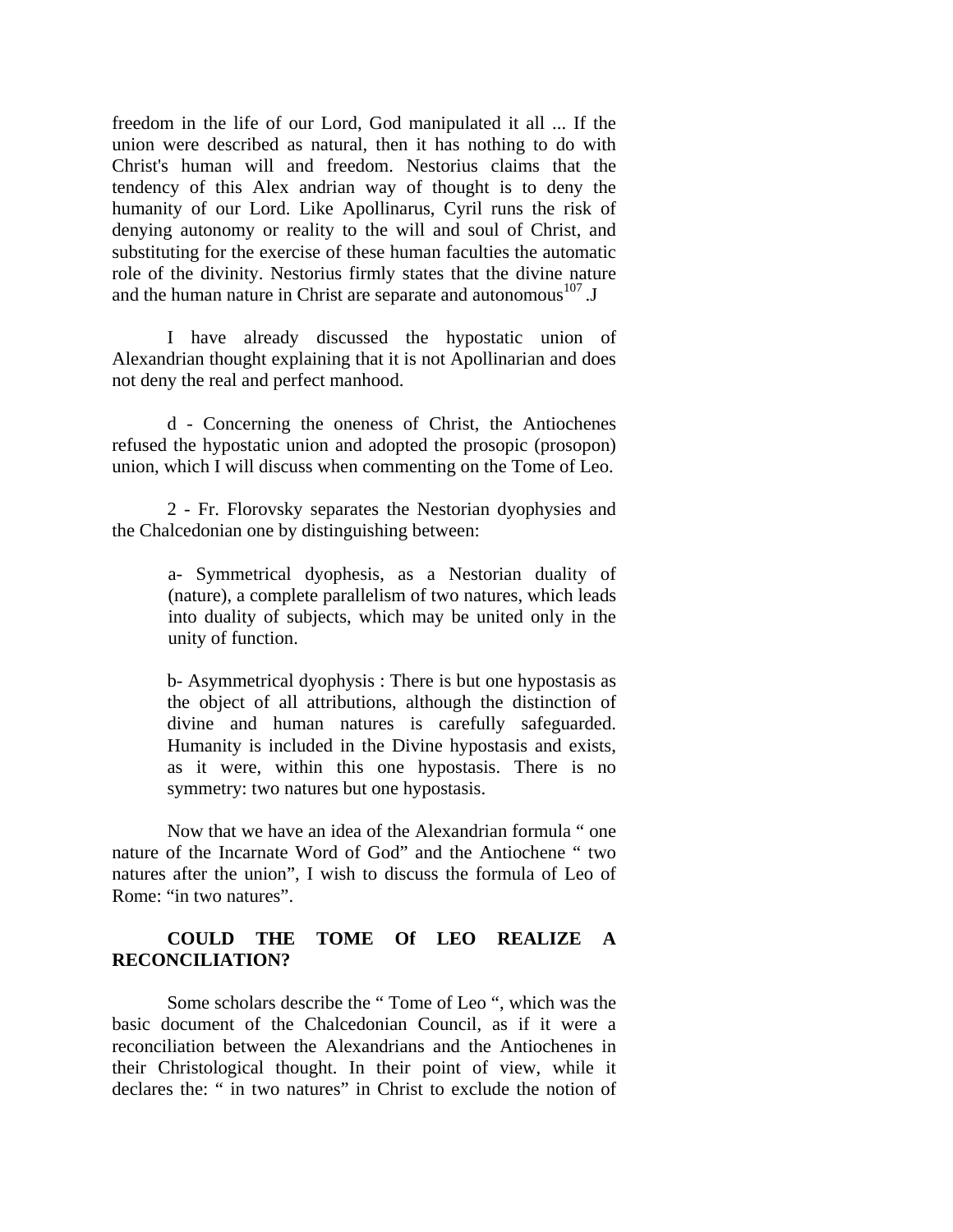confusion as the Antiochenes insisted to do, it repeats that Jesus Christ is " One and the same Son", to assert the Alexandrian thought of the " oneness of Jesus Christ ", or the unity of His Person. Before discussing this point of view, I shall quote some statements and comments written by western scholars, or eastern Chalcedonian theologians on the Tome of Leo or on the Christological thought of the West until the fifth century.

Sellers states: (As is well known, unlike their brethren in the Fast, the Westerns have no real interest in speculation. Rather. they are Jurists and administrators, who, trained in Roman law and rhetoric, are primarily concerned with the matter of ecclesiastical organization, and all that it involves. Moreover, brought up under the influence of the idea of the **Roman imperium**, they think of God rather in terms of sovereignty than in those of being/108].

Under the title: " The West and Leo ", Kelly says: [ So far, Tertullian excepted, the West had made little or no contribution to Christological theory ... 109,1

The Greek Prof. Rev. Florovsky says [The Ttome of Leo, if taken alone by itself, could have created the impression of an excessive opposition of two natures. It persistently attributes particular acts of Christ to different natures; without any adequate emphasis on the unity of Christ's Person, even though the intention of the Pope himself was sound and orthodox. However the interpretations of the Tome by the Roman Catholic historians and theologians in modern times quite often transfer a certain quasi Nestorian bias, to which attention has been called recently by some Roman Catholic writers themselves 110].

Meyendorff says: [Leo's Latin terminology did not, however, satisfy the East/111]

In fact, the Tome was accepted by the Antiochenes, and even by Nestorius himself, as Meyendorff states: [It is known that Nestorius, who was still alive in 451, gave his approval to the Tome of Leo/112], while the Alexandrians rejected it, in spite of its agreement in some points of view with the Alexandrian Christological thought.

#### **Points of Agreement**

The Tome of Leo concentrates on refuting the heresy of the old monk Eutyches, who was hesitating in his theological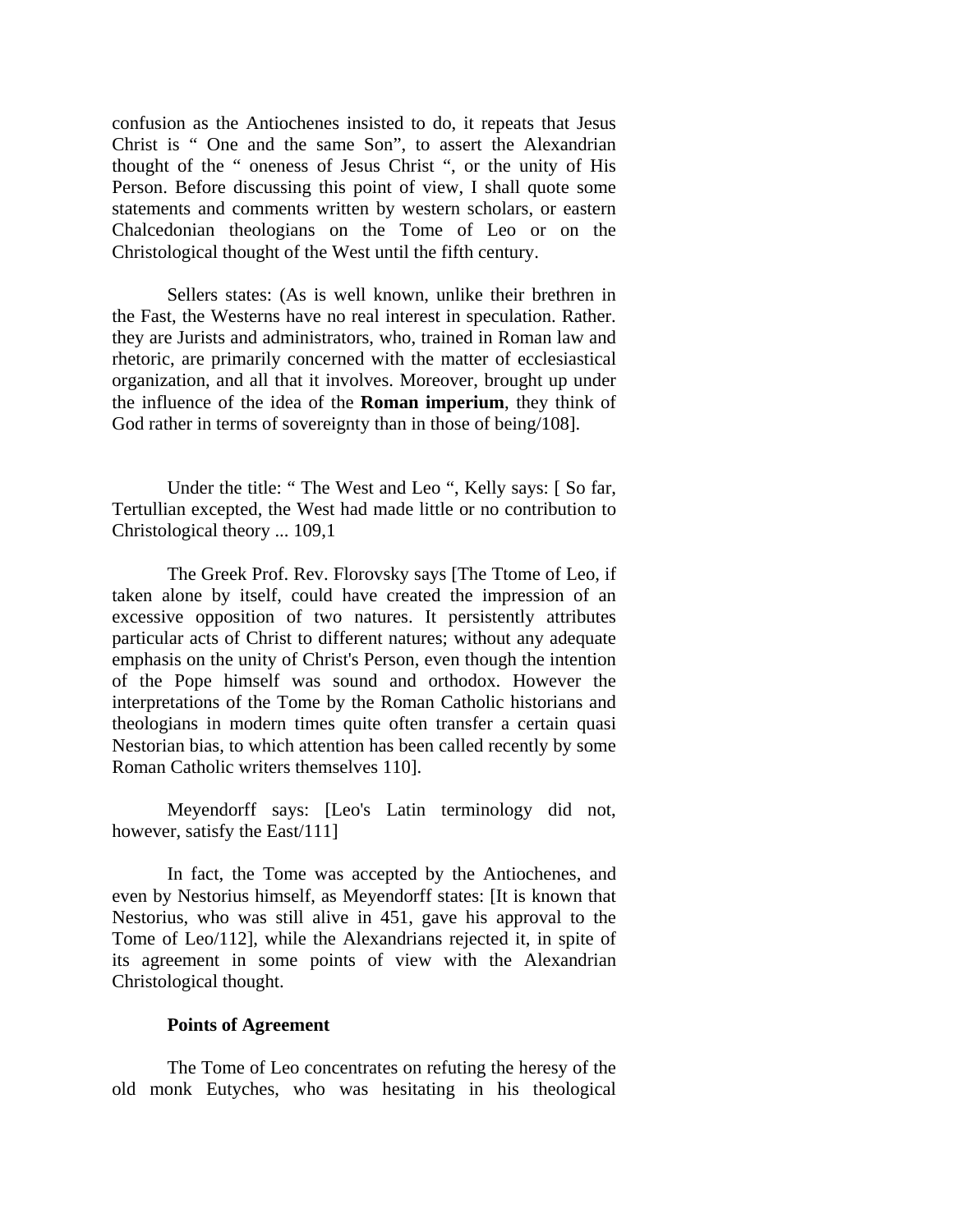statements when he was accused of denying the real manhood of  $Christ<sup>123</sup>$ . Leo's refutation of Eutychianism emphasizes some mutual points of view with the Alexandrian and Antiochian theological traditions, which Rev. Samuel summarizes in three points/ 114:

1-Christ's manhood was real

2 - Through the birth, life, and dispensation of Jesus Christ, God the Word Himself entered the mundane plane of existence and worked out the salvation of the human race 3 -The Godhead and manhood of Jesus Christ continued in Him without change in His one person

The clash between the Alexandrians and the Antiochenes was the result of the claims each made. The Alexandrians affirmed the unity of Christ's Person to defend the faith against Nestorianism, while the Antiochenes affirmed the difference of the two natures against Eutychianism or the confusion of naturesand the absorption of Christ's manhood The Tome expounded the Antiochene theology ignoring the Alexandrian one as we will se below......

#### **Points of Disagreement**

**1-**In the Council of Chalcedon when the Tome of Leo was read some bishops objected to three passages in it which were understood as revealing Nestorian attitudes. Even modern critics have taken the view that Leo is introducing the idea of a dual personality in Jesus Christ through teaching that He performed what is divine in His divine form and what is human in His human form. He is no longer one but " divided against himself $115$ ".

Leo sees each nature "doing what belongs to it in communion with the other''. Thus, each nature is seen in its "individuality '' and its "person '' so as to perform what is proper to it in communion with the other 116

The three passages of the Tome which the bishops objected to are:

a- [ In order to pay the debt of our condition, the inviolable nature has been united to the passible, so that the appropriate remedy of our ills, one and the same " mediator between God and men, the man Christ Jesus" might from one element be capable of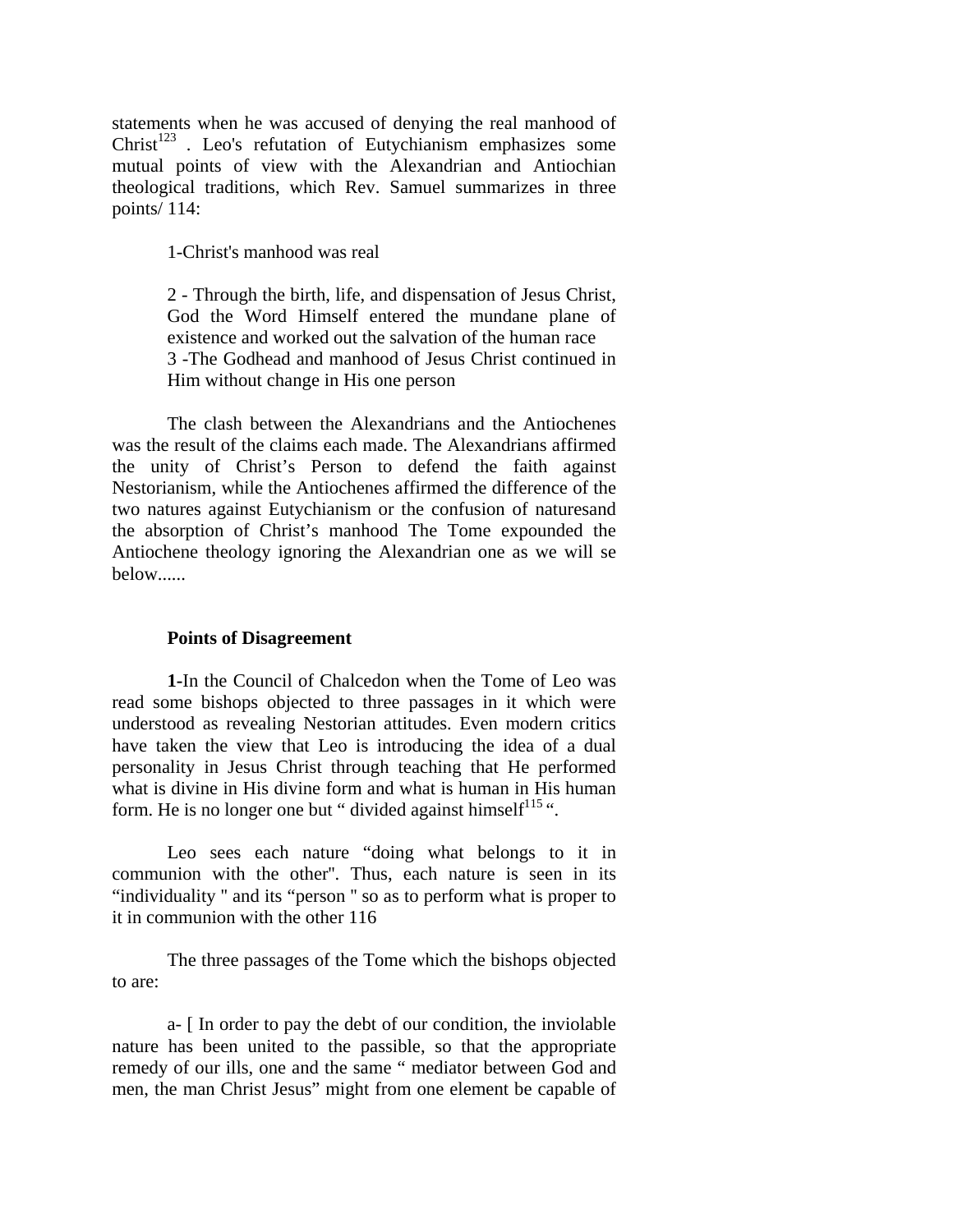dying and the other incapable<sup>117</sup> 1

Timothy of Alexandria in the fifth century commented that it is the eternal Logos of the Father who was incarnate of the Virgin, and that is the Same, who was incarnate who " died in the flesh for the life of the world ". He points out " natures and persons and properties " were not mentioned by the Fathers at Nicea, who, not dividing the one Christ, confessed that both things divine and things human in the economy were those of the one Person. St. Cyril says: (The Lord Himself saved us, not by an alien death, or by a mediation of an ordinary man but by His very own blood/118].

b-[ For each " **form "** does the acts which belong to it in communitin with the other; the Logos, that is performing what belongs to the Logos, and the flesh carrying out what belongs to the flesh; the one of these shines out in the miracles, the other succumbs to injuries/119. This passage seemed a blatant example of Leo's `Nestorianizing' tendencies. Afterwards Philoxenus asserts that Leo `numbers'the hypostaseis in Christ, and through his `two forms' teaches two Sons and two Persons. Severus also says that Leo's doctrine is simply that of a`a relative communion of the forms'.

c [ Although in the Lord Jesus Christ is one Person of God and man, yet that whereby contumely attached to both is another; for from what belongs to us He has that manhood which is inferiorto the Father, while from the Father He has equal Godhead with the Father/120].

The Chalcedonians believe that Leo in these three disputed passages was not dividing the one Christ, but was in line with Cyril himself in recognizing the difference of his natures. This might have been accepted if he had confirmed the hypostatic union of natures and had not rejected the formula " one nature of the Incarnate Word of God".

2 -Leo, in his Tome, speaks of "one person"... does this not suffice to confirm the unity of the Person of our Lord ?

This term '' one Person '' in itself could not satisfy the Alexandrian theologians for many reasons:

a -The Greek terms "prosopon" and "hypostasis" were employed by the Eastern theologians in the fifth century to correspond to the "persona" of the Latins. What did Leo mean by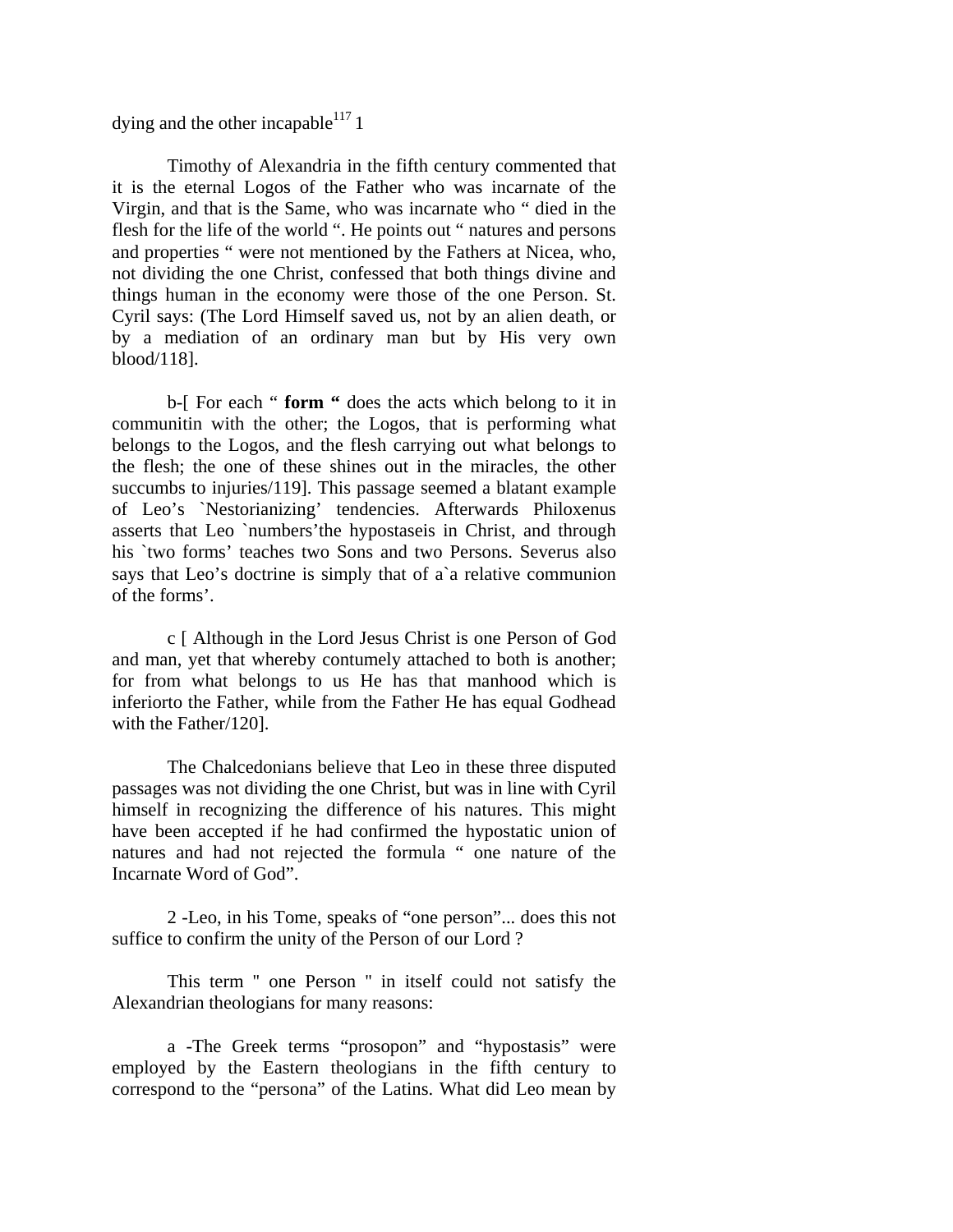"one Person"? According to Meyendorff: [ Leo's Latin terminology did not, however, satisfy the East  $^{131}$ . and to Kelly [ Antiochenes could recognize their own theology in Leo's vigorous affirmation of the duality in Christ, and of the reality and independence of the two natures. Some of his sentences, indeed ... were to prove stones of stumbling to Alexandrian Christologians 122.]

b -Nestorius himself usually repeats the statement [ There are two natures but one person/123]. He believes in the union of prosopon. He states : [ The natures subsist in their prosopons and in their natures, and in the prosopon of the union/124]. In other words, the Tome of Leo, like the Antiochene theology, affirmed a union of the natures in the realm of prosopon, while the Alexandrians had made

" union " clear by their formulas: " out of two " and " one nature of the Incarnate Logos of God",and by adopting the hypostatic union.

c - While Leo declares the " one Person " he insists also that: [each nature performs what is proper to itself in communion with the other; the Word, for instance, performing what is proper to the Word, and the flesh carrying out what is proper to the flesh ], and that the unity of person is [to be understood as existing in both natures]. It is clear that , according to the Tome, the words and deeds are expressed by the natures. The term " nature " being taken in the sense of " hypostasis ", while according to St. Cyril all the deeds and words had been expressed by the one hypostasis 125

d - Leo in his tome states that the natures or substances " came together in one Person " through concurrence and not through " oneness ". He used the phrase" one and same Son " but the Tome's spirit separates and personalizes what is divine and what is human in Christ. The hypostatic union is dissolved and its place taken by a mere conjunction of the Logos and a man. Elsewhere he declared his rejection to the hypostatic union, calling those who adopt the formula " one nature of the Incarnate Logos of God" heretics who followed Apollinarius, and deceivers for they are Eutychians who covered themselves with this formula<sup>126</sup>.

e- The term one person (prosopon) is insufficient for according to Meyendorff<sup>127</sup>, this term which was common to both the divine and the human natures of Christ could in the vocabulary of Theodore's time be interpreted to mean a mere mask.

#### **COULD THE CHALCEDONIAN DEFINITION**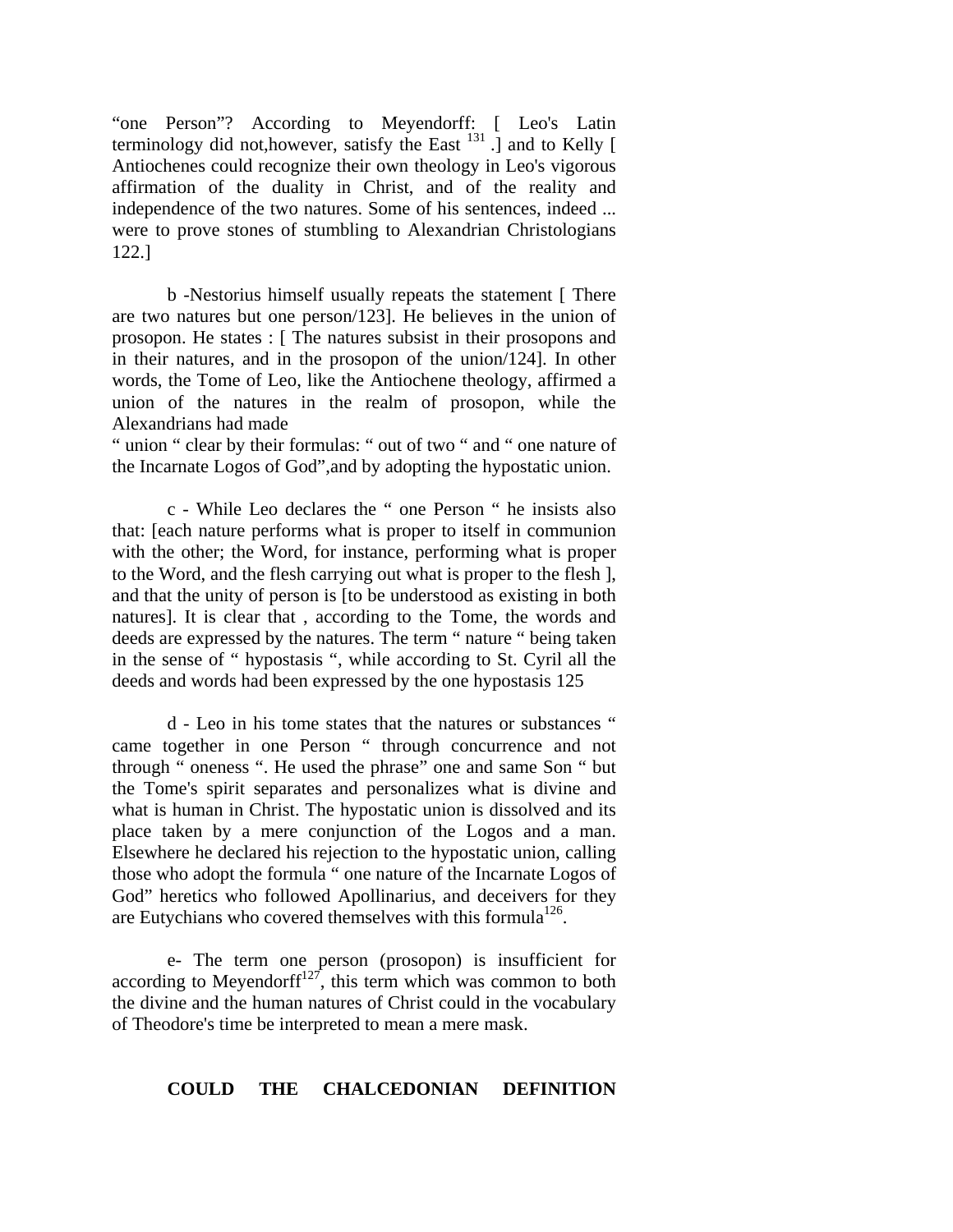## **REALIZE THE RECONCILIATION?**

To defend the Chalcedonian definition of faith some scholars give the following arguments to prove that it realized the reconciliation between the two schools of Alexandria and Antioch

**First :** While it rejects the Eutychian confusion of natures it repeatedly asserts that Jesus Christ is one and the same Son, and that He is one Person "made known in two natures "128.It proclaims [(Both natures) concurring into one person (prosopon) and one hypostasis - not parted into two Persons (prosopa), but one and the same Son and Only-begotten, the divine Logos, the Lord Jesus Christ ].

We present the following remarks on this argument:

1-We have already discussed the " one Person " mentioned in the Tome of Leo, as insufficient to declare the true union of the Godhead and the manhood of Christ

2 Truly the " definitio " of Chalcedon admits the phrase " one hypostasis", but this admission does not mean the council's approval on the " hypostatic union ". It was admitted perhaps to avoid the objection of the bishops to the definitio, for the majority believed in the " one nature of the Incarnate Word of God ". Even in using this phrase the bishops were opposing the definitio. Meyendorff states:

 [ the Chalcedonian definition was rejected by a large number of Eastern Christians. On the one hand, they were opposed to it because it was forbidden in 331A.D. to draw up new confessions of faith and also because of the touchy conservation which the Egyptians held on to the formulas that symbolized the triumph of their great Archbishop Cyril over Nestorius /129].

The Antiochene side took " hypostasis " in the sense of " prosopon as indeed Theodoret declared in his letter to John of Agae. The latter raised objections to Chalcedon's adoption of the "one hypostasis".Theodoret wrote to him : [ Therefore, those who referred to two natures (affirmed) unconfused union. It is also clear that they did not take " one hypostasis" neither in the sense of ousia nor in the sense of nature, but of prosopon ]. [Therefore, the one hypostasis " was affirmed by the holy synod, as I said, not taking the word " hypostasis " in the sense of nature, but in that of prosopon ". This is clear from the definition; for " prosopon " and "hypostasis " are allied terms /130].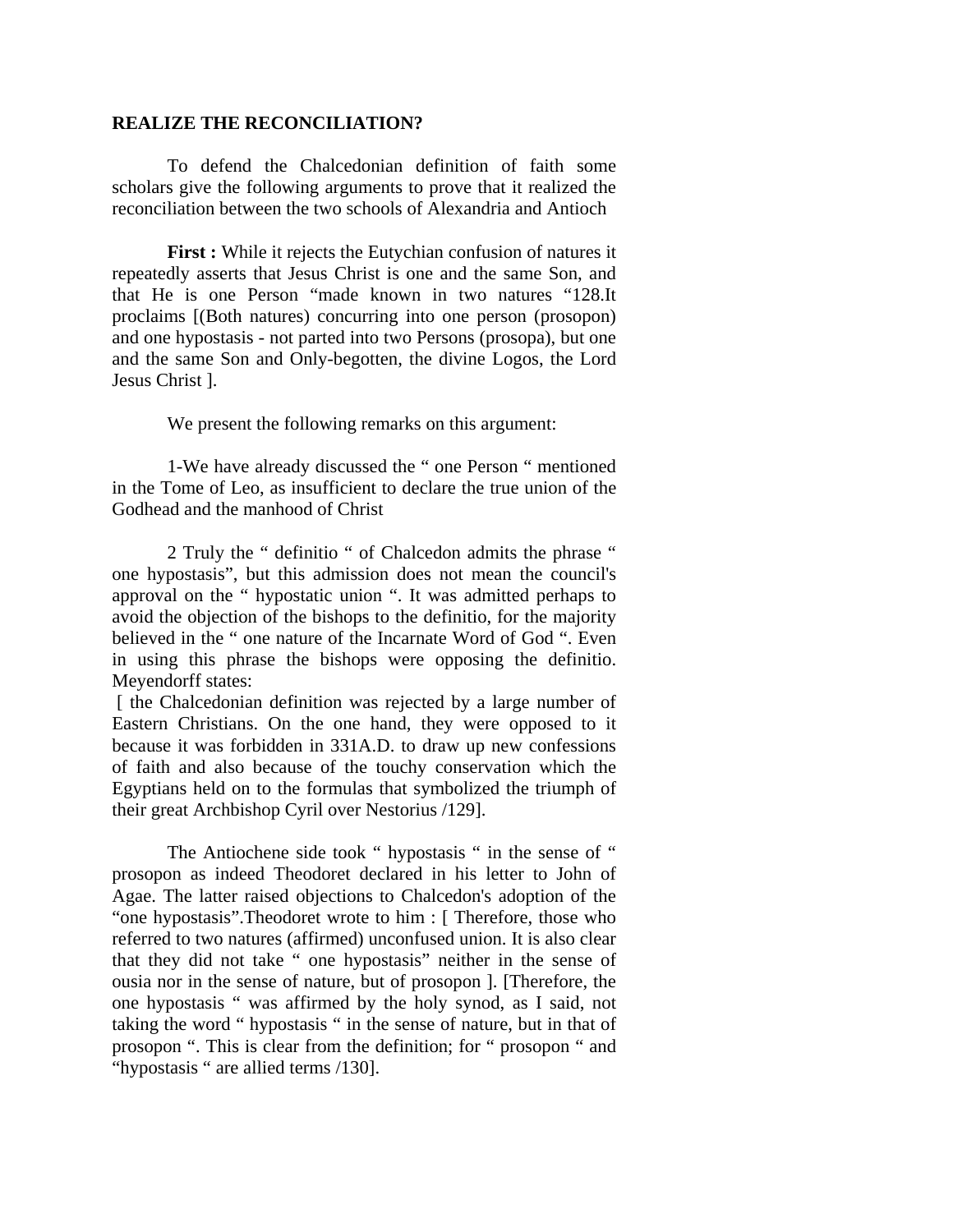John the Grammarian also states: [A hypostasis which has been formed, is to be understood as proson/131].

**Second :** Sellers states that although the formula : " in two natures" was in fact forced on the Council by the commissioners through the influence of papal legates, who had learned to speak of" unus in utroque", and were determined that the wording of the Definitio should be brought more into harmony with that of the Tome of Leo, the use of the traditional formula " out of two natures " was not excluded by Chalcedon, but that the " in " was inserted lest the " out of" should be given a false mean-ing/132

He also states that the Council did not reject the Alexandrian formulas in their sound meaning but rejected their misinterpretations/133..

Here we remark that Sellers, the defender of the Council of Chalcedon, witnesses that the Alexandrian formula '' out of '' was thc phrase with which the Easterns had long been familiar/134, and the other formula was accepted under the pressure of the commissioners through the influence of the Roman legates.

The Chalcedonian definition of faith rejected the " one incarnate nature". It points out [The Synod anathematizes those who first idly talk of the natures of the Lord as being two " before the union", and then conceive but one " after the union "].

**Third**: Sellers in defending the Chalcedonian definition declares that the Tome of Leo (and consequently the Chalcedonian definition) used the "communicatio idiomatum" which illustrated the insistence of the doctrine of the unity of Christ's Person//135

Truly the "communicatio idiomatum" (communion of idioms) which states that the flesh of Christ shares in the names and properties of the Word and vice versa, is one of the principal characters of the Alexandrian Christology, but it is not sufficient to confirm the hypostatic union.

The great leaders of the non Chalcedonian party in the fifth arid sixth centuries, i.e., Timothy of Alexandria (457A.D-. 477A.D.) Philoxenus of Mabbugh (523 A.D.) and Severus of Antioch *(512 –538A.D.*) affirmed that the chief error of Chalcedon lay in the omission of the three traditional anti Nestorian formulas; i.e., '' out of two", "one incarnate nature", and "the hypostatic union ''.Moreover, using the formula "in two natures" inspires the Nestorian dualism. Timothy of Alexandria says: [There is no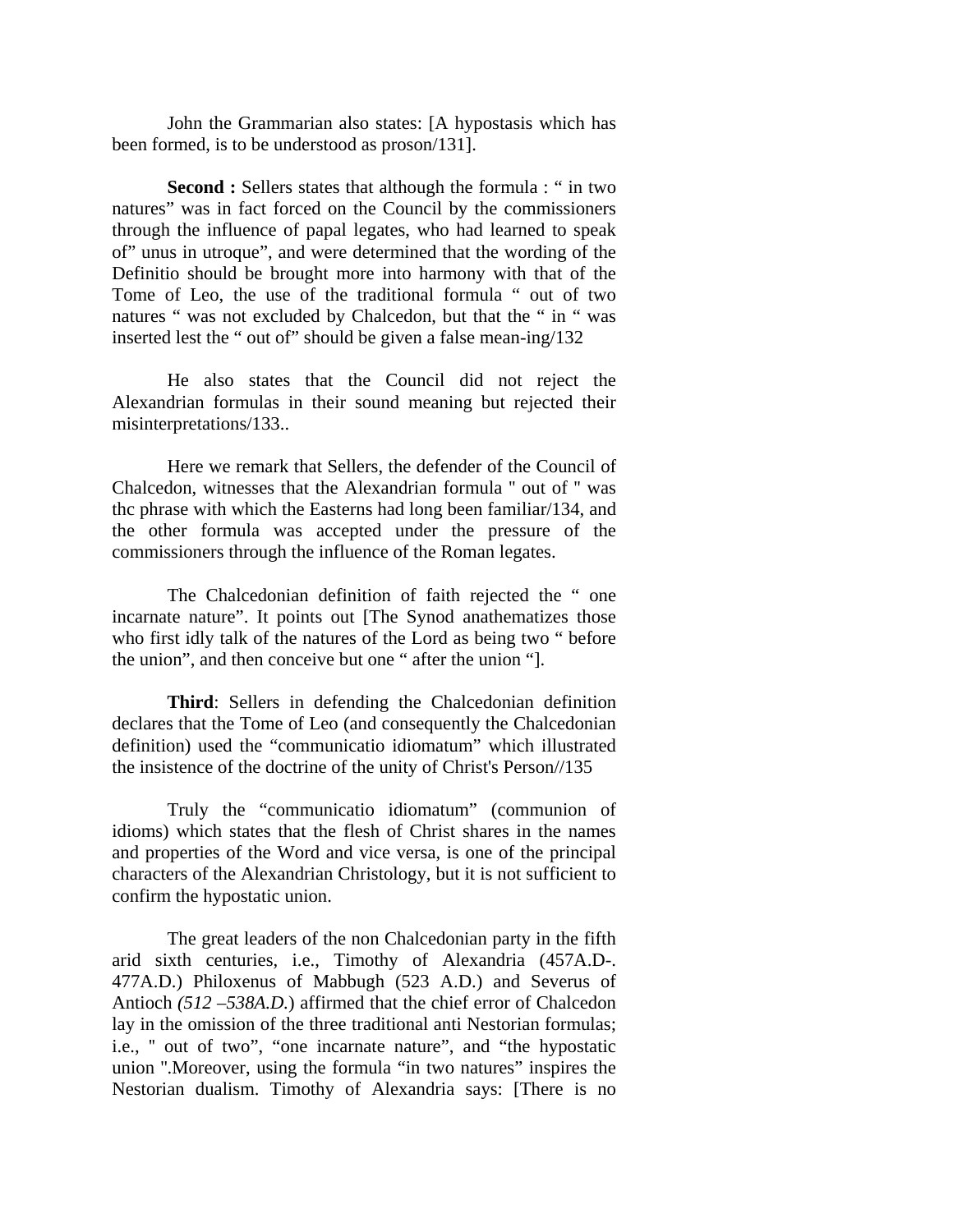nature (substantio ) which has not (its) hypostasis, and there is no hypostasis which exists without its prosopon; if then there are two natures, there are of necessity two prosopa; but if there are two prosopa, there are also two Christs, as these new teachers preach<sup>136</sup>]. Philoxenus employs the same argument [There is no nature without a person, neither is a person without a nature. For if there are two natures there must be also two Persons and two Sons $^{t37}$ .].

Philoxenus refused the formula " in two natures ", because it means that the manhood had been formed in the Virgin's womb by itself and then being assumed by God the Son. In this position, Philoxenus argues there are two natures and two persons, namcly God thc Son and the man Jesus.

They criticized the Council Chalcedon, not for its condemning Eutychianism or Apollinarianism by confirming that the manhood of Christ was real and perfect, but because it did not affirm the unity of our Lord Jesus Christ adequately, accusing it of Nestorian dualism. Meyendorff gives an account of their role in the Christological controversy: [During the second half of the fifth and the first half of the sixth century, the great (Monophysite) theologians, Timothy Aeluirus, Philoxenus of Mabbugh, and more especially Severus of Antioch, clearly dominated the scene; and the Chalcedonian party had practically no noteworthy theologian to oppose them/138]. Sellers states: [In the first place, it should be understood that the (Monophysite) theologians were not heretics, nor were they regarded as such by leading Chalcedonians /139].

 $+ + +$ 

#### **OTHER THEOLOGICAL TERMS**

After discussing the term "Physis '' in the Holy Scriptures and in the Early Church; especially in the Alexandrian and Antiochene Schools; we must have an idea of some other terms, especially "Substantia", "Prosopon", "Ousia", and " Hypostasis", which are related to the term " Physis", to help us in giving a Christological statement, that can satisfy the two Orthodox families.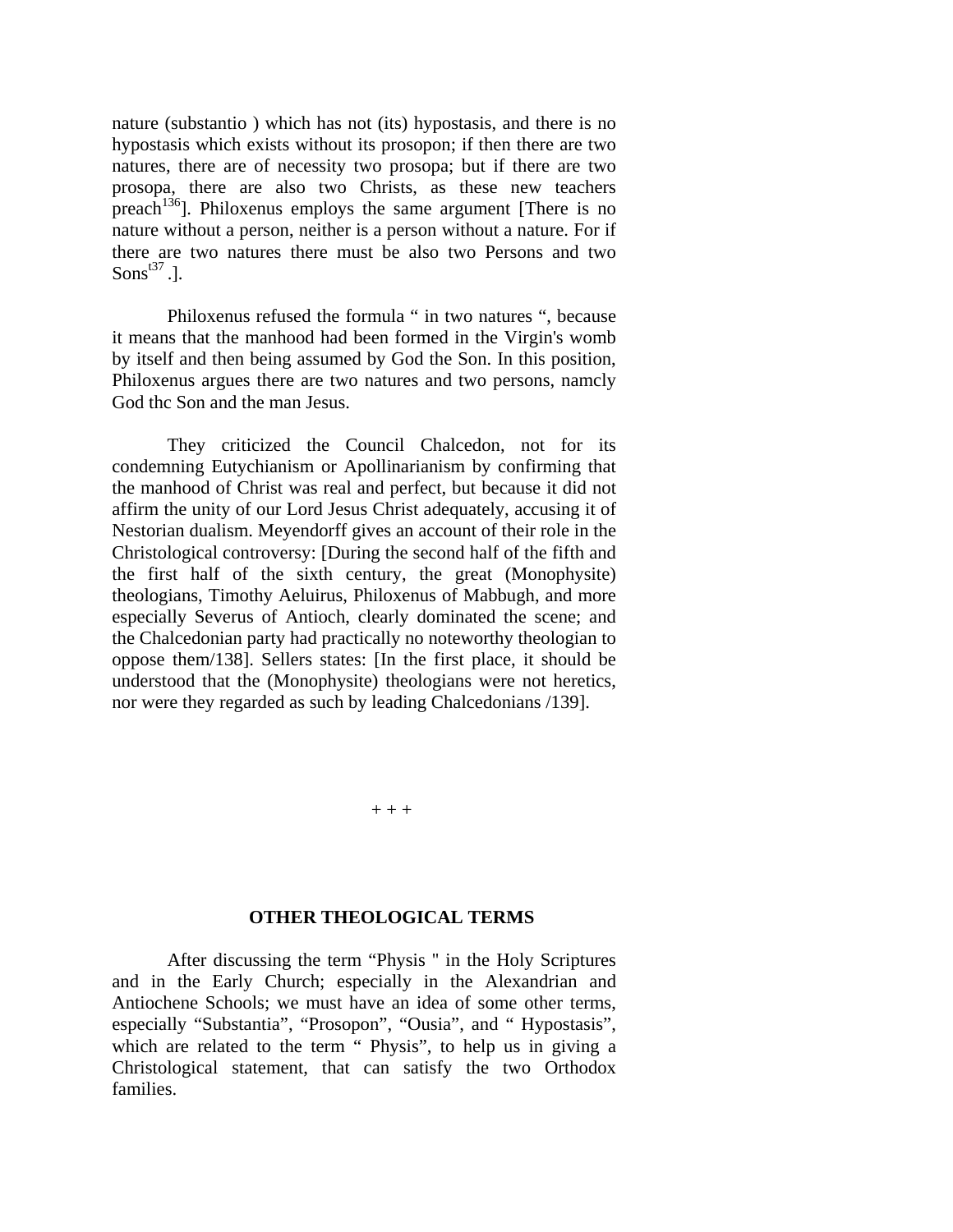# **1-"Substantia" or "Substance"**

This is a Latin word which means first of all the " true existence " and consequently the character and the properties that gives the being -person or a thing - its existence.

Sometimes it is understood as a "nature of the being '', but in fact there is another Latin word "Nature" which gives this meaning. Substantia gives the character its existence while natura signifies a set of characteristics of the thing which can be mutual with others.

In Western Latin thought, the word " substantia " was confused with the "ousia", and " m". The two Greek words were translated as " substantia" in the acts of St. Irenaeus. This confusion caused misunderstanding to Dionysius of Rome who accused his namesake Dionysius of Alexandria that he believed in three gods because of his belief in three hypostaseis, for he understood the three hypostaseis as three divine substances. Dionysius of Alexandria explained his belief in one divine essence (ousia).

Tertullian describes God as [ una substantia tres Personae in uno statu  $=$  one substance, three Persons in one status  $\vert$ . He understands the substantia as a light, a fire, an invisible matter which while being a unity is differeniated within itself. The Father, the Son and the Holy Spirit are the One total reality of God. The Son proceeds from this one substantia as it is the Father and thereby receives His own reality without separation. The divine substantia is essentially one, the Son is, as it were, an effluence of this one substantia $140$ 

[With regard to Him (the Logos), we are taught that He is derived from God and begotten by derivation so that He is Son of God and called God because of the unity of substance/141].

#### **2 –" Prosopon" or " Persona"**

The Latin word " Persona " (or the Greek word " "does not mean " Person " in English, but it means:

#### $+ + +$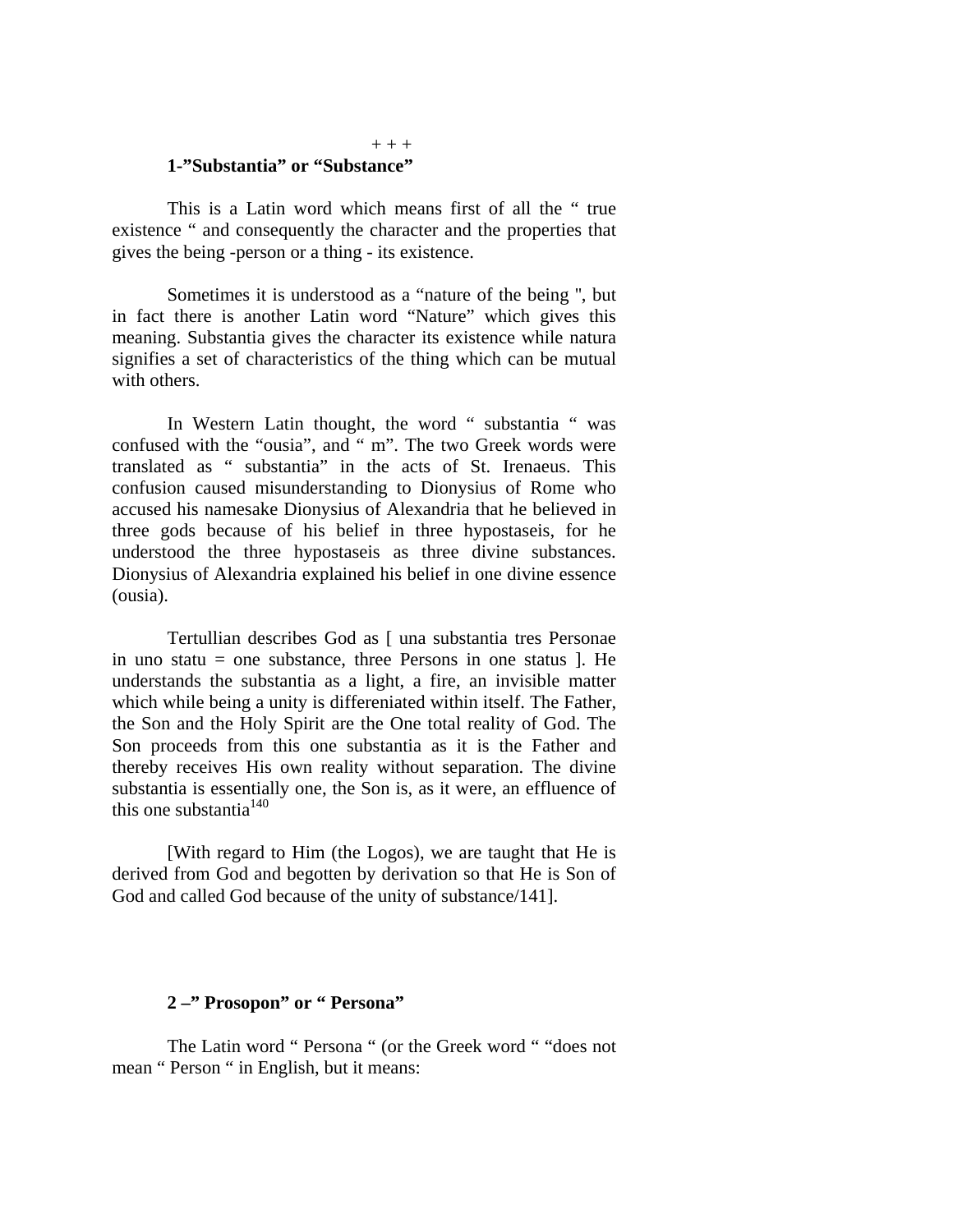**a - Mask:** It is derived from the Etruscan word "pherusa" and in turn to bring this into connection with the cult and rites of the goddess Persephone. The name of the goddess was used to describe the " mask ",/142, because masks were used in the festival of the goddess. At first it was used to signify the mask which the actor wore to take the role of another person, afterwards it was used to refer to a stage disguise or a person. But in the Greek word, unlike the Latin, the notion of "impersonation " is much more prominent than the notion of " autonomous personality"/143.

**b - Face /144: "** Prosopon" often means " face " in the Old and New Testaments (Gen. 17:3; Mt. 6:16-17; Acts. *16:5;* Rev. 4:7). A wider sense is "personal appearance" (Gen. 40:7), "from" ", figure". With "Kata" "personal presence" is denoted.

**c- Person /145:**A further meaning is the person either socially or grammatically or, at a later time, legally. It denotes the whole person in 2 Sam. 17:11; 2Cor. 1:11.

**d - Front side :** it denotes " the front" often with prepositions (Acts. 3:19; 5:4-5; 2 Cor. 8:24; 2:10; *5:12;* Mk 1:2).

#### **Early Church Usage**

**1 - Apostolic Fathers/146 .** No peculiarities occur in these authors. We find the normal meanings " face ", " front ", and " person "..

**2 - Christology and Trinitarian Teaching** . The word " prosopon" becomes a crucial one in debates about the person of Christ and the Trinity. The legal sense is not yet important in the early stages, and the term receives its content from the discussions. The fathers realize that the term is an inadequate one, so that what it is meant to express must fix its meaning.

For example, in the early church it was uscd to signify the face, i.e., the person's; face or his presence through his work, character and condition. Tertullian and other Western church writers used it to describe " individuality ". He described Christ as the " Visible" face (Personal) of the Invisible Father/148.

When Sabillius used the term " prosopon" in the sense of a mask, and the three prosopa are three forms and nothing more, the fathers of the Church replaced it by " hypostaseis "149,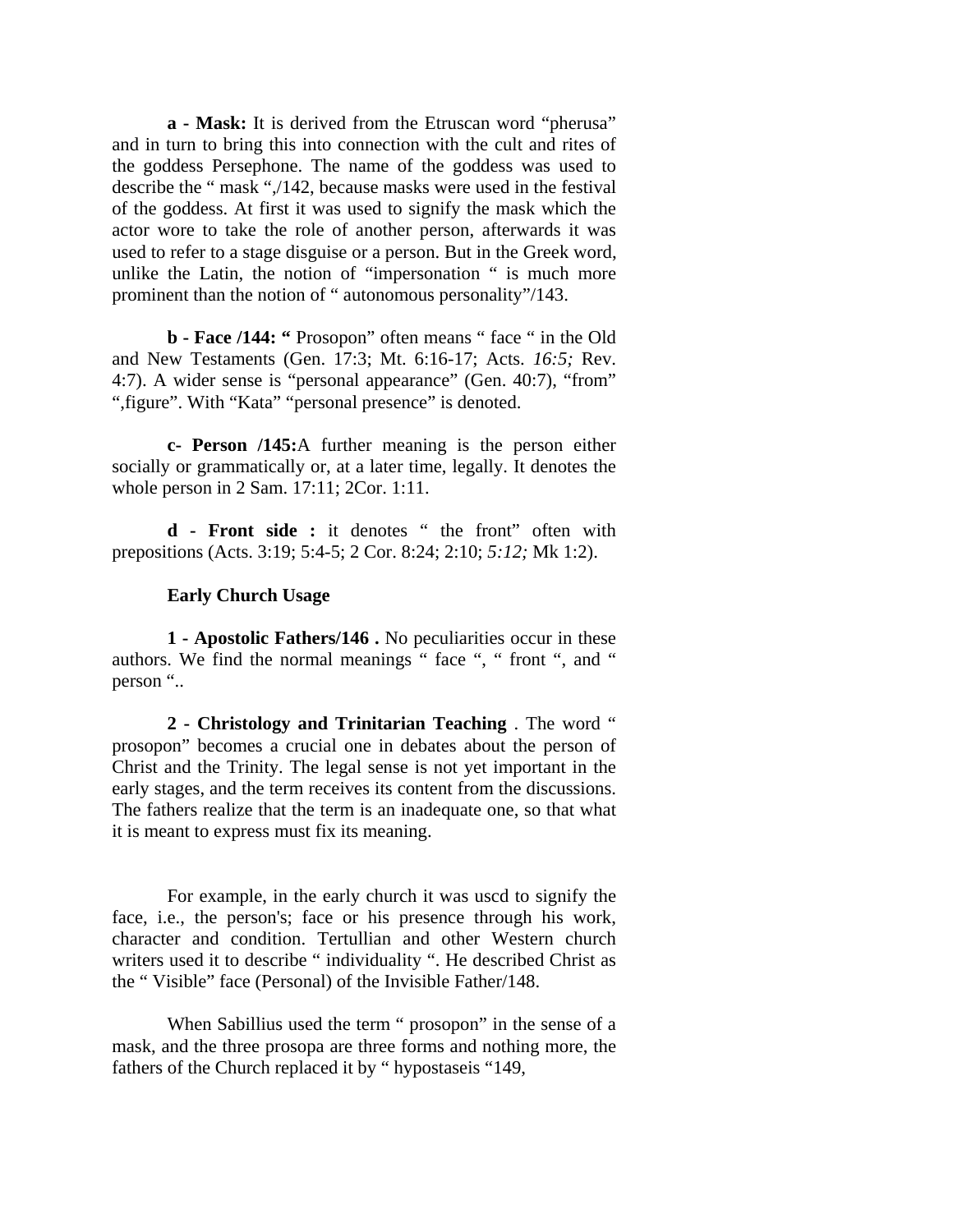### **3 - Ousia**

Early Alexandrian theologians made a clear distinction between "ousia" and " hypostasis ". The first term signifies what is common, "being" or a dynamic reality, while the other signifies what is particular. It was an Alexandrian formula [ *=* one ousia, three hypostases/150], which the Cappadocian Fathers 161 clarified as the Church Trinitarian and Christological formula.

It is noteworthy that Pope Alexander of Alexandria used the term "three hypostases" five times in his defence against the Arians; while his successor Pope Athanasius avoided this expression for a while, for the West - especially Rome /151 - used " hypostasis in the sense of" ousia ". The Arians used this concept to confirm that the Son, as a hypostasis, has his own ousia and is not one with the Father in "ousia "153. In 362 A.D., St. Athanasius clarified the term hypostasis and its distinction from the "ousia" ", and that our belief in three hypostases does not mean " three ousias". Anyhow, it was always the way of Athanasius to concentrate on points of substantial importance and to avoid terminological side-issues 154

## 4 - **Hypostasis : " "**

The term " hypostasis " is derived from two words " hypo" means "under" and " stasis " means "statis" means "a standing". Thus the literal meaning of this term is " a standing under ", or that which stands or is set, under a foundation.

It is used in the Holy Scriptures in the following two meanings 155:

**a** - **Assurance** : or confidence. The quality of confidence which leads one to stand under, endure or undertake anything  $(2)$ Cor. 9:4; 11:7; Heb. 3:14).

**b - Substance : Twice** in Hebrew it signifies "substance": 1 3 11 1 In Heb. 1:3 of Christ as "the very image of God'substance", here the word has the meaning of the real nature of that to which reference is made in contrast to the outward manifestation. It speaks of the Divine essence of God existing and expressed in the revelation of His Son, "Transcendent reality" is perhaps closest to what is meant.

As we have seen, the Church Fathers preferred to use the term "three hypostaseis " instead of "prosopons", for Sabillius used the last term in the sense of mere masks or forms not more.

The hypostasis may be simple or composite, as in the case of man. He is one hypostasis but "composite ", for he consists of body and soul

Prof. Meyendorff states: [the term " hypostasis " especially in Alexaandria and Antioch, and in spite of the very precise use the great Cappadocians had made it in applying it to the Trinitarian mystery, appeared as a synonym of nature (physis)/156]. St Cyril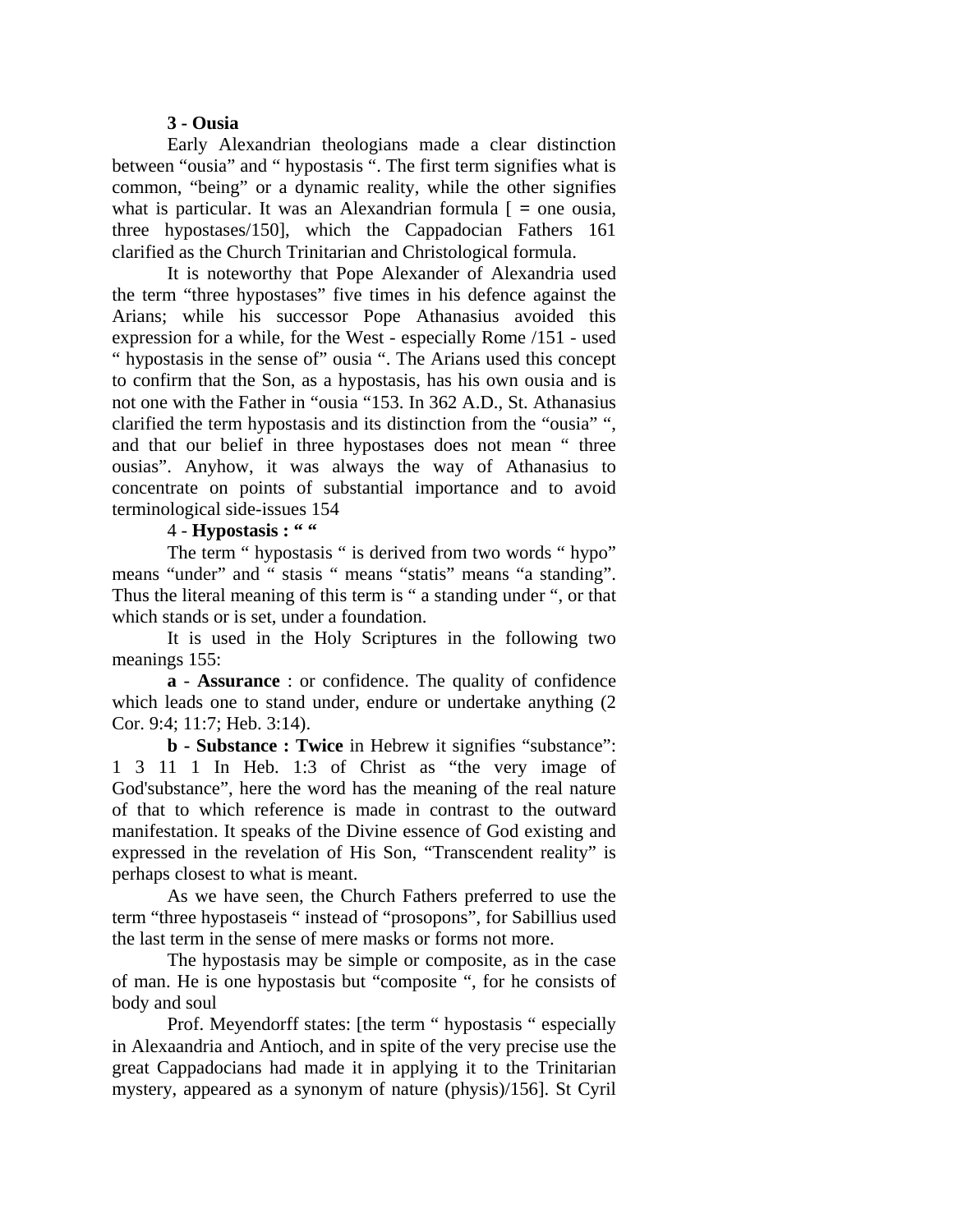used the term " physis " as a synonym for "hypostasis ", as he says :[ We affirm that the Word the Nature that gives life to all, Who is His only Son, was begotten indescribably from the ousia of the Father/157].

Even Leo of Rome in his " Tome ", although he speaks of Jesus Christ as "one prosopon", he speaks of His two natures as if they were two prosopons or two hypostases; so that the modern critics see that Christ, acccording to the Tome of Leo and the Chaicedonian definition of faith, is no longer one but " divided against himself'/158.

## **FOR THE UNITY OF THE ORTHODOX CHURCH**

It is clear that the two families of the Orthodox Church are not only extremely close to each other but they also agree on the following points:

1 - We all condemn and anathematize Nestorianism, Apollinarianism and Eutychianism.

2 - The unity of the Godhead and manhood of Christ had been realized from the moment of His conception, without separation or division and also without confusion or changing.

3 - The manhood of Christ was real, perfect and had a dynamic presence.

4 - Jesus Christ is one Person (Prosopon) and one hypostasis in real oneness and not mere conjunction of natures; He is the Incarnate Logos of God.

5 - We all accept the " communicato idiomatum", i.e. the communication of idioms, attributing all the deeds and words of Christ to the one hypostasis, the Incarnate Son of God.

Finally**,** concerning the "Physis" of Christ, the non-Chalcedonians are not monophysites, for they believe in one nature " of two ". " one united nature", a " composite nature" or " one incarnate nature," and not a "single nature".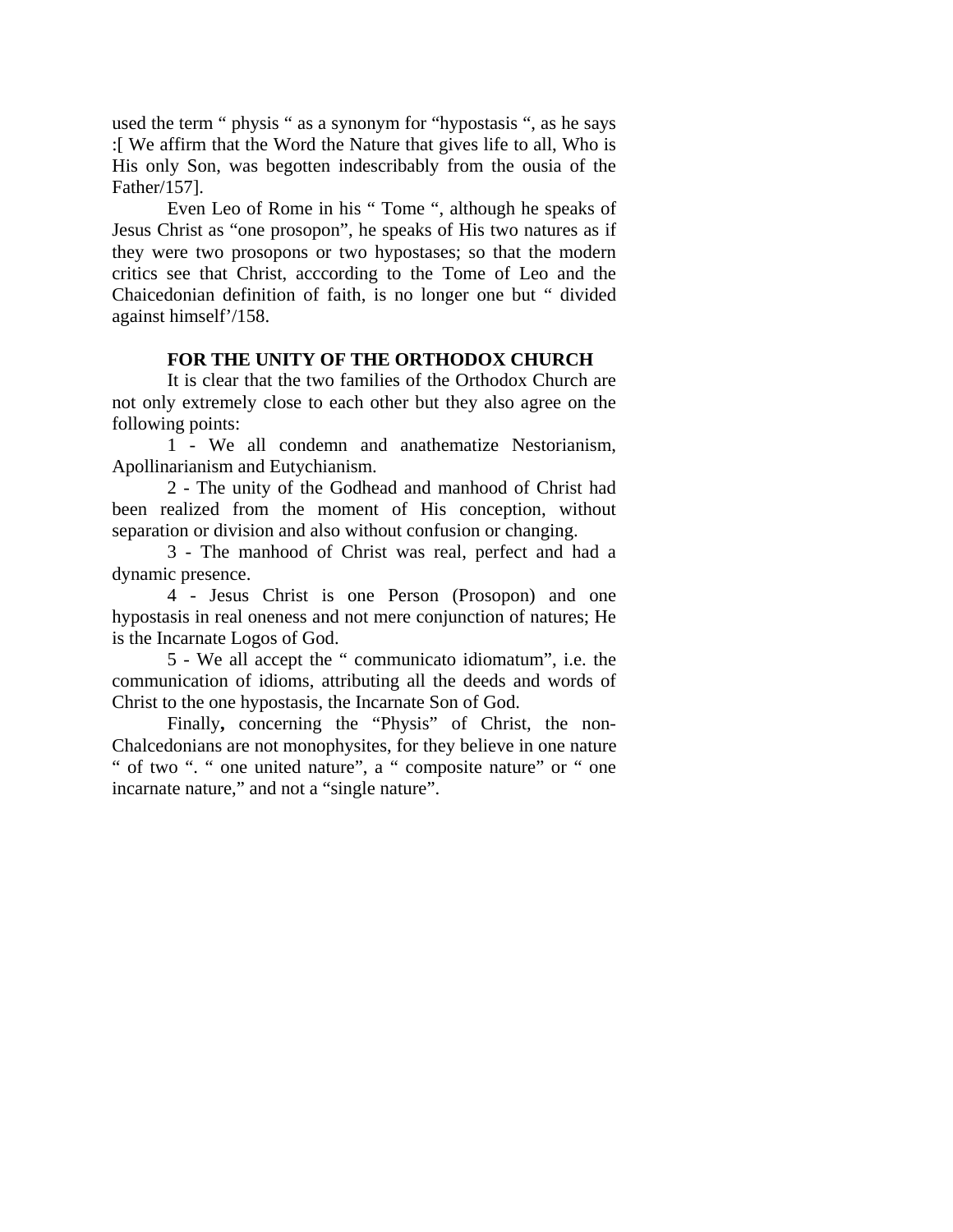*I -Greek Orthodox Theological Review (O.O.T.R.) vol 10, no. 2, p 16. 2-Jaroslov Pelikan : The Christian Tradition, vol 1, The Emergence of the Catholic Tradition (100- 600), 1961, p 173. 3 -2 Clem. 1:1-2. 4 --Quod non sint tres du (That there are not three Gods). 5 --Tome to the people of Antioch. 6 -Oratione 21:35. J. Pelikan, p 7 -0. Kittel (Abridged In one volume by G.W. Bromily): Theological Dictionary of the N.T., 1985, p 1283. 8 --W.E. Vine : A Comprehensive Dict. of the Original Greek Words with their precise meanings for Engiiah Readeram Iowa, p 785. 9 -0. Kittel, p 1283. 10 --"The word Kejan" in Aphraates in "Vigilae Christianae", Amsterdam, 12, 1958, p 57-66. Aloys Grillmeier<sub>1</sub> Christ in Christian Tradition, vol 1, London 1975, p 214-7. 11 -E.W. Vine, p785; James Hastings : Dict. of the Bible, N.Y., 1963, p 690. 12 -- Kittel, p 1287. 13 - Pen Pascha 8. 14- Aloys Grillmejer, p 98. 15 - Cyril : Epis. 3 to Nestor. (PG 77:116 AB); lap 1 to Succ. (Ibid 233 A). 16- De Princip. 2:6:3. 17 - Comm. in Joan 20:19. 18- Aloys Grillmeier, p 381 19- The Council of Chalcedon, S.P.C.K. 1961, p 213. 20 -For more details see our book : The Coptic Orthodox Church as a church of Erudition & Theology, 1986, p 88 f. 21- Contra Arians IV, 34, 35, 36. 22 - De Incar. 54. 23- ContraArian II :69,70.PG26:293-6. 24 - Ibid 111:57. PG 26:444. 25- Ep. 60:5 ; 26 - hymn 10:3; 11:9. 27- hymn 51:3. 28- Christ in the Christian Tradition, vol 1, p 335. 29- Athens 1975, p 101-10230 –Ep.101 PG37:108. 31- Quasten : Patrology, vol 3, p 489. 32- V.C. Samuel : The Council of Chalcedon Reexamined, Madras 1977, p 249 f. 33 -Ep.4.34 -Ep.17:3. 35Ep. 17, anath. 3. 36 - Ibid, anath 3, 8. 37- Sellers, p 213. 38- J. Meyendorff : Christ in the Eastern Christian Thought, 1969, p 17. 39- Our book " Christolog according to the non-Chalcedonian Orthodox Churches, 1986, p 6. 40- Contra Grammarian, 1, p 91. 41- Contra Gram. I, p 187. 42- Christ in the Eastern Christian Thought, p 7. 43- Ep. 17:8. 44- Jaroslav Pelikan, p 245. St. Cyril : Epos. of the Gospel of John 4; Quod unus sit Christus (Source Chr. t. 97, p 422, 320). 45 -J. Pelikan, p 250-1.46 –Ep. To Oecumenius 47- Tractatus Tres De Trinitate El Incarnatione, C.S.C.O., vol 9, ed. A. Vaschalde, 1961, p 46.. 48 -V.C. Samuel, p 230. 50- Traclatus. p 131. 51-Contra Gram 1,p200 52- Letter to the monks of Ilenaton. 53- Ad Nephalium (J. Lehan : Sever Antiocheni ..., 1949, C.S.C.O., t. VII, p 83). 54- V.C. Samuel, p232. 55- Philalethes 131. 56- V.C. Samuel, p 227. 57- Ibid 229. 58- Tract. 98. 59- V.C. Samuel p 190, no 11. 60- Ibid 231. 61-Tract. 39. 62- Philalethes, p 187. 63- Ep. to the Monks of Senoun. 64- Philalethes, p 140. 65- Ibid.*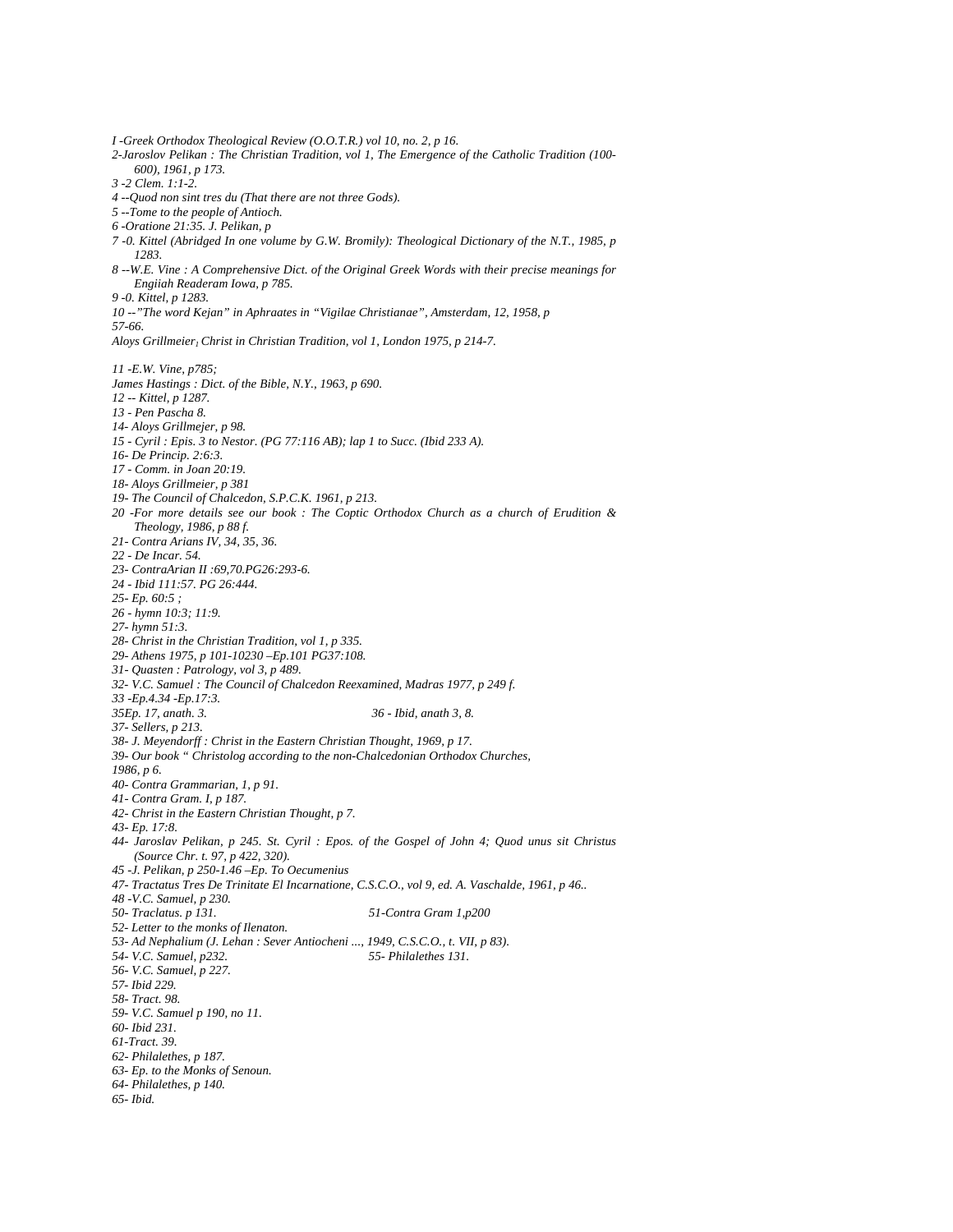*66- Ibid 138. 67- V.C. Samuel p 190, no 9. 68- Ibid 231. 69- Ibid p 229-230. 70- Sellers, p 132. 71- Ep. 125 to Rusticus. 72- Rowan Greer: Theodore of Mopsuestia, 1961, p 41. 73- Hom. 32:6 PG 34:737 B. 74- Hom. quod Deus et auctor malarum 6 PG 31:344B 75- In Rom. PG 74:789 AB. 76- Sellers , p132f. 77- Ibid 158 f. 78- Ibid13378 79- Theodoret : Ep 83 to Dioscorus of Alexandria. 80- Cross : Dict. of the Christian Church, p 1363-4. 81- Christ in the Eastern Christian Thought, p 6. 82- Ign. ad Rom 6:3. 83 -Hom 45:28 PG 36:661 C. 84- Hom 45:19, 22, 28. PG 36:649 C, 653 a, 661 d. 85- Christ in the Eastern ..., p 51-2. 86- Christology according to the non-Chalcedonian Churches, 1986. p 13-15. 87- Ad Theoph. (Alex.) adv. Apollinarius. PG 45:1278 A. 88- Nulla deterior [ Loofs ]: Nestoriana; Die Frag. des Nest., Halle 1905, p 249. 89- Capitala (Chapters); Loofs p 218-9. 90- Sermons on Theotokos 1; Loofs p 259 (Pelikan, p 252). 91- Frag. 256; Loofs 331. 92- A Dict. of Christian Theology, SCM 1976, p II. 93- The Westminster Dict. of Christian Theology, 1983, p 28. 94- Sellers, p 171. 95 - Ibid 176. 96- Meyendorff : Christ in the Eastern ..., p 18. 97- Theod. Fr. ed. Swete 2, p 325; See Hom. Cat 8:9; studi e testi 145, 199. 98- Theod. Hom. Cat. 5:6. 99 - J. Pelikan, p 246. 100-In Ep. ad Colos. 1:13, ed. Swete i, p 260 101- Christ in ..., p 5. 102 -Sellers, p 162-4. 103- Ibid 164. 104.-R.A.Greer, ch. 1,2. 105 Ibid, p 17, 19. 106. Sellers, p 164. 107 - Greer, p 25, 38. 108 SeIlers, p 182. 109- The Early Christian Doctrines, 1978, p 334. 110- G.O.T.R,, vol 10, 2, p 32. 111-Christ in the Eastern Thought,p13 112- Ibid, p 20; Methodios Fouyas, Archbishop of Theateira and Great Britan : Theological and Historical Studies, vol8, Athens 1985,p 12,13 113- Our Book: The Coptic Orthodox Church as a church of Erudition & Theology, 1986, p 117f. 114- Samuelm p 171 f. 115- H.R. Mackintosh and J.M. Creed –The Person of Christ, p 214, 294, 296 116- Sellers, p 253. 117 – Tome of Leo 3. 118- Chr. un.; Source Christ. t. 97. p 472 119- Tome 4. 120 -Tome 4 121- Christ in the Eastern thought. p 13. 122. -Kelly, p 338. 123- Loofs p 171, 176, 196, 224, 281 (Tixeront : History of Dogma, vol 3, p 23) 124 Heracl., 194. 125 - Samuel, p 172-3. 126- Ep. 124:2 to the monks of Palestine; Ep88:1 to Paschasinus (24 June 451) 127- Christ in ..., p 6 128 - Sellers, p 212 f. 129 –Christ in ..., p 15, 16. 130-Severus:Philalethes; Samuel,p198,199 131 -Contra Gramm. 1,179, 199. 132 –Sellers,p217*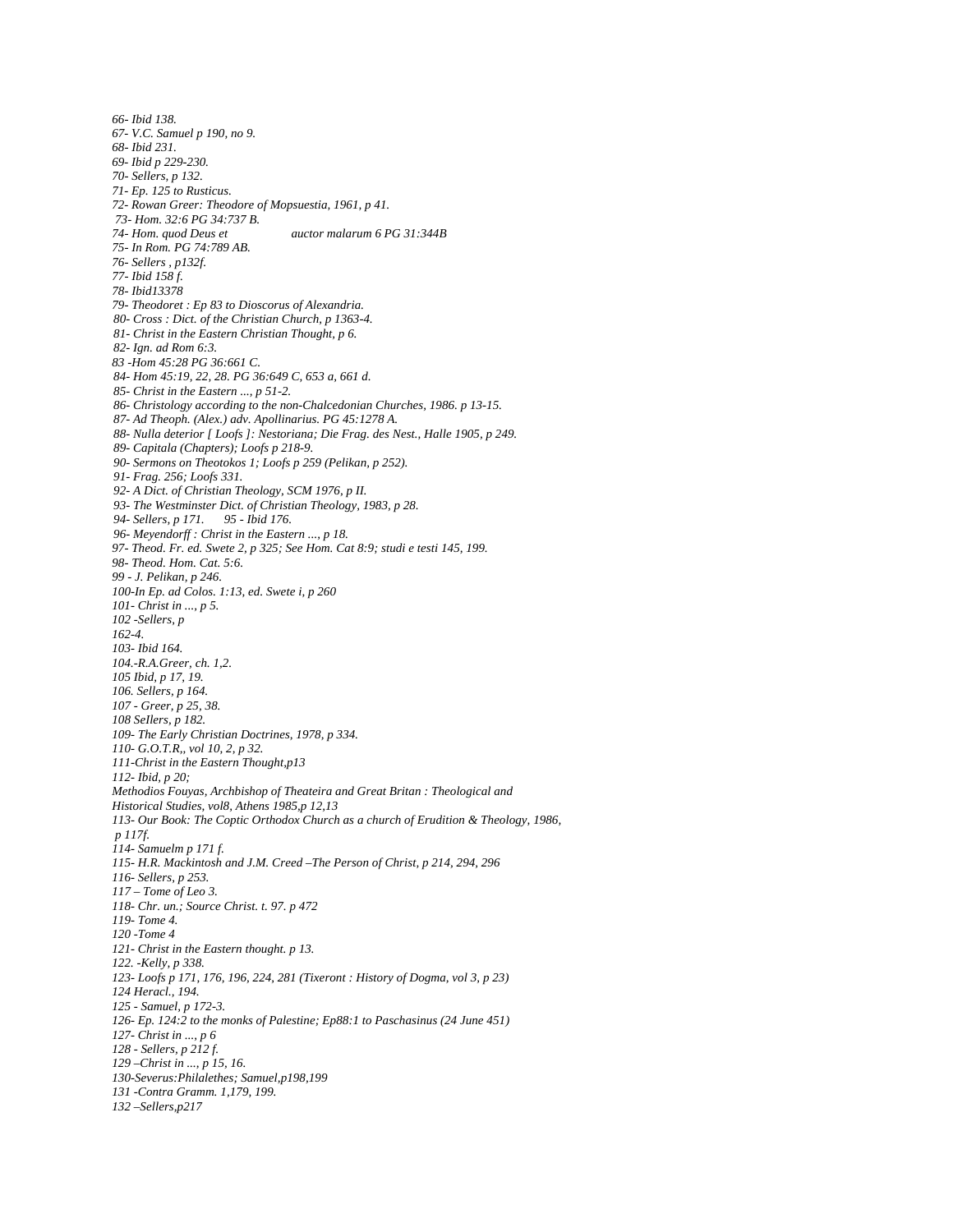*133 - lbid 134 -Ibid 217 135 -Sellers p 240 136 -Retutation of the Synod of Chalcedon and the Tome of Leo, (ed Nan, p 2211 f) 137 Against Nest. 12, ed Budge xlii. 138 - Christ in the Eastern Thought, p 24. 139- Sellers, p 269. 140 - Prax 9:2. 141-Apology 21:11 142- Aloys Gri1lmene: Christ io the Christian tradition, p 215. 143- Quasten Patrology, vol 3, p 229. 144- Bromiley (Kittel Theological Diet ...) p 950-2. 145 -Ibid. 146 - Ibid, 952. 147- Ibid, 952. 148 - Aloys Grillmerie, p 125. 149- Basil : Ep 210; Greg. Naz. Oratione39:11. 150 Origen : In loan 2:1(1, 75; c. Celsus 8:12, Athanas. contra Apoll. 2:13; De incarn. etc. Arians 10; Devirginitate 1; Dionysus Alex. (quoted hy Basil : De Spitit. Sanc. 72). 151- St. Basil : Ep. 213, 38:3. 152 -[ Dionysius of Rome (ap. Ath. decret. 26) refers to those who divided the monarchy into three powers and " separate hypostaseis "and three godheads, dividing the holy mond into three hypostaseis alien from one another and altogether disjuncts ] G.L. Prestige God in Patristic Thought. S.P.C.K. 1975. p 184 153- G L. Prestige God in Patristic Thought p 180. 154- Ibid.* 

*155-See vine, p 87,227, 860, 1111: Bromiley (Kitell p 1239* 

*156Meyendorff : Christ in the Eastern -.., p 8.* 

*157- Ep. to the Princess (Samuel, p 221).* 

*158 - H.R. Mackintoch : The Person of Jesus Christ, p 214.294, 296* 

+ + +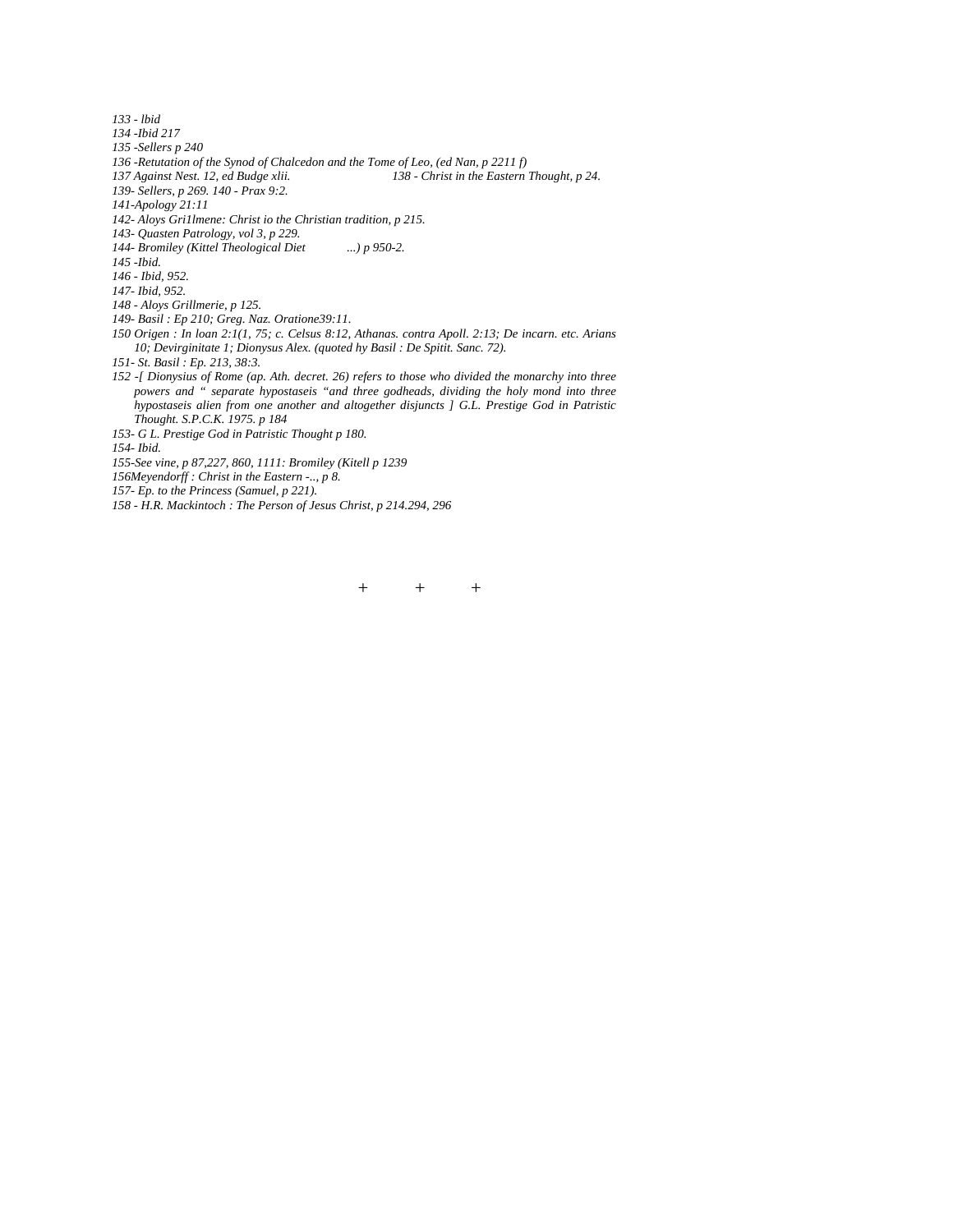## **Meeting of the Joint Sub-Committee of Joint-Commission of the Theological Dialogue between the Orthodox Church and the Oriental Orthodox non-Chalcedonian Churches (Corinth, 23rd to 26th September 1987)**

We, a group of theologians forming and representing the joint Sub-Committee of the Joint-Commission of the theological Dialogue between the **Orthodox Church** and the **Oriental Orthodox non-Chalcedonian Churches,** met at Corinth, in Greece, from 23rd to 26th September 1987 in order to discuss problems of terminology as decided by the first Plenary Session (Chambesy, 10-15 December *1985).* 

Although not all official members of the Joint Sub-Committee were able to participate in this meeting for different reasons, the group however could accomplish its mandate in preparing a common text for the future work.

We discussed the main problems of Christological terminology and were convinced that though some terms are used in different nuances or senses both sides express the same Orthodox Theology. We focused our dialogue on the terms:

**Physis, ousia, hypostasis, prosopon,** and attested that they have not been used with conformity in different traditions and by different theologians of the same tradition. Following St. Cyril who in his key-phrase sometimes used "mia physis (tou Theou Logou sesarkomeni") and sometimes "mia hypostasis", the non-Chalcedonians pay special attention to the formule "mia physis", and at the same time they confess the "mia hypostasis" of Jesus Christ, whereas the Chalcedonians stress specially the term "hypostasis" to express the unity of both the divine and human natures in Christ. Yet we all confirmed our agreement that the unique and wonderful union of the two natures of Christ is a **hypostatic,** natural and real unity.

We affirmed that the term **"Theotokos"** used for the Virgin Mary, is a basic element of faith in our common tradition. In this connection and for the solution of the terminological problems of Christology , the confession of St. Cyril of Alexandria, our common Father could be helpful:

"Almost the whole our struggle is concentrated in order to assure that Holy Virgin is **"Theotokos",** (Fp. 39, PG 77, 177).

"Therefore it is sufficient for the confession of our true and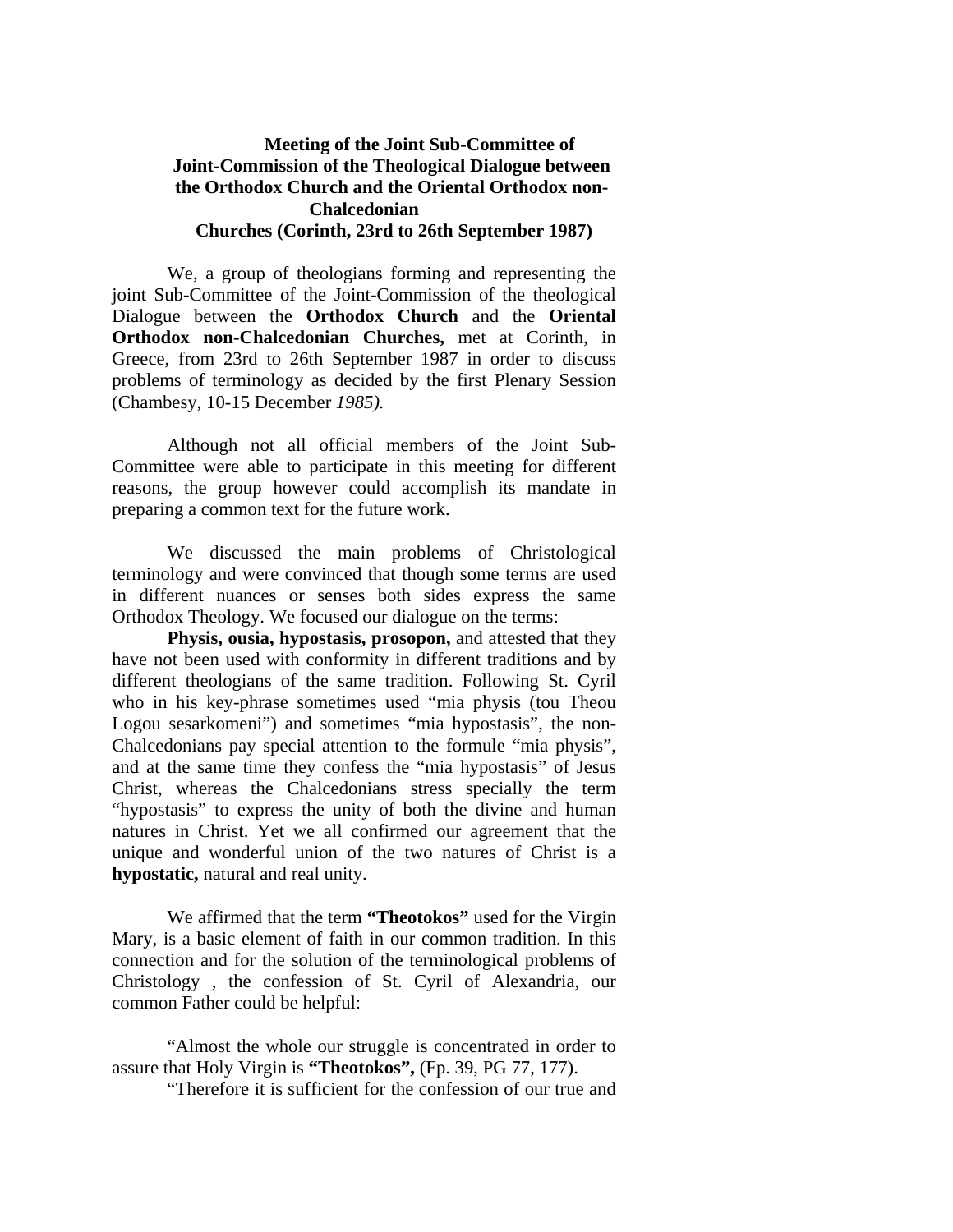irreproachable faith to say and to confess that the Holy Virgin is **"Theotokos**".**.** (Hom**.** 15, PG 77, 1093)

We were convinced therefore, in confessing Jesus Christ the only-begotten Son of God the Father, truly born through the Holy and Virgin Mary, our Churches have avoided and rejected the heretical teachings of both Nestorius and Eutyches. Both lines of terminological development produced the same true faith through different terms, because both condemned Nestorianism and Eutychianism. The common denominator of these two interpretations was the common doctrine of the two real births of the Logos. The Logos, the Only-begotten of the Father before the ages, became man through his second birth in time from the Virgin Mary. Both interpretations accepted the two real births of the Logos, whereas Nestorianism denied his second birth - "for that which is born of flesh is flesh". Every theologian who accepted the two real births of the Logos, was to be considered orthodox, regardless of every terminological differentiation.

We concluded our discussions expressing our faith that the hypostatic union of the two natures of Christ was necessary for the salvation of man kind. Only the Incarnate Logos, as perfect God and at the same time perfect man, could redeem men and peoples from sin and condemnation.

The four attributes of the wonderful union of the natures belong also to the common tradition of the Chalcedonian and non-Chalcedonian Christology, since both sides speak of it as "without confusion, without change, without division, without separation". Both affirm the dynamic permanence of the Godhead and the Manhood with all their natural properties and faculties, in the one Christ. Those who speak in terms of "two", don't thereby divide or separate. Those who speak in terms of "one", don't thereby commingle or confuse. The "without division, without separation" of those who say "two". and the "without change, without confusion" of those who say "one", need to be specially underlined, in order that we may understand and accept each other.

Heart-felt thanks were expressed to His Eminence Panteleimon, Metropolitan of Corinth and President of the Commission of Interorthodox Relations, for his friendly and generous hospitality as well as for the services and facilities offered for our meeting here in Corinth

We hope that the faithful of our Churches will pray with us for the continuation and success of our dialogue.

+Elias+Bishoy